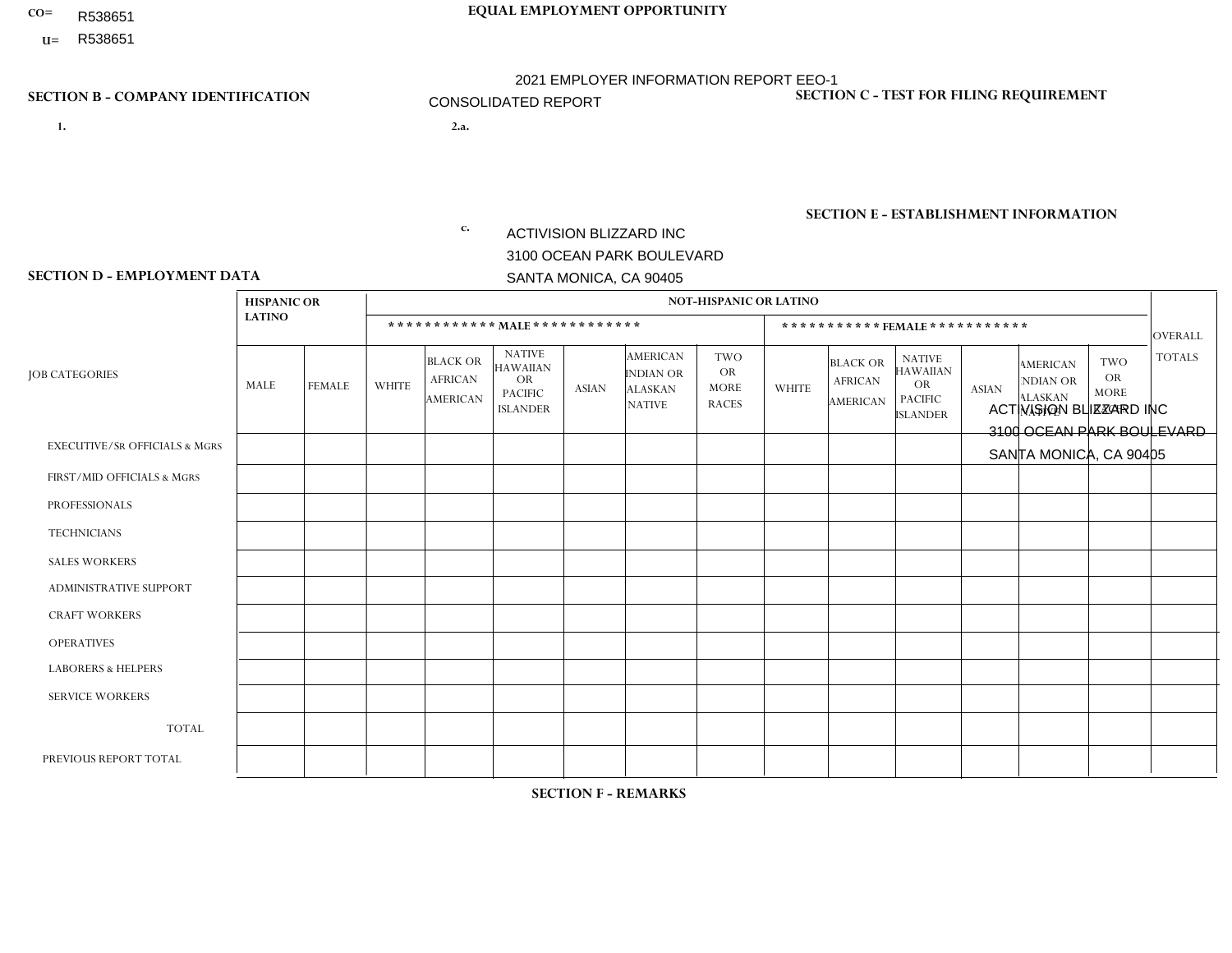- R538651
- **U=**

# **CO= EQUAL EMPLOYMENT OPPORTUNITY** 2021 EMPLOYER INFORMATION REPORT EEO-1 HEADQUARTERS REPORT

- **1. 2.a.** ACTIVISION BLIZZARD INC 3100 OCEAN PARK BOULEVARD SANTA MONICA, CA 90405
- 2.a. ACTIVISION BLIZZARD INC 3100 OCEAN PARK BOULEVARD SANTA MONICA, CA 90405

EIN= 161465268

## **SECTION B - COMPANY IDENTIFICATION SECTION C - TEST FOR FILING REQUIREMENT**

1- Y 2- Y 3- Y DUNS= 098533342

**SECTION E - ESTABLISHMENT INFORMATION c.** NAICS: 511210 - Software Publishers

### **SECTION D - EMPLOYMENT DATA**

|                                          | <b>HISPANIC OR</b> |               |                |                                                      |                                                                                    |              |                                                                        | <b>NOT-HISPANIC OR LATINO</b>                   |                |                                               |                                                                             |              |                                                                |                                                        |                |
|------------------------------------------|--------------------|---------------|----------------|------------------------------------------------------|------------------------------------------------------------------------------------|--------------|------------------------------------------------------------------------|-------------------------------------------------|----------------|-----------------------------------------------|-----------------------------------------------------------------------------|--------------|----------------------------------------------------------------|--------------------------------------------------------|----------------|
|                                          | <b>LATINO</b>      |               |                |                                                      | ************ MALE ************                                                     |              |                                                                        |                                                 |                | ***********FEMALE***********                  |                                                                             |              |                                                                |                                                        | <b>OVERALL</b> |
| <b>JOB CATEGORIES</b>                    | MALE               | <b>FEMALE</b> | <b>WHITE</b>   | <b>BLACK OR</b><br><b>AFRICAN</b><br><b>AMERICAN</b> | <b>NATIVE</b><br><b>HAWAIIAN</b><br><b>OR</b><br><b>PACIFIC</b><br><b>ISLANDER</b> | <b>ASIAN</b> | <b>AMERICAN</b><br><b>INDIAN OR</b><br><b>ALASKAN</b><br><b>NATIVE</b> | TWO<br><b>OR</b><br><b>MORE</b><br><b>RACES</b> | <b>WHITE</b>   | <b>BLACK OR</b><br><b>AFRICAN</b><br>AMERICAN | <b>NATIVE</b><br><b>HAWAIIAN</b><br>OR<br><b>PACIFIC</b><br><b>ISLANDER</b> | <b>ASIAN</b> | <b>AMERICAN</b><br>NDIAN OR<br><b>ALASKAN</b><br><b>NATIVE</b> | <b>TWO</b><br><b>OR</b><br><b>MORE</b><br><b>RACES</b> | <b>TOTALS</b>  |
| <b>EXECUTIVE/SR OFFICIALS &amp; MGRS</b> |                    | $\mathbf{1}$  | 24             | $\mathbf 0$                                          | $\Omega$                                                                           | 8            | $\Omega$                                                               | 3                                               | 15             | $\Omega$                                      | $\Omega$                                                                    |              | $\Omega$                                                       | $\mathbf{1}$                                           | 54             |
| FIRST/MID OFFICIALS & MGRS               | 4                  | 5             | 47             | 1                                                    | 0                                                                                  | 20           | $\Omega$                                                               | 5                                               | 32             | 5                                             | $\Omega$                                                                    | 24           | $\Omega$                                                       | $\overline{4}$                                         | 147            |
| <b>PROFESSIONALS</b>                     | 11                 | 11            | 35             | 4                                                    | $\Omega$                                                                           | 19           | $\Omega$                                                               | $\overline{7}$                                  | 19             | 6                                             | 1                                                                           | 18           | $\Omega$                                                       | 2                                                      | 133            |
| <b>TECHNICIANS</b>                       | $\Omega$           | $\mathbf{0}$  | $\Omega$       | $\mathbf 0$                                          | $\Omega$                                                                           | $\Omega$     | $\Omega$                                                               | $\Omega$                                        | $\Omega$       | $\Omega$                                      | $\Omega$                                                                    | $\Omega$     | $\Omega$                                                       | $\Omega$                                               | $\overline{0}$ |
| <b>SALES WORKERS</b>                     | $\Omega$           | $\Omega$      | $\overline{c}$ | $\Omega$                                             | $\Omega$                                                                           | $\Omega$     | $\Omega$                                                               | $\Omega$                                        | $\overline{0}$ | $\Omega$                                      | 1                                                                           | $\Omega$     | $\Omega$                                                       | $\mathbf{1}$                                           | $\overline{4}$ |
| <b>ADMINISTRATIVE SUPPORT</b>            | $\overline{2}$     | 5             | 3              | $\overline{2}$                                       | 0                                                                                  | 3            | $\Omega$                                                               |                                                 | 12             | 5                                             | $\Omega$                                                                    | 8            | $\Omega$                                                       | $\overline{2}$                                         | 43             |
| <b>CRAFT WORKERS</b>                     | 0                  | $\mathbf 0$   | $\mathbf 0$    | $\mathbf 0$                                          | 0                                                                                  | $\Omega$     | $\Omega$                                                               | $\Omega$                                        | $\Omega$       | $\Omega$                                      | $\Omega$                                                                    | $\Omega$     | $\Omega$                                                       | $\mathbf 0$                                            | $\mathbf{0}$   |
| <b>OPERATIVES</b>                        | 0                  | 0             | $\mathbf 0$    | $\mathbf 0$                                          | $\Omega$                                                                           | $\Omega$     | $\Omega$                                                               | $\Omega$                                        | 0              | $\Omega$                                      | $\Omega$                                                                    | $\Omega$     | $\Omega$                                                       | $\Omega$                                               | $\mathbf 0$    |
| <b>LABORERS &amp; HELPERS</b>            | 0                  | $\Omega$      | $\Omega$       | $\mathbf 0$                                          | $\Omega$                                                                           | $\Omega$     | $\Omega$                                                               | $\Omega$                                        | $\Omega$       | $\Omega$                                      | $\Omega$                                                                    | $\mathbf{0}$ | $\Omega$                                                       | $\Omega$                                               | $\overline{0}$ |
| <b>SERVICE WORKERS</b>                   | 0                  | $\Omega$      | $\mathbf 0$    | $\mathbf 0$                                          | $\mathbf{0}$                                                                       | $\Omega$     | $\Omega$                                                               | $\Omega$                                        | $\Omega$       | $\Omega$                                      | $\Omega$                                                                    | $\Omega$     | $\Omega$                                                       | $\mathbf 0$                                            | $\mathbf 0$    |
| <b>TOTAL</b>                             | 18                 | 22            | 111            | $\overline{7}$                                       | 0                                                                                  | 50           | $\Omega$                                                               | 16                                              | 78             | 16                                            | 2                                                                           | 51           | $\Omega$                                                       | 10                                                     | 381            |
| PREVIOUS REPORT TOTAL                    | 44                 | 24            | 267            | 12                                                   | -1                                                                                 | 88           | -1                                                                     | 36                                              | 128            | 15                                            | 3                                                                           | 61           | $\Omega$                                                       | 19                                                     | 699            |

**SECTION F - REMARKS**

Employees at this location are moving to new locations.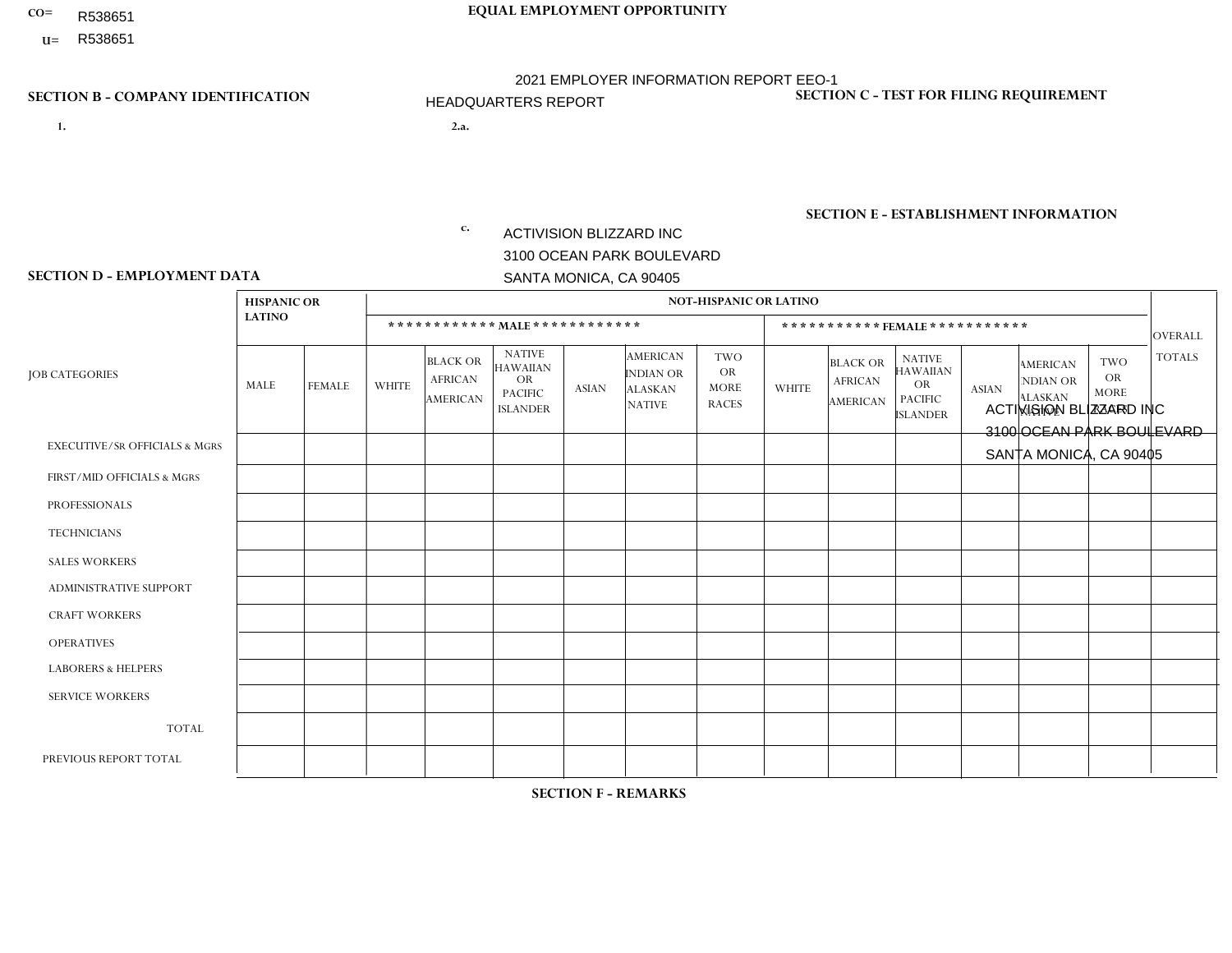- R538651
- **U=**

**1. 2.a.** ACTIVISION BLIZZARD INC 3100 OCEAN PARK BOULEVARD SANTA MONICA, CA 90405

2.a. HR US IRVINE BLIZZARD 1BLIZZARD WAY IRVINE, CA 92618

EIN= 161465268

## **SECTION B - COMPANY IDENTIFICATION SECTION C - TEST FOR FILING REQUIREMENT**

1- Y 2- Y 3- Y DUNS= 098533342

**SECTION E - ESTABLISHMENT INFORMATION c.** NAICS: 511210 - Software Publishers

### **SECTION D - EMPLOYMENT DATA**

|                                          |                    | <b>NOT-HISPANIC OR LATINO</b> |              |                                                      |                                                                                    |                |                                                                        |                                                 |                |                                               |                                                                             |              |                                                                |                                                        |                |
|------------------------------------------|--------------------|-------------------------------|--------------|------------------------------------------------------|------------------------------------------------------------------------------------|----------------|------------------------------------------------------------------------|-------------------------------------------------|----------------|-----------------------------------------------|-----------------------------------------------------------------------------|--------------|----------------------------------------------------------------|--------------------------------------------------------|----------------|
|                                          | <b>HISPANIC OR</b> |                               |              |                                                      |                                                                                    |                |                                                                        |                                                 |                |                                               |                                                                             |              |                                                                |                                                        |                |
|                                          | <b>LATINO</b>      |                               |              |                                                      | ************ MALE ************                                                     |                |                                                                        |                                                 |                | ***********FEMALE***********                  |                                                                             |              |                                                                |                                                        | <b>OVERALL</b> |
| <b>JOB CATEGORIES</b>                    | MALE               | <b>FEMALE</b>                 | <b>WHITE</b> | <b>BLACK OR</b><br><b>AFRICAN</b><br><b>AMERICAN</b> | <b>NATIVE</b><br><b>HAWAIIAN</b><br><b>OR</b><br><b>PACIFIC</b><br><b>ISLANDER</b> | <b>ASIAN</b>   | <b>AMERICAN</b><br><b>INDIAN OR</b><br><b>ALASKAN</b><br><b>NATIVE</b> | TWO<br><b>OR</b><br><b>MORE</b><br><b>RACES</b> | <b>WHITE</b>   | <b>BLACK OR</b><br><b>AFRICAN</b><br>AMERICAN | <b>NATIVE</b><br><b>HAWAIIAN</b><br>OR<br><b>PACIFIC</b><br><b>ISLANDER</b> | <b>ASIAN</b> | <b>AMERICAN</b><br>NDIAN OR<br><b>ALASKAN</b><br><b>NATIVE</b> | <b>TWO</b><br><b>OR</b><br><b>MORE</b><br><b>RACES</b> | <b>TOTALS</b>  |
| <b>EXECUTIVE/SR OFFICIALS &amp; MGRS</b> | 3                  | $\mathbf{1}$                  | 22           | $\mathbf 0$                                          | $\Omega$                                                                           | 8              | $\Omega$                                                               |                                                 | $\overline{7}$ | $\Omega$                                      | $\Omega$                                                                    | 4            | $\Omega$                                                       | $\Omega$                                               | 46             |
| FIRST/MID OFFICIALS & MGRS               | 23                 | 13                            | 272          | 3                                                    |                                                                                    | 73             | 3                                                                      | 18                                              | 41             |                                               | 1                                                                           | 23           | $\Omega$                                                       | 3                                                      | 475            |
| <b>PROFESSIONALS</b>                     | 119                | 33                            | 1227         | 25                                                   | 5                                                                                  | 341            | 3                                                                      | 79                                              | 273            | 8                                             | $\overline{2}$                                                              | 155          | 1                                                              | 35                                                     | 2306           |
| <b>TECHNICIANS</b>                       | 8                  | $\mathbf{0}$                  | 25           | $\overline{2}$                                       | $\Omega$                                                                           | 3              | $\Omega$                                                               | $\overline{\mathbf{A}}$                         | $\overline{2}$ | $\Omega$                                      | $\Omega$                                                                    | 3            | $\Omega$                                                       | $\mathbf{1}$                                           | 45             |
| <b>SALES WORKERS</b>                     | $\Omega$           | $\Omega$                      | $\Omega$     | $\mathbf 0$                                          | $\Omega$                                                                           | $\overline{1}$ | $\Omega$                                                               | $\Omega$                                        | $\overline{0}$ | $\Omega$                                      | $\Omega$                                                                    | $\Omega$     | $\Omega$                                                       | $\Omega$                                               | $\mathbf{1}$   |
| <b>ADMINISTRATIVE SUPPORT</b>            | 5                  | $\overline{4}$                | 19           | $\overline{1}$                                       |                                                                                    | 9              | $\Omega$                                                               | $\Omega$                                        | 19             | 1                                             | -1                                                                          | 9            | $\Omega$                                                       | $\Omega$                                               | 69             |
| <b>CRAFT WORKERS</b>                     | 0                  | $\mathbf 0$                   | $\mathbf 0$  | $\mathbf 0$                                          | $\Omega$                                                                           | $\Omega$       | $\Omega$                                                               | $\Omega$                                        | $\Omega$       | $\Omega$                                      | $\Omega$                                                                    | $\Omega$     | $\Omega$                                                       | $\mathbf 0$                                            | $\mathbf 0$    |
| <b>OPERATIVES</b>                        | 0                  | 0                             | $\mathbf 0$  | $\mathbf 0$                                          | $\Omega$                                                                           | $\Omega$       | $\Omega$                                                               | $\Omega$                                        | 0              | $\Omega$                                      | $\Omega$                                                                    | $\Omega$     | $\Omega$                                                       | $\Omega$                                               | $\mathbf 0$    |
| <b>LABORERS &amp; HELPERS</b>            | 0                  | $\Omega$                      | $\Omega$     | $\mathbf 0$                                          | $\Omega$                                                                           | $\Omega$       | $\Omega$                                                               | $\Omega$                                        | $\Omega$       | $\Omega$                                      | $\Omega$                                                                    | $\Omega$     | $\Omega$                                                       | $\Omega$                                               | $\overline{0}$ |
| <b>SERVICE WORKERS</b>                   | 0                  | 0                             | $\Omega$     | $\mathbf 0$                                          | $\mathbf{0}$                                                                       | $\Omega$       | $\Omega$                                                               | $\Omega$                                        | 0              | $\Omega$                                      | $\Omega$                                                                    | $\Omega$     | $\Omega$                                                       | $\mathbf 0$                                            | $\mathbf 0$    |
| <b>TOTAL</b>                             | 158                | 51                            | 1565         | 31                                                   | $\overline{7}$                                                                     | 435            | 6                                                                      | 99                                              | 342            | 10                                            | 4                                                                           | 194          | 1                                                              | 39                                                     | 2942           |
| PREVIOUS REPORT TOTAL                    | 165                | 45                            | 1672         | 34                                                   | 9                                                                                  | 455            | 5                                                                      | 108                                             | 335            | 14                                            | $\overline{2}$                                                              | 183          | -1                                                             | 33                                                     | 3061           |

## **SECTION F - REMARKS**

3 non-binary gender employees in Job Category Professionals: Race/Ethnicity: Asian. 1 non-binary gender employee in Job Category Professionals: Race/Ethnicity: Hispanic or Latino. 1 non-binary gender employee in Job Category Professionals: Race/Ethnicity: Native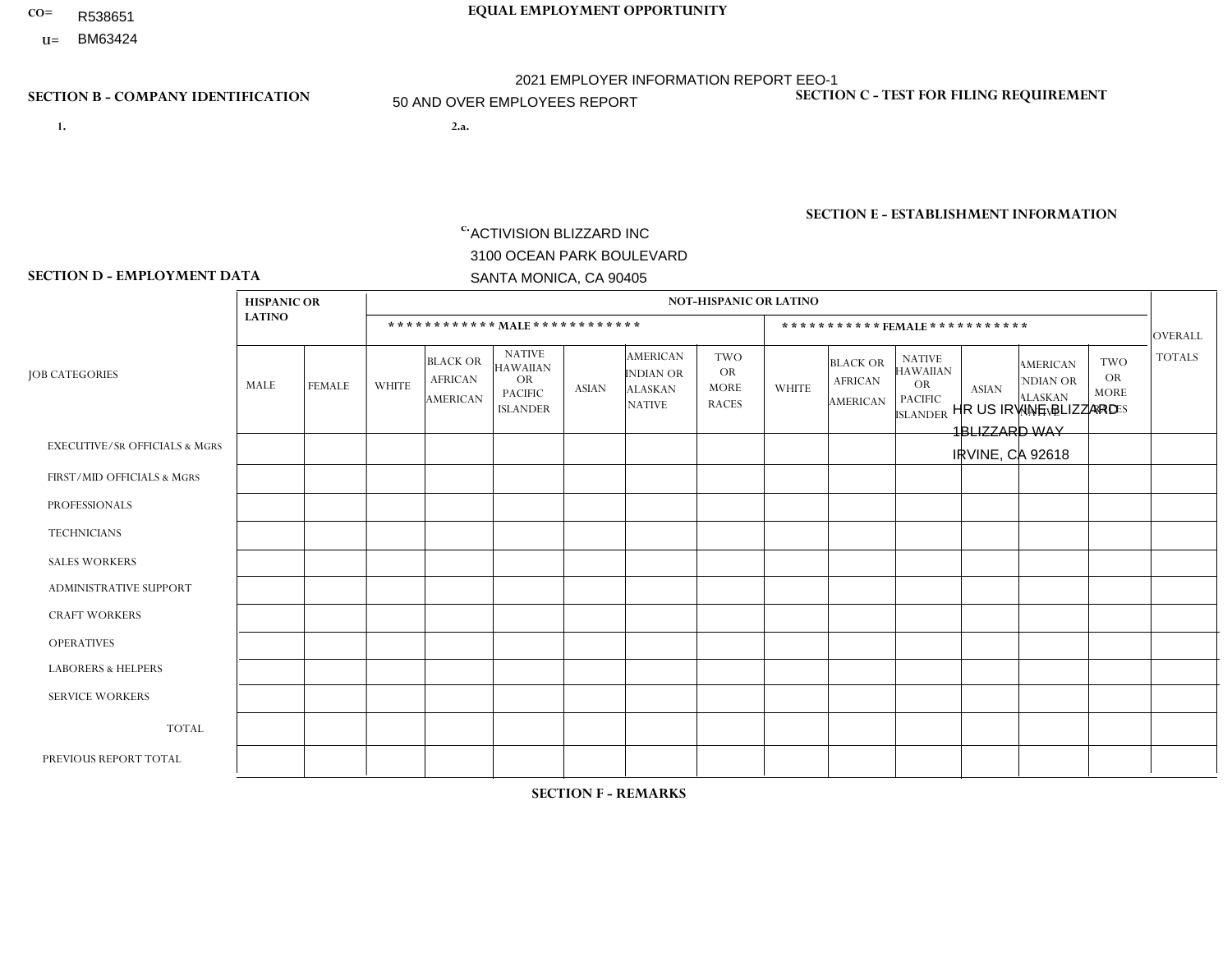- R538651
- **U=**

**1. 2.a.** ACTIVISION BLIZZARD INC 3100 OCEAN PARK BOULEVARD SANTA MONICA, CA 90405

2.a. HR US EDEN PRAIRIE AMP 7800 EQUITABLE DRIVE SUITE 100 EDEN PRAIRIE, MN 55344

 $c.$  EIN= 161465268

## **SECTION B - COMPANY IDENTIFICATION SECTION C - TEST FOR FILING REQUIREMENT**

1- Y 2- Y 3- Y DUNS= 098533342

**SECTION E - ESTABLISHMENT INFORMATION c.** NAICS: 511210 - Software Publishers

## **SECTION D - EMPLOYMENT DATA**

|                                          | <b>HISPANIC OR</b> |                |                |                                                      |                                                                                    |              |                                                                        | <b>NOT-HISPANIC OR LATINO</b>                          |                |                                                      |                                                                                    |                |                                                                       |                                                        |                |
|------------------------------------------|--------------------|----------------|----------------|------------------------------------------------------|------------------------------------------------------------------------------------|--------------|------------------------------------------------------------------------|--------------------------------------------------------|----------------|------------------------------------------------------|------------------------------------------------------------------------------------|----------------|-----------------------------------------------------------------------|--------------------------------------------------------|----------------|
|                                          | <b>LATINO</b>      |                |                |                                                      | ************ MALE ************                                                     |              |                                                                        |                                                        |                |                                                      | ***********FEMALE ***********                                                      |                |                                                                       |                                                        | <b>OVERALL</b> |
| <b>JOB CATEGORIES</b>                    | <b>MALE</b>        | <b>FEMALE</b>  | <b>WHITE</b>   | <b>BLACK OR</b><br><b>AFRICAN</b><br><b>AMERICAN</b> | <b>NATIVE</b><br><b>HAWAIIAN</b><br><b>OR</b><br><b>PACIFIC</b><br><b>ISLANDER</b> | <b>ASIAN</b> | <b>AMERICAN</b><br><b>INDIAN OR</b><br><b>ALASKAN</b><br><b>NATIVE</b> | <b>TWO</b><br><b>OR</b><br><b>MORE</b><br><b>RACES</b> | <b>WHITE</b>   | <b>BLACK OR</b><br><b>AFRICAN</b><br><b>AMERICAN</b> | <b>NATIVE</b><br><b>HAWAIIAN</b><br><b>OR</b><br><b>PACIFIC</b><br><b>ISLANDER</b> | <b>ASIAN</b>   | <b>AMERICAN</b><br><b>NDIAN OR</b><br><b>ALASKAN</b><br><b>NATIVE</b> | <b>TWO</b><br><b>OR</b><br><b>MORE</b><br><b>RACES</b> | <b>TOTALS</b>  |
| <b>EXECUTIVE/SR OFFICIALS &amp; MGRS</b> | $\mathbf 0$        | $\mathbf{0}$   | $\mathbf 0$    | $\mathbf 0$                                          | $\mathbf 0$                                                                        | $\mathbf{0}$ | $\Omega$                                                               | $\Omega$                                               | $\Omega$       | $\Omega$                                             | $\Omega$                                                                           | $\mathbf 0$    | $\Omega$                                                              | $\Omega$                                               | $\mathbf 0$    |
| FIRST/MID OFFICIALS & MGRS               | 0                  | $\mathbf 0$    | 3              | $\mathbf 0$                                          | $\mathbf 0$                                                                        | 2            | $\mathbf{0}$                                                           | $\Omega$                                               | $\Omega$       | $\Omega$                                             | $\mathbf{0}$                                                                       | $\mathbf 0$    | $\mathbf{0}$                                                          | $\Omega$                                               | 5              |
| <b>PROFESSIONALS</b>                     | 1                  | $\mathbf 0$    | 16             | 2                                                    | $\mathbf 0$                                                                        | $\mathbf{1}$ | $\mathbf{0}$                                                           | $\overline{2}$                                         | 3              | $\Omega$                                             | $\Omega$                                                                           | $\mathbf{0}$   | $\Omega$                                                              | 1                                                      | 26             |
| <b>TECHNICIANS</b>                       | 21                 | $\overline{4}$ | 347            | 21                                                   | 1                                                                                  | 50           | $\overline{4}$                                                         | 40                                                     | 76             | 3                                                    | $\mathbf{0}$                                                                       | 3              |                                                                       | 5                                                      | 576            |
| <b>SALES WORKERS</b>                     | $\mathbf 0$        | $\mathbf 0$    | $\mathbf 0$    | $\mathbf 0$                                          | $\mathbf 0$                                                                        | $\mathbf 0$  | $\Omega$                                                               | $\Omega$                                               | $\Omega$       | $\Omega$                                             | $\Omega$                                                                           | $\Omega$       | $\Omega$                                                              | $\mathbf{0}$                                           | $\mathbf 0$    |
| <b>ADMINISTRATIVE SUPPORT</b>            | 0                  | $\mathbf 0$    | $\overline{4}$ | 0                                                    | $\mathbf 0$                                                                        | $\mathbf{1}$ | $\mathbf{0}$                                                           | $\Omega$                                               | $\overline{2}$ | $\mathbf 0$                                          | $\mathbf 0$                                                                        | $\mathbf{1}$   | $\Omega$                                                              | $\Omega$                                               | 8              |
| <b>CRAFT WORKERS</b>                     | 0                  | $\Omega$       | $\mathbf 0$    | $\mathbf 0$                                          | $\mathbf 0$                                                                        | $\Omega$     | $\Omega$                                                               | $\Omega$                                               | $\Omega$       | $\Omega$                                             | $\mathbf{0}$                                                                       | $\mathbf{0}$   | $\Omega$                                                              | $\Omega$                                               | $\mathbf 0$    |
| <b>OPERATIVES</b>                        | 0                  | $\Omega$       | $\mathbf 0$    | $\mathbf 0$                                          | $\mathbf 0$                                                                        | $\Omega$     | $\Omega$                                                               | $\Omega$                                               | $\Omega$       | $\Omega$                                             | $\Omega$                                                                           | $\Omega$       | $\Omega$                                                              | $\mathbf{0}$                                           | $\overline{0}$ |
| <b>LABORERS &amp; HELPERS</b>            | 0                  | $\Omega$       | $\mathbf 0$    | 0                                                    | $\Omega$                                                                           | $\Omega$     | $\Omega$                                                               | $\Omega$                                               | $\Omega$       | $\Omega$                                             | $\Omega$                                                                           | $\Omega$       | $\Omega$                                                              | $\mathbf{0}$                                           | $\overline{0}$ |
| <b>SERVICE WORKERS</b>                   | 0                  | $\mathbf 0$    | $\mathbf 0$    | $\mathbf 0$                                          | $\mathbf 0$                                                                        | $\mathbf 0$  | $\Omega$                                                               | $\Omega$                                               | $\Omega$       | $\Omega$                                             | $\Omega$                                                                           | $\Omega$       | $\mathbf{0}$                                                          | $\Omega$                                               | $\overline{0}$ |
| <b>TOTAL</b>                             | 22                 | $\overline{4}$ | 370            | 23                                                   | $\mathbf{1}$                                                                       | 54           | $\overline{4}$                                                         | 42                                                     | 81             | 3                                                    | $\Omega$                                                                           | 4              |                                                                       | 6                                                      | 615            |
| PREVIOUS REPORT TOTAL                    | 31                 | 3              | 481            | 43                                                   | 1                                                                                  | 58           | $\overline{7}$                                                         | 50                                                     | 104            | 9                                                    | $\mathbf{0}$                                                                       | $\overline{7}$ | $\mathbf{0}$                                                          | 8                                                      | 802            |

## **SECTION F - REMARKS**

2 non-binary gender employees in Job Category Professionals: Race/Ethnicity: White (Not Hispanic or Latino). 2 non-binary gender

employees in Job Category Technicians: Race/Ethnicity: Two or More Races. 22 non-binary gender employee in Job Category Technicians:

# **CO= EQUAL EMPLOYMENT OPPORTUNITY** 2021 EMPLOYER INFORMATION REPORT EEO-1 50 AND OVER EMPLOYEES REPORT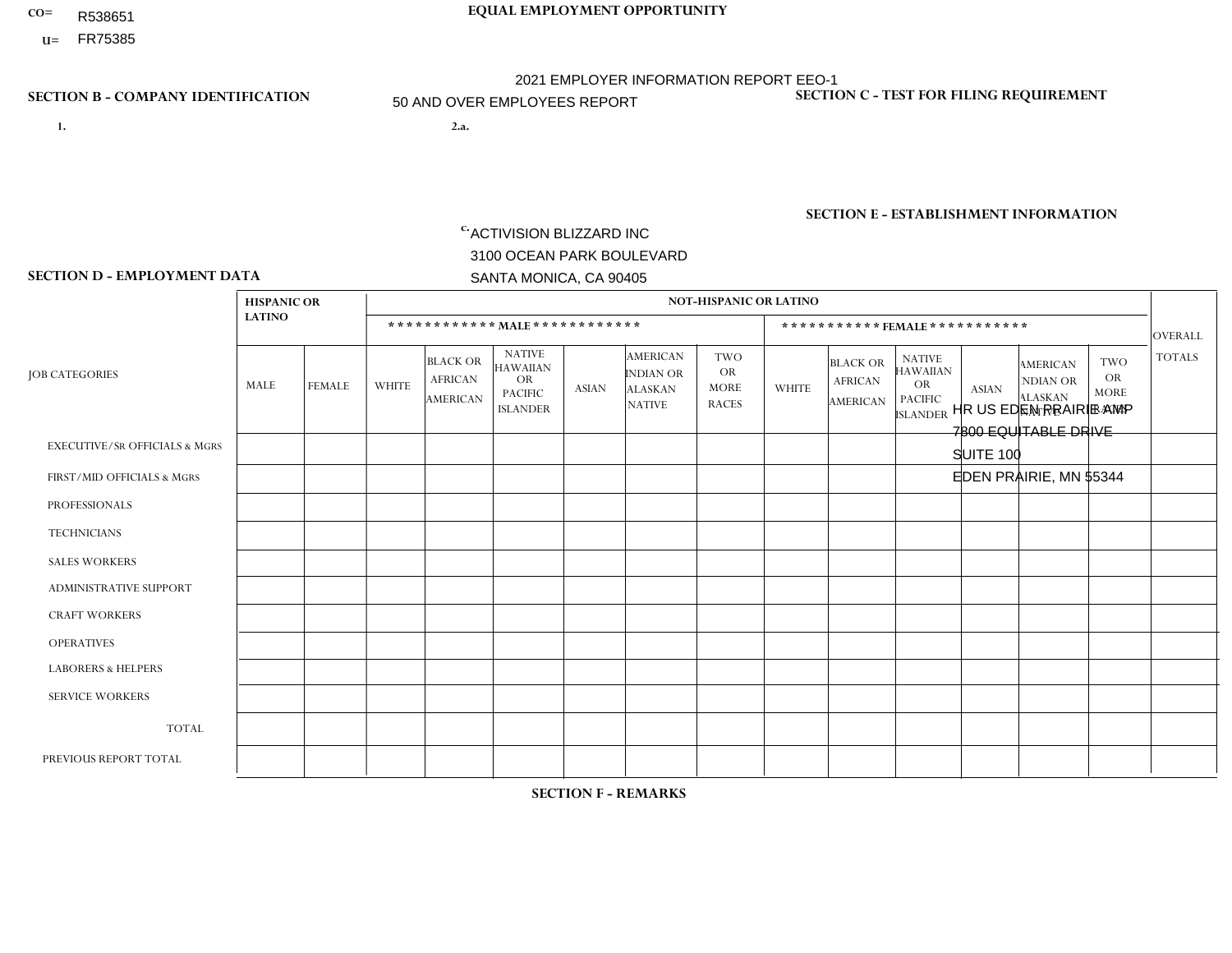- R538651
- **U=**

- **1. 2.a.** ACTIVISION BLIZZARD INC 3100 OCEAN PARK BOULEVARD SANTA MONICA, CA 90405
- 2.a. HR US NOVATO TOYS FOR BOB 4 HAMILTON LANDING SUITE 210 NOVATO, CA 94949
	- EIN= 161465268

## **SECTION B - COMPANY IDENTIFICATION SECTION C - TEST FOR FILING REQUIREMENT**

1- Y 2- Y 3- Y DUNS= 098533342

**SECTION E - ESTABLISHMENT INFORMATION c.** NAICS: 511210 - Software Publishers

### **SECTION D - EMPLOYMENT DATA**

|                                          | <b>HISPANIC OR</b> |               |                |                                                      |                                                                             |              |                                                                        | <b>NOT-HISPANIC OR LATINO</b>                          |                |                                                      |                                                                                    |                |                                                                       |                                                  |                |
|------------------------------------------|--------------------|---------------|----------------|------------------------------------------------------|-----------------------------------------------------------------------------|--------------|------------------------------------------------------------------------|--------------------------------------------------------|----------------|------------------------------------------------------|------------------------------------------------------------------------------------|----------------|-----------------------------------------------------------------------|--------------------------------------------------|----------------|
|                                          | <b>LATINO</b>      |               |                | ************ MALE ************                       |                                                                             |              |                                                                        |                                                        |                | ***********FEMALE***********                         |                                                                                    |                |                                                                       |                                                  | OVERALL        |
| <b>JOB CATEGORIES</b>                    | <b>MALE</b>        | <b>FEMALE</b> | <b>WHITE</b>   | <b>BLACK OR</b><br><b>AFRICAN</b><br><b>AMERICAN</b> | <b>NATIVE</b><br><b>HAWAIIAN</b><br>OR<br><b>PACIFIC</b><br><b>ISLANDER</b> | <b>ASIAN</b> | <b>AMERICAN</b><br><b>INDIAN OR</b><br><b>ALASKAN</b><br><b>NATIVE</b> | <b>TWO</b><br><b>OR</b><br><b>MORE</b><br><b>RACES</b> | <b>WHITE</b>   | <b>BLACK OR</b><br><b>AFRICAN</b><br><b>AMERICAN</b> | <b>NATIVE</b><br><b>HAWAIIAN</b><br><b>OR</b><br><b>PACIFIC</b><br><b>ISLANDER</b> | <b>ASIAN</b>   | <b>AMERICAN</b><br><b>NDIAN OR</b><br><b>ALASKAN</b><br><b>NATIVE</b> | <b>TWO</b><br>OR.<br><b>MORE</b><br><b>RACES</b> | <b>TOTALS</b>  |
| <b>EXECUTIVE/SR OFFICIALS &amp; MGRS</b> | $\Omega$           | $\mathbf 0$   | 1              | $\mathbf 0$                                          | $\mathbf 0$                                                                 | $\mathbf{1}$ | $\Omega$                                                               | $\mathbf{0}$                                           | $\Omega$       | $\mathbf{0}$                                         | 0                                                                                  | $\Omega$       | $\Omega$                                                              | $\mathbf 0$                                      | $\overline{2}$ |
| FIRST/MID OFFICIALS & MGRS               | $\mathbf 0$        | $\mathbf 0$   | 11             | $\mathbf 0$                                          | $\mathbf 0$                                                                 | 0            | -1                                                                     | $\mathbf{0}$                                           | 5              | $\Omega$                                             | 0                                                                                  | $\Omega$       | $\Omega$                                                              | $\mathbf 0$                                      | 17             |
| <b>PROFESSIONALS</b>                     | 3                  | $\mathbf 0$   | 28             | $\overline{c}$                                       | $\mathbf 0$                                                                 | 10           | $\Omega$                                                               |                                                        | $\overline{2}$ | $\Omega$                                             | 0                                                                                  | 3              | $\Omega$                                                              | $\mathbf 0$                                      | 49             |
| <b>TECHNICIANS</b>                       | $\mathbf 0$        | $\mathbf 0$   | $\overline{4}$ | $\mathbf 0$                                          | $\mathbf 0$                                                                 | 0            | $\mathbf{0}$                                                           | $\mathbf{0}$                                           | $\mathbf 1$    | $\Omega$                                             | $\Omega$                                                                           | $\Omega$       | $\Omega$                                                              | $\mathbf 0$                                      | 5              |
| <b>SALES WORKERS</b>                     | 0                  | $\mathbf 0$   | $\Omega$       | $\mathbf 0$                                          | $\mathbf 0$                                                                 | 0            | $\Omega$                                                               | $\mathbf{0}$                                           | $\Omega$       | $\Omega$                                             | 0                                                                                  | $\Omega$       | $\Omega$                                                              | $\Omega$                                         | $\mathbf 0$    |
| <b>ADMINISTRATIVE SUPPORT</b>            | $\Omega$           | $\Omega$      | 1              | $\Omega$                                             | $\Omega$                                                                    | $\Omega$     | $\Omega$                                                               | $\mathbf{0}$                                           | $\mathbf{1}$   | $\Omega$                                             | 0                                                                                  | $\Omega$       | $\Omega$                                                              | $\Omega$                                         | $\overline{2}$ |
| <b>CRAFT WORKERS</b>                     | $\Omega$           | $\mathbf 0$   | 0              | $\mathbf 0$                                          | $\mathbf 0$                                                                 | 0            | $\Omega$                                                               | $\Omega$                                               | $\Omega$       | $\Omega$                                             | 0                                                                                  | $\Omega$       | $\Omega$                                                              | $\Omega$                                         | $\mathbf{0}$   |
| <b>OPERATIVES</b>                        | $\Omega$           | $\mathbf 0$   | 0              | $\mathbf 0$                                          | $\mathbf 0$                                                                 | 0            | $\Omega$                                                               | $\Omega$                                               | $\Omega$       | $\Omega$                                             | 0                                                                                  | $\Omega$       | $\Omega$                                                              | $\Omega$                                         | $\mathsf{O}$   |
| <b>LABORERS &amp; HELPERS</b>            | $\Omega$           | $\mathbf 0$   | 0              | 0                                                    | $\mathbf 0$                                                                 | 0            | $\mathbf{0}$                                                           | $\Omega$                                               | $\Omega$       | $\Omega$                                             | 0                                                                                  | $\Omega$       | $\Omega$                                                              | $\Omega$                                         | $\mathbf{0}$   |
| <b>SERVICE WORKERS</b>                   | $\Omega$           | $\Omega$      | 0              | $\mathbf 0$                                          | 0                                                                           | 0            | $\Omega$                                                               | $\Omega$                                               | $\Omega$       | $\Omega$                                             | 0                                                                                  | $\Omega$       | $\Omega$                                                              | $\Omega$                                         | $\overline{0}$ |
| <b>TOTAL</b>                             | 3                  | $\mathbf 0$   | 45             | $\overline{c}$                                       | $\mathbf 0$                                                                 | 11           | -1                                                                     | -1                                                     | 9              | $\Omega$                                             | 0                                                                                  | 3              | $\Omega$                                                              | $\mathbf 0$                                      | 75             |
| PREVIOUS REPORT TOTAL                    | 3                  | $\mathbf 0$   | 57             | $\overline{2}$                                       |                                                                             | 13           |                                                                        | $\overline{4}$                                         | 11             | $\Omega$                                             | 0                                                                                  | $\overline{2}$ | 0                                                                     | $\mathbf 0$                                      | 94             |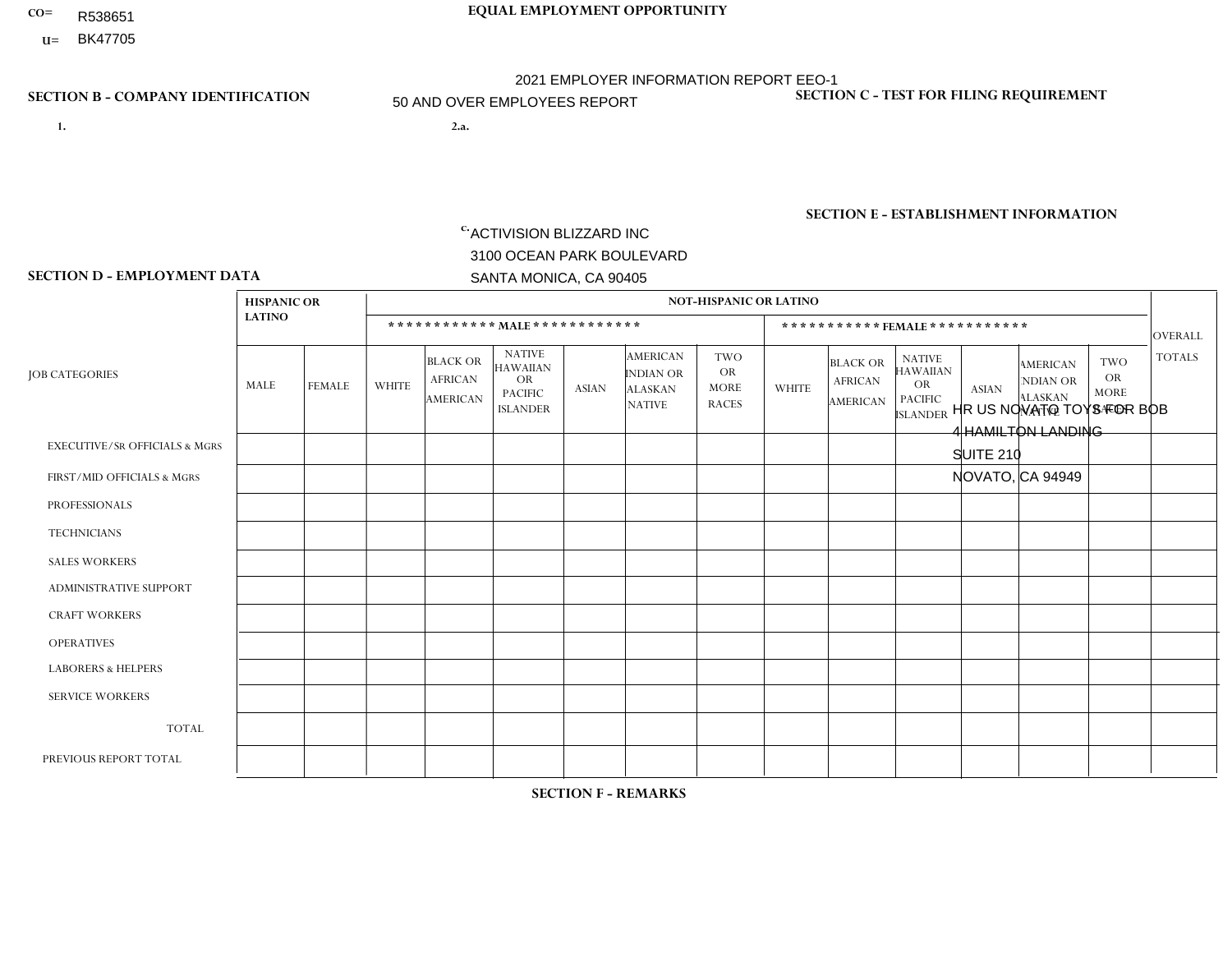- **CO= EQUAL EMPLOYMENT OPPORTUNITY** R538651
- **U=**

- **1. 2.a.** ACTIVISION BLIZZARD INC 3100 OCEAN PARK BOULEVARD SANTA MONICA, CA 90405
- 2.a. HR US CENTRAL TECH SHERMAN OAKS 15301 VENTURA BLVD BLDG E SHERMAN OAKS, CA 91403

2021 EMPLOYER INFORMATION REPORT EEO-1 50 AND OVER EMPLOYEES REPORT

EIN= 161465268

### **SECTION B - COMPANY IDENTIFICATION SECTION C - TEST FOR FILING REQUIREMENT**

1- Y 2- Y 3- Y DUNS= 098533342

## **SECTION E - ESTABLISHMENT INFORMATION c.** NAICS: 511210 - Software Publishers

### **SECTION D - EMPLOYMENT DATA**

|                                          | <b>HISPANIC OR</b> |                |                |                                                      |                                                                             |              |                                                                 | <b>NOT-HISPANIC OR LATINO</b>                          |                |                                                      |                                                                                    |              |                                                                       |                                                        |                |
|------------------------------------------|--------------------|----------------|----------------|------------------------------------------------------|-----------------------------------------------------------------------------|--------------|-----------------------------------------------------------------|--------------------------------------------------------|----------------|------------------------------------------------------|------------------------------------------------------------------------------------|--------------|-----------------------------------------------------------------------|--------------------------------------------------------|----------------|
|                                          | <b>LATINO</b>      |                |                |                                                      | ************ MALE ************                                              |              |                                                                 |                                                        |                |                                                      | *********** FEMALE ***********                                                     |              |                                                                       |                                                        | <b>OVERALL</b> |
| <b>JOB CATEGORIES</b>                    | MALE               | <b>FEMALE</b>  | <b>WHITE</b>   | <b>BLACK OR</b><br><b>AFRICAN</b><br><b>AMERICAN</b> | <b>NATIVE</b><br><b>HAWAIIAN</b><br>OR<br><b>PACIFIC</b><br><b>ISLANDER</b> | <b>ASIAN</b> | <b>AMERICAN</b><br>INDIAN OR<br><b>ALASKAN</b><br><b>NATIVE</b> | <b>TWO</b><br><b>OR</b><br><b>MORE</b><br><b>RACES</b> | <b>WHITE</b>   | <b>BLACK OR</b><br><b>AFRICAN</b><br><b>AMERICAN</b> | <b>NATIVE</b><br><b>HAWAIIAN</b><br><b>OR</b><br><b>PACIFIC</b><br><b>ISLANDER</b> | <b>ASIAN</b> | <b>AMERICAN</b><br><b>NDIAN OR</b><br><b>ALASKAN</b><br><b>NATIVE</b> | <b>TWO</b><br><b>OR</b><br><b>MORE</b><br><b>RACES</b> | <b>TOTALS</b>  |
| <b>EXECUTIVE/SR OFFICIALS &amp; MGRS</b> | $\mathbf 0$        | $\mathbf 0$    | 1              | $\mathbf 0$                                          | $\mathbf 0$                                                                 | $\mathbf 0$  | $\Omega$                                                        | $\mathbf{0}$                                           | $\Omega$       | $\Omega$                                             | $\Omega$                                                                           | $\mathbf 0$  | $\Omega$                                                              | $\Omega$                                               |                |
| FIRST/MID OFFICIALS & MGRS               | 0                  | $\mathbf{1}$   | 10             | $\mathbf 0$                                          | $\mathbf 0$                                                                 | 3            | $\mathbf{0}$                                                    | $\Omega$                                               | 3              | $\Omega$                                             | $\mathbf{0}$                                                                       | $\Omega$     | $\Omega$                                                              | $\Omega$                                               | 17             |
| <b>PROFESSIONALS</b>                     | $\overline{2}$     | $\overline{2}$ | 28             | $\overline{2}$                                       | $\mathbf 0$                                                                 | 12           | $\mathbf{0}$                                                    | $\Omega$                                               | 6              | 0                                                    | $\Omega$                                                                           | 1            | $\mathbf 0$                                                           | 2                                                      | 55             |
| <b>TECHNICIANS</b>                       | 0                  | $\mathbf{0}$   | $\mathbf 0$    | $\mathbf 0$                                          | $\Omega$                                                                    | $\Omega$     | $\Omega$                                                        | $\Omega$                                               | $\Omega$       | $\Omega$                                             | $\Omega$                                                                           | $\Omega$     | $\Omega$                                                              | $\Omega$                                               | $\overline{0}$ |
| <b>SALES WORKERS</b>                     | $\Omega$           | $\mathbf 0$    | $\mathbf 0$    | $\mathbf 0$                                          | $\mathbf 0$                                                                 | $\Omega$     | $\mathbf{0}$                                                    | $\Omega$                                               | $\Omega$       | $\Omega$                                             | $\mathbf{0}$                                                                       | $\Omega$     | $\mathbf{0}$                                                          | $\Omega$                                               | $\mathbf 0$    |
| <b>ADMINISTRATIVE SUPPORT</b>            | $\Omega$           | $\Omega$       | $\overline{1}$ | $\Omega$                                             | $\Omega$                                                                    | $\Omega$     | $\mathbf{0}$                                                    | $\Omega$                                               | $\Omega$       | $\Omega$                                             | $\mathbf{0}$                                                                       | $\mathbf{0}$ | $\Omega$                                                              | $\mathbf{0}$                                           | $\mathbf{1}$   |
| <b>CRAFT WORKERS</b>                     | 0                  | $\Omega$       | $\mathbf 0$    | $\mathbf 0$                                          | $\mathbf 0$                                                                 | $\Omega$     | $\Omega$                                                        | $\Omega$                                               | $\Omega$       | $\Omega$                                             | $\Omega$                                                                           | $\Omega$     | $\mathbf{0}$                                                          | $\mathbf{0}$                                           | $\Omega$       |
| <b>OPERATIVES</b>                        | 0                  | $\Omega$       | $\mathbf 0$    | $\mathbf 0$                                          | $\Omega$                                                                    | $\Omega$     | $\Omega$                                                        | $\Omega$                                               | $\Omega$       | $\Omega$                                             | $\Omega$                                                                           | $\Omega$     | $\Omega$                                                              | $\Omega$                                               | $\Omega$       |
| <b>LABORERS &amp; HELPERS</b>            | 0                  | $\Omega$       | $\mathbf 0$    | $\mathbf 0$                                          | $\mathbf{0}$                                                                | $\mathbf 0$  | $\Omega$                                                        | $\Omega$                                               | $\Omega$       | $\Omega$                                             | $\Omega$                                                                           | $\mathbf{0}$ | $\Omega$                                                              | $\Omega$                                               | $\overline{0}$ |
| <b>SERVICE WORKERS</b>                   | 0                  | $\Omega$       | $\mathbf 0$    | 0                                                    | $\mathbf 0$                                                                 | $\Omega$     | $\Omega$                                                        | $\Omega$                                               | $\Omega$       | $\Omega$                                             | $\Omega$                                                                           | $\Omega$     | $\Omega$                                                              | $\Omega$                                               | $\overline{0}$ |
| <b>TOTAL</b>                             | $\overline{2}$     | 3              | 40             | $\overline{2}$                                       | $\mathbf 0$                                                                 | 15           | $\Omega$                                                        | $\Omega$                                               | 9              | $\Omega$                                             | $\Omega$                                                                           | 1            | $\mathbf{0}$                                                          | 2                                                      | 74             |
| PREVIOUS REPORT TOTAL                    | 2                  | 3              | 31             | $\mathbf 0$                                          | $\mathbf 0$                                                                 | 11           | $\Omega$                                                        | $\mathbf 1$                                            | $\overline{7}$ | $\Omega$                                             | $\Omega$                                                                           | $\mathbf 0$  | $\Omega$                                                              | 0                                                      | 55             |

## **SECTION F - REMARKS**

1 non-binary gender employee in Job Category Professionals: Race/Ethnicity: White (Not Hispanic or Latino); 1 non-binary gender employee in Job Category Professionals: Race/Ethnicity: Black or African-American.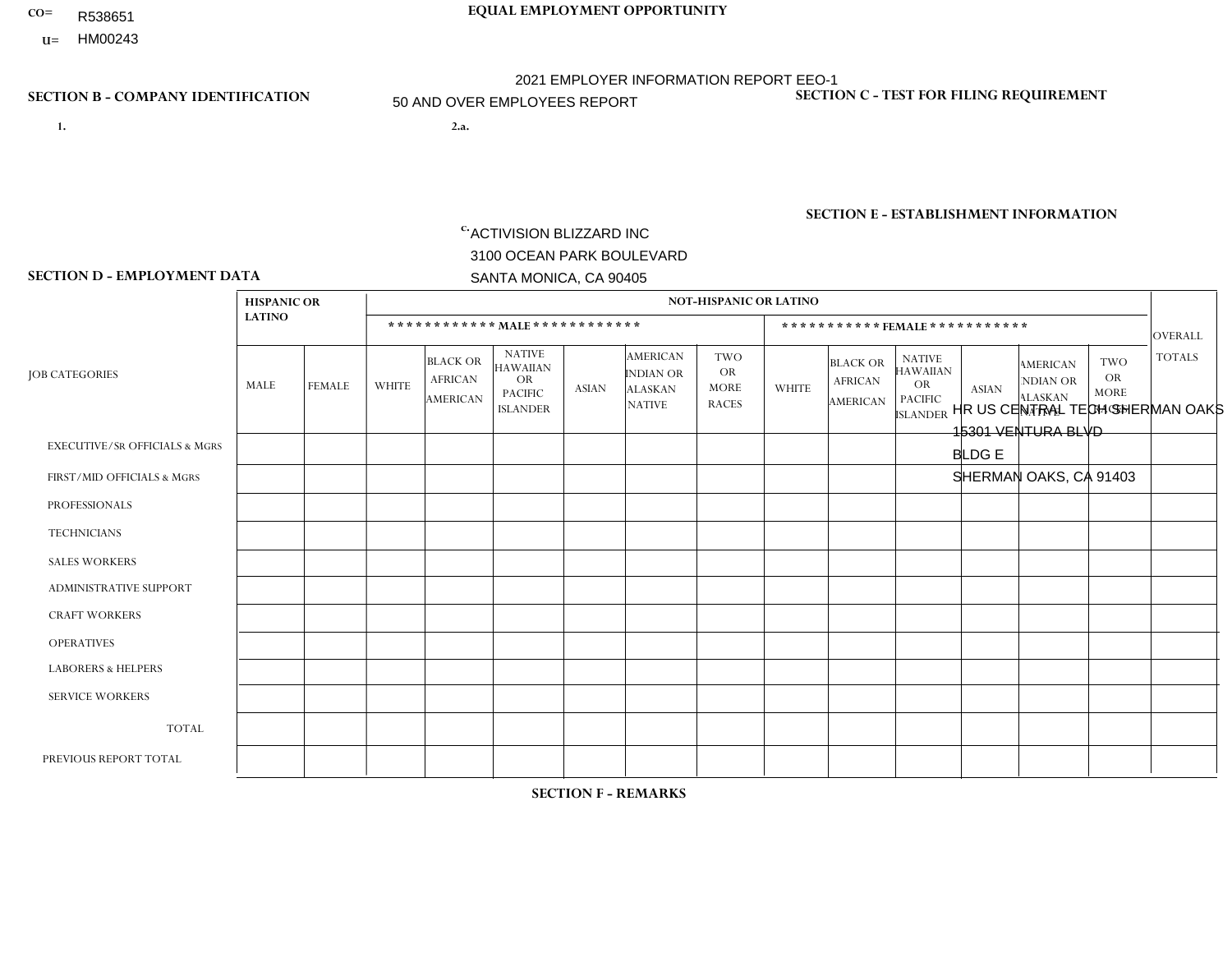- R538651
- **U=**

- **1. 2.a.** ACTIVISION BLIZZARD INC 3100 OCEAN PARK BOULEVARD SANTA MONICA, CA 90405
- 2.a. HR US ALBANY VICARIOUS VISIONS 150 BROADWAY STE 205 ALBANY, NY 12204
	- EIN= 161465268

# **SECTION B - COMPANY IDENTIFICATION SECTION C - TEST FOR FILING REQUIREMENT**

1- Y 2- Y 3- Y DUNS= 098533342

**SECTION E - ESTABLISHMENT INFORMATION c.** NAICS: 511210 - Software Publishers

### **SECTION D - EMPLOYMENT DATA**

|                                          | <b>HISPANIC OR</b> |                |                |                                                      |                                                                                    |              |                                                                        | <b>NOT-HISPANIC OR LATINO</b>                          |              |                                               |                                                                                    |              |                                                                       |                                                        |                |
|------------------------------------------|--------------------|----------------|----------------|------------------------------------------------------|------------------------------------------------------------------------------------|--------------|------------------------------------------------------------------------|--------------------------------------------------------|--------------|-----------------------------------------------|------------------------------------------------------------------------------------|--------------|-----------------------------------------------------------------------|--------------------------------------------------------|----------------|
|                                          | <b>LATINO</b>      |                |                |                                                      | ************ MALE************                                                      |              |                                                                        |                                                        |              | ***********FEMALE***********                  |                                                                                    |              |                                                                       |                                                        | <b>OVERALL</b> |
| <b>JOB CATEGORIES</b>                    | MALE               | FEMALE         | <b>WHITE</b>   | <b>BLACK OR</b><br><b>AFRICAN</b><br><b>AMERICAN</b> | <b>NATIVE</b><br><b>HAWAIIAN</b><br><b>OR</b><br><b>PACIFIC</b><br><b>ISLANDER</b> | <b>ASIAN</b> | <b>AMERICAN</b><br><b>INDIAN OR</b><br><b>ALASKAN</b><br><b>NATIVE</b> | <b>TWO</b><br><b>OR</b><br><b>MORE</b><br><b>RACES</b> | <b>WHITE</b> | <b>BLACK OR</b><br><b>AFRICAN</b><br>AMERICAN | <b>NATIVE</b><br><b>HAWAIIAN</b><br><b>OR</b><br><b>PACIFIC</b><br><b>ISLANDER</b> | <b>ASIAN</b> | <b>AMERICAN</b><br><b>NDIAN OR</b><br><b>ALASKAN</b><br><b>NATIVE</b> | <b>TWO</b><br><b>OR</b><br><b>MORE</b><br><b>RACES</b> | <b>TOTALS</b>  |
| <b>EXECUTIVE/SR OFFICIALS &amp; MGRS</b> | $\Omega$           | 0              | -1             | $\mathbf 0$                                          | 0                                                                                  | $\mathbf 0$  | $\Omega$                                                               | $\Omega$                                               | 0            | $\Omega$                                      | $\Omega$                                                                           | $\mathbf 0$  | $\Omega$                                                              | $\mathbf 0$                                            | $\mathbf{1}$   |
| FIRST/MID OFFICIALS & MGRS               | 0                  | $\Omega$       | 11             | $\overline{1}$                                       | $\Omega$                                                                           | $\Omega$     | $\Omega$                                                               |                                                        | 4            | $\Omega$                                      | $\Omega$                                                                           | $\Omega$     | $\Omega$                                                              | $\Omega$                                               | 17             |
| <b>PROFESSIONALS</b>                     | $\overline{7}$     | $\mathbf{1}$   | 104            | $\overline{2}$                                       | $\Omega$                                                                           | 9            | $\Omega$                                                               | 5                                                      | 16           | $\blacktriangleleft$                          | $\Omega$                                                                           | 3            | 1                                                                     | $\overline{2}$                                         | 151            |
| <b>TECHNICIANS</b>                       | 0                  | $\overline{2}$ | 14             | $\mathbf{1}$                                         | $\Omega$                                                                           | $\Omega$     | $\Omega$                                                               | $\Omega$                                               | 6            | $\Omega$                                      | $\Omega$                                                                           | $\mathbf{0}$ | $\Omega$                                                              | $\Omega$                                               | 23             |
| <b>SALES WORKERS</b>                     | $\Omega$           | $\mathbf{0}$   | $\Omega$       | $\mathbf 0$                                          | $\Omega$                                                                           | $\Omega$     | $\Omega$                                                               | $\Omega$                                               | $\Omega$     | $\Omega$                                      | $\Omega$                                                                           | $\Omega$     | $\Omega$                                                              | $\Omega$                                               | $\overline{0}$ |
| <b>ADMINISTRATIVE SUPPORT</b>            | 0                  | $\Omega$       | $\overline{c}$ | $\mathbf 0$                                          | $\Omega$                                                                           | $\Omega$     | $\Omega$                                                               | $\Omega$                                               | $\Omega$     | $\Omega$                                      | $\Omega$                                                                           | $\mathbf{1}$ | $\Omega$                                                              | $\Omega$                                               | $\mathbf{3}$   |
| <b>CRAFT WORKERS</b>                     | 0                  | $\Omega$       | $\Omega$       | $\Omega$                                             | $\Omega$                                                                           | $\Omega$     | $\Omega$                                                               | $\Omega$                                               | $\Omega$     | $\Omega$                                      | $\Omega$                                                                           | $\Omega$     | $\Omega$                                                              | $\Omega$                                               | $\mathbf 0$    |
| <b>OPERATIVES</b>                        | 0                  | 0              | $\mathbf 0$    | $\mathbf 0$                                          | 0                                                                                  | $\Omega$     | $\Omega$                                                               | $\Omega$                                               | $\Omega$     | $\Omega$                                      | $\Omega$                                                                           | $\Omega$     | $\Omega$                                                              | $\mathbf 0$                                            | 0              |
| <b>LABORERS &amp; HELPERS</b>            | 0                  | $\Omega$       | $\mathbf 0$    | 0                                                    | 0                                                                                  | $\Omega$     | $\Omega$                                                               | $\Omega$                                               | $\Omega$     | $\Omega$                                      | $\Omega$                                                                           | $\Omega$     | $\Omega$                                                              | $\Omega$                                               | $\overline{0}$ |
| <b>SERVICE WORKERS</b>                   | 0                  | $\Omega$       | $\Omega$       | 0                                                    | 0                                                                                  | $\Omega$     | $\Omega$                                                               | $\Omega$                                               | $\Omega$     | $\Omega$                                      | $\Omega$                                                                           | $\Omega$     | $\Omega$                                                              | $\Omega$                                               | $\overline{0}$ |
| <b>TOTAL</b>                             | $\overline{7}$     | 3              | 132            | 4                                                    | 0                                                                                  | 9            | $\Omega$                                                               | 6                                                      | 26           | $\mathbf{1}$                                  | $\Omega$                                                                           | 4            | 1                                                                     | 2                                                      | 195            |
| PREVIOUS REPORT TOTAL                    | 8                  | $\mathbf{1}$   | 138            | 3                                                    | 0                                                                                  | 10           | $\Omega$                                                               | $\overline{7}$                                         | 27           | $\Omega$                                      | $\Omega$                                                                           | 6            | 1                                                                     | $\mathbf 0$                                            | 201            |
|                                          |                    |                |                |                                                      |                                                                                    |              |                                                                        |                                                        |              |                                               |                                                                                    |              |                                                                       |                                                        |                |

## **SECTION F - REMARKS**

2 non-binary gender employees in Job Category Professionals; Race/Ethnicity: White (Not Hispanic or Latino). 1 non-binary gender

employee in Job Category Professionals: Race/Ethnicity: Asian. 1 non-binary gender employee in Job Category: Technician: Race/Ethnicity: White

# **CO= EQUAL EMPLOYMENT OPPORTUNITY** 2021 EMPLOYER INFORMATION REPORT EEO-1 50 AND OVER EMPLOYEES REPORT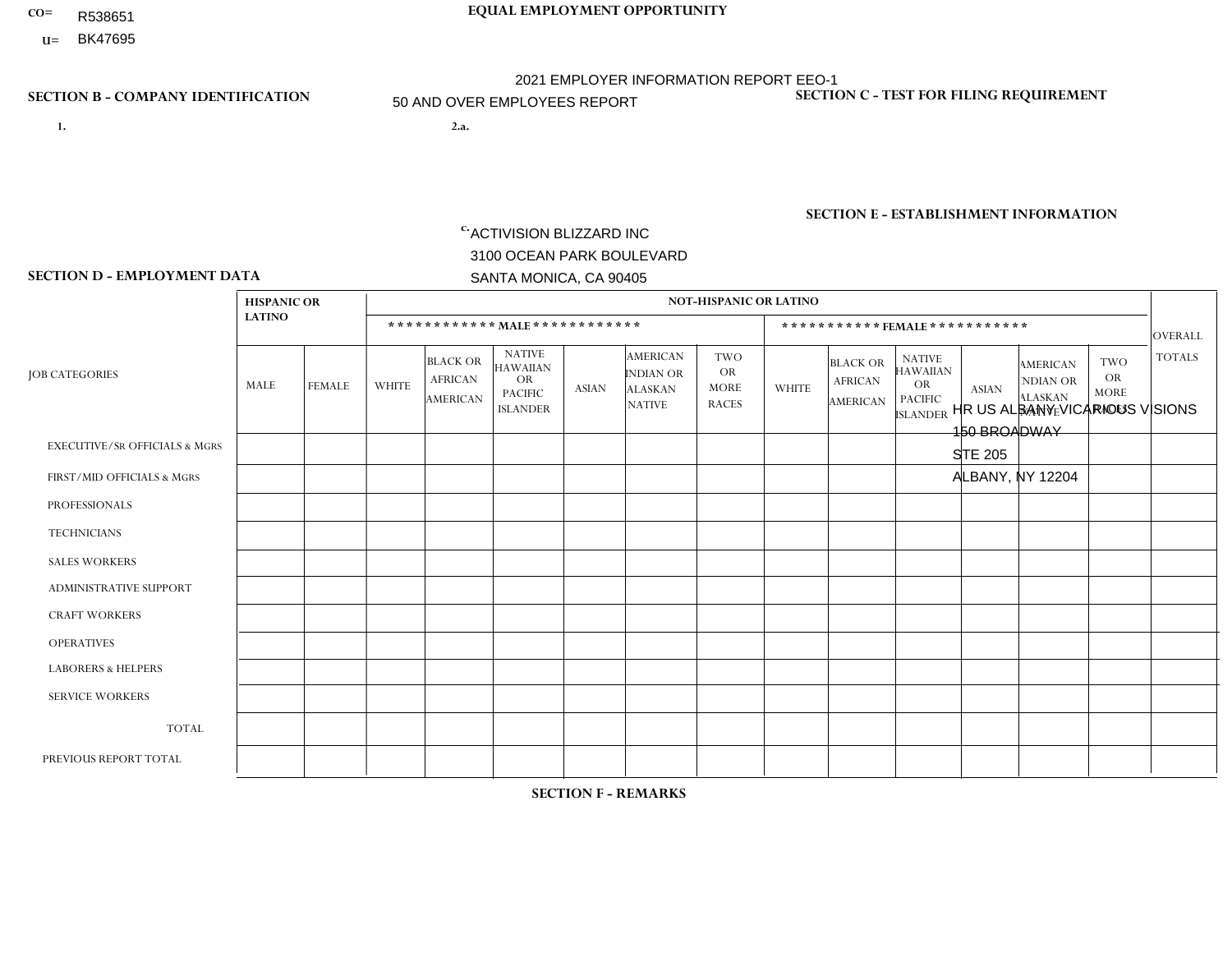- R538651
- **U=**

- **1. 2.a.** ACTIVISION BLIZZARD INC 3100 OCEAN PARK BOULEVARD SANTA MONICA, CA 90405
- HR US FOSTER CTY SLEDGEHAMMER GAMES 1- Y 2- Y 3- Y DUNS= 098533342 1001 EAST HILLSDALE BLVD SUITE 610 FOSTER CITY, CA 94404

EIN= 161465268

# **SECTION E - ESTABLISHMENT INFORMATION c.**

NAICS: 511210 - Software Publishers

### **SECTION D - EMPLOYMENT DATA**

|                                          | <b>HISPANIC OR</b> |                |                |                                               |                                                                                    |                |                                                                        | <b>NOT-HISPANIC OR LATINO</b>                          |                |                                                      |                                                                                    |                |                                                                       |                                                        |                |
|------------------------------------------|--------------------|----------------|----------------|-----------------------------------------------|------------------------------------------------------------------------------------|----------------|------------------------------------------------------------------------|--------------------------------------------------------|----------------|------------------------------------------------------|------------------------------------------------------------------------------------|----------------|-----------------------------------------------------------------------|--------------------------------------------------------|----------------|
|                                          | <b>LATINO</b>      |                |                |                                               | ************ MALE ************                                                     |                |                                                                        |                                                        |                | ***********FEMALE***********                         |                                                                                    |                |                                                                       |                                                        | <b>OVERALL</b> |
| <b>JOB CATEGORIES</b>                    | MALE               | <b>FEMALE</b>  | <b>WHITE</b>   | <b>BLACK OR</b><br><b>AFRICAN</b><br>AMERICAN | <b>NATIVE</b><br><b>HAWAIIAN</b><br><b>OR</b><br><b>PACIFIC</b><br><b>ISLANDER</b> | ASIAN          | <b>AMERICAN</b><br><b>INDIAN OR</b><br><b>ALASKAN</b><br><b>NATIVE</b> | <b>TWO</b><br><b>OR</b><br><b>MORE</b><br><b>RACES</b> | <b>WHITE</b>   | <b>BLACK OR</b><br><b>AFRICAN</b><br><b>AMERICAN</b> | <b>NATIVE</b><br><b>HAWAIIAN</b><br><b>OR</b><br><b>PACIFIC</b><br><b>ISLANDER</b> | <b>ASIAN</b>   | <b>AMERICAN</b><br><b>NDIAN OR</b><br><b>ALASKAN</b><br><b>NATIVE</b> | <b>TWO</b><br><b>OR</b><br><b>MORE</b><br><b>RACES</b> | <b>TOTALS</b>  |
| <b>EXECUTIVE/SR OFFICIALS &amp; MGRS</b> | $\Omega$           | $\mathbf 0$    | $\overline{2}$ | $\mathbf 0$                                   | $\mathbf 0$                                                                        | -1             | $\Omega$                                                               | $\Omega$                                               | 0              | $\Omega$                                             | $\Omega$                                                                           | $\mathbf 0$    | $\mathbf 0$                                                           | $\mathbf 0$                                            | 3              |
| FIRST/MID OFFICIALS & MGRS               | 4                  | $\Omega$       | 36             | $\Omega$                                      | $\Omega$                                                                           | 11             | $\Omega$                                                               | 3                                                      | 3              | $\Omega$                                             | $\Omega$                                                                           | $\overline{2}$ | $\Omega$                                                              | $\blacktriangleleft$                                   | 60             |
| <b>PROFESSIONALS</b>                     | 16                 | 3              | 119            | $\overline{7}$                                | $\overline{2}$                                                                     | 60             | $\Omega$                                                               | 6                                                      | 21             | $\Omega$                                             | $\Omega$                                                                           | 23             | $\Omega$                                                              | 5                                                      | 262            |
| <b>TECHNICIANS</b>                       | 1                  | $\mathbf{0}$   | 6              | $\overline{2}$                                | $\Omega$                                                                           | $\overline{2}$ | $\Omega$                                                               | $\overline{2}$                                         | $\overline{2}$ | $\mathbf{1}$                                         | $\Omega$                                                                           | $\Omega$       | 0                                                                     | $\mathbf{1}$                                           | 17             |
| <b>SALES WORKERS</b>                     | $\Omega$           | $\Omega$       | $\Omega$       | $\Omega$                                      | $\Omega$                                                                           | $\Omega$       | $\Omega$                                                               | $\Omega$                                               | $\overline{0}$ | $\Omega$                                             | $\Omega$                                                                           | $\Omega$       | $\Omega$                                                              | $\Omega$                                               | $\Omega$       |
| <b>ADMINISTRATIVE SUPPORT</b>            |                    | $\Omega$       | $\Omega$       | $\mathbf 0$                                   | $\Omega$                                                                           | -1             | $\Omega$                                                               | $\Omega$                                               |                | $\Omega$                                             | $\Omega$                                                                           |                | $\Omega$                                                              | $\Omega$                                               | $\overline{4}$ |
| <b>CRAFT WORKERS</b>                     | 0                  | $\Omega$       | $\Omega$       | $\mathbf 0$                                   | $\Omega$                                                                           | $\Omega$       | $\Omega$                                                               | $\Omega$                                               | 0              | $\Omega$                                             | $\Omega$                                                                           | $\Omega$       | $\Omega$                                                              | $\Omega$                                               | $\Omega$       |
| <b>OPERATIVES</b>                        | 0                  | $\overline{0}$ | $\mathbf 0$    | $\mathbf 0$                                   | $\mathbf 0$                                                                        | $\Omega$       | $\Omega$                                                               | $\Omega$                                               | $\overline{0}$ | $\Omega$                                             | $\Omega$                                                                           | $\mathbf 0$    | $\mathbf 0$                                                           | $\mathbf 0$                                            | $\mathbf 0$    |
| <b>LABORERS &amp; HELPERS</b>            | 0                  | $\Omega$       | $\Omega$       | $\mathbf 0$                                   | $\Omega$                                                                           | $\Omega$       | $\Omega$                                                               | $\Omega$                                               | $\Omega$       | $\Omega$                                             | $\Omega$                                                                           | $\Omega$       | $\Omega$                                                              | $\Omega$                                               | $\overline{0}$ |
| <b>SERVICE WORKERS</b>                   | 0                  | 0              | $\mathbf 0$    | $\mathbf 0$                                   | $\mathbf{0}$                                                                       | $\Omega$       | $\Omega$                                                               | $\Omega$                                               | $\Omega$       | $\Omega$                                             | $\Omega$                                                                           | $\Omega$       | 0                                                                     | $\mathbf 0$                                            | $\mathbf 0$    |
| <b>TOTAL</b>                             | 22                 | 3              | 163            | $\boldsymbol{9}$                              | $\overline{2}$                                                                     | 75             | $\Omega$                                                               | 11                                                     | 27             | 1                                                    | $\Omega$                                                                           | 26             | 0                                                                     | $\overline{7}$                                         | 346            |
| PREVIOUS REPORT TOTAL                    | 18                 | $\overline{4}$ | 153            | 9                                             | 3                                                                                  | 64             | $\Omega$                                                               | $\overline{7}$                                         | 19             |                                                      | $\Omega$                                                                           | 16             | $\Omega$                                                              | 3                                                      | 297            |

**SECTION F - REMARKS**

## **SECTION B - COMPANY IDENTIFICATION SECTION C - TEST FOR FILING REQUIREMENT**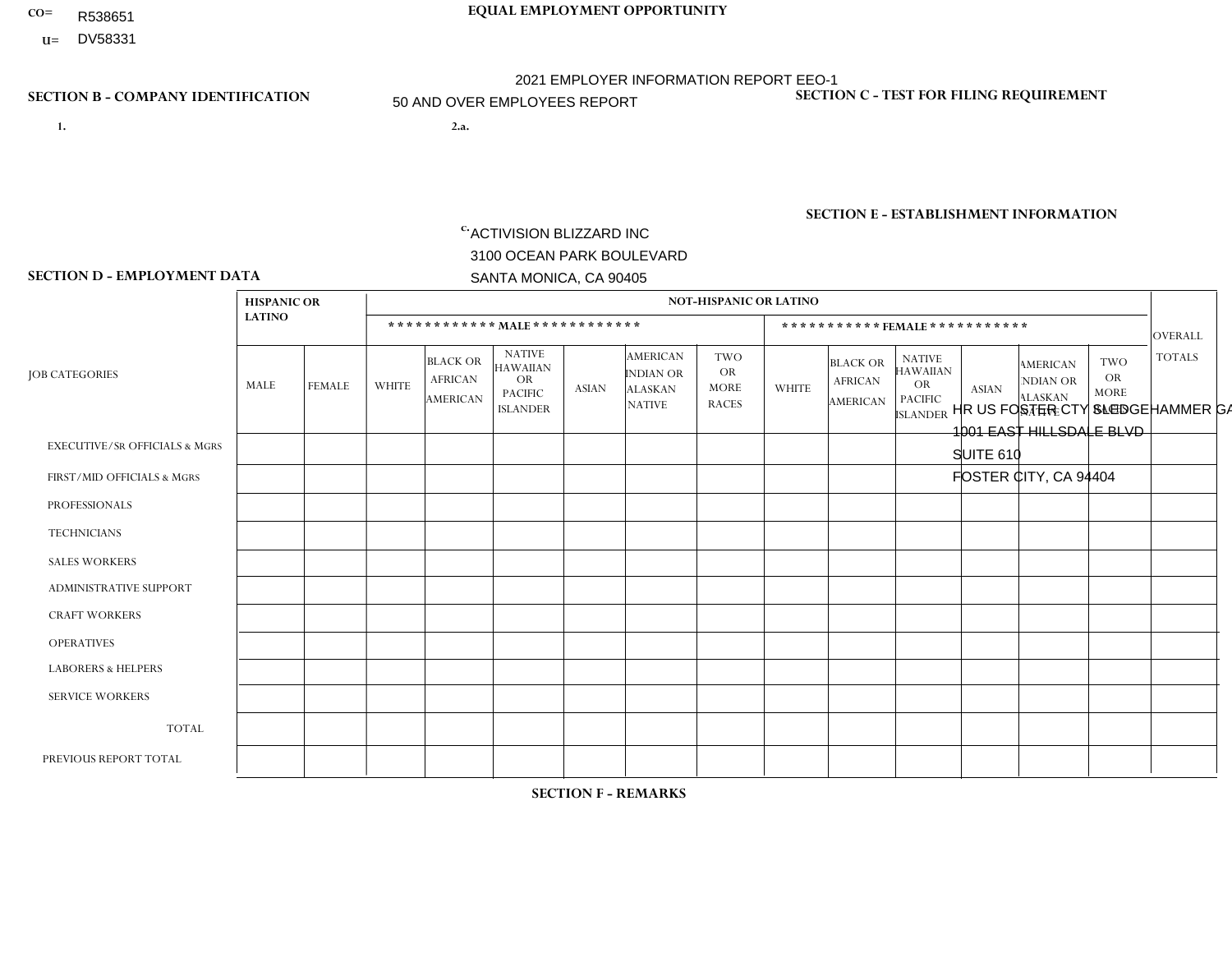- **CO= EQUAL EMPLOYMENT OPPORTUNITY** R538651
- **U=**

- **1. 2.a.** ACTIVISION BLIZZARD INC 3100 OCEAN PARK BOULEVARD SANTA MONICA, CA 90405
- 2.a. HR US SANTA MONICA PEN FACTORY 2701 OLYMPIC BOULEVARD Building B SANTA MONICA, CA 90404

2021 EMPLOYER INFORMATION REPORT EEO-1 50 AND OVER EMPLOYEES REPORT

 $c.$  EIN= 161465268

# **SECTION B - COMPANY IDENTIFICATION SECTION C - TEST FOR FILING REQUIREMENT**

1- Y 2- Y 3- Y DUNS= 098533342

**SECTION E - ESTABLISHMENT INFORMATION c.** NAICS: 511210 - Software Publishers

## **SECTION D - EMPLOYMENT DATA**

|                                          | <b>HISPANIC OR</b> |                |                |                                                      |                                                                                    |                |                                                                 | <b>NOT-HISPANIC OR LATINO</b>                          |                |                                                      |                                                                                    |                |                                                                       |                                                        |                |
|------------------------------------------|--------------------|----------------|----------------|------------------------------------------------------|------------------------------------------------------------------------------------|----------------|-----------------------------------------------------------------|--------------------------------------------------------|----------------|------------------------------------------------------|------------------------------------------------------------------------------------|----------------|-----------------------------------------------------------------------|--------------------------------------------------------|----------------|
|                                          | <b>LATINO</b>      |                |                |                                                      | ************ MALE ************                                                     |                |                                                                 |                                                        |                |                                                      | *********** FEMALE ***********                                                     |                |                                                                       |                                                        | <b>OVERALL</b> |
| <b>JOB CATEGORIES</b>                    | MALE               | <b>FEMALE</b>  | <b>WHITE</b>   | <b>BLACK OR</b><br><b>AFRICAN</b><br><b>AMERICAN</b> | <b>NATIVE</b><br><b>HAWAIIAN</b><br><b>OR</b><br><b>PACIFIC</b><br><b>ISLANDER</b> | <b>ASIAN</b>   | <b>AMERICAN</b><br>INDIAN OR<br><b>ALASKAN</b><br><b>NATIVE</b> | <b>TWO</b><br><b>OR</b><br><b>MORE</b><br><b>RACES</b> | <b>WHITE</b>   | <b>BLACK OR</b><br><b>AFRICAN</b><br><b>AMERICAN</b> | <b>NATIVE</b><br><b>HAWAIIAN</b><br><b>OR</b><br><b>PACIFIC</b><br><b>ISLANDER</b> | <b>ASIAN</b>   | <b>AMERICAN</b><br><b>NDIAN OR</b><br><b>ALASKAN</b><br><b>NATIVE</b> | <b>TWO</b><br><b>OR</b><br><b>MORE</b><br><b>RACES</b> | <b>TOTALS</b>  |
| <b>EXECUTIVE/SR OFFICIALS &amp; MGRS</b> | 1                  | $\overline{2}$ | 26             | $\mathbf 0$                                          | $\mathbf 0$                                                                        | $\mathbf{1}$   | $\Omega$                                                        | $\Omega$                                               | 3              | $\Omega$                                             | $\mathbf 0$                                                                        | $\overline{2}$ | $\mathbf 0$                                                           | $\overline{2}$                                         | 37             |
| FIRST/MID OFFICIALS & MGRS               | 11                 | $\mathbf{1}$   | 72             | $\overline{2}$                                       | $\mathbf{1}$                                                                       | 29             | $\Omega$                                                        | 5                                                      | 29             | 3                                                    | $\Omega$                                                                           | 13             | $\Omega$                                                              | 1                                                      | 167            |
| <b>PROFESSIONALS</b>                     | 8                  | 3              | 48             | $\overline{4}$                                       | $\mathbf 0$                                                                        | 24             | $\mathbf{0}$                                                    | 10                                                     | 21             | $\mathbf{1}$                                         | $\Omega$                                                                           | 16             | $\Omega$                                                              | 4                                                      | 139            |
| <b>TECHNICIANS</b>                       | 0                  | $\Omega$       | $\mathbf{1}$   | $\mathbf 0$                                          | $\Omega$                                                                           | $\Omega$       | $\mathbf{0}$                                                    | $\Omega$                                               | $\Omega$       | $\Omega$                                             | $\Omega$                                                                           | $\mathbf{0}$   | $\mathbf{0}$                                                          | $\Omega$                                               | $\mathbf{1}$   |
| <b>SALES WORKERS</b>                     | 0                  | $\mathbf 0$    | $\overline{7}$ | $\mathbf 0$                                          | $\mathbf 0$                                                                        | $\overline{7}$ | $\Omega$                                                        | $\overline{2}$                                         |                | $\Omega$                                             | $\Omega$                                                                           | $\mathbf{1}$   | $\Omega$                                                              | $\mathbf{0}$                                           | 18             |
| <b>ADMINISTRATIVE SUPPORT</b>            | 0                  | $\overline{2}$ | 6              | $\mathbf{1}$                                         | $\mathbf 0$                                                                        | $\mathbf{1}$   | $\mathbf{0}$                                                    | $\Omega$                                               | $\overline{4}$ | $\mathbf 0$                                          | $\mathbf{1}$                                                                       | 1              | $\mathbf 0$                                                           | $\overline{2}$                                         | 18             |
| <b>CRAFT WORKERS</b>                     | 0                  | $\Omega$       | $\mathbf 0$    | $\mathbf 0$                                          | $\mathbf 0$                                                                        | $\Omega$       | $\mathbf{0}$                                                    | $\Omega$                                               | $\Omega$       | $\Omega$                                             | $\mathbf{0}$                                                                       | $\mathbf{0}$   | $\Omega$                                                              | $\Omega$                                               | $\mathbf 0$    |
| <b>OPERATIVES</b>                        | 0                  | $\mathbf{0}$   | $\mathbf 0$    | $\mathbf 0$                                          | $\mathbf 0$                                                                        | $\mathbf 0$    | $\Omega$                                                        | $\Omega$                                               | $\Omega$       | $\Omega$                                             | $\Omega$                                                                           | $\mathbf{0}$   | $\Omega$                                                              | $\mathbf{0}$                                           | $\mathbf{0}$   |
| <b>LABORERS &amp; HELPERS</b>            | 0                  | $\Omega$       | 0              | 0                                                    | $\mathbf 0$                                                                        | $\Omega$       | $\Omega$                                                        | $\Omega$                                               | $\Omega$       | $\Omega$                                             | $\Omega$                                                                           | $\Omega$       | $\Omega$                                                              | $\mathbf{0}$                                           | $\mathbf{0}$   |
| <b>SERVICE WORKERS</b>                   | 0                  | $\mathbf{0}$   | $\mathbf 0$    | $\mathbf 0$                                          | $\mathbf 0$                                                                        | $\mathbf{0}$   | $\Omega$                                                        | $\Omega$                                               | $\Omega$       | $\Omega$                                             | $\Omega$                                                                           | $\Omega$       | $\Omega$                                                              | $\mathbf{0}$                                           | $\mathbf{0}$   |
| <b>TOTAL</b>                             | 20                 | 8              | 160            | $\overline{7}$                                       | $\mathbf{1}$                                                                       | 62             | $\Omega$                                                        | 17                                                     | 58             | $\overline{4}$                                       | -1                                                                                 | 33             | $\mathbf{0}$                                                          | 9                                                      | 380            |
| PREVIOUS REPORT TOTAL                    |                    |                |                |                                                      |                                                                                    |                |                                                                 |                                                        |                |                                                      |                                                                                    |                |                                                                       |                                                        |                |

## **SECTION F - REMARKS**

1 non-binary gender employee in Job Category Professionals: Race/Ethnicity: White (Not Hispanic or Latino). 1 non-binary gender employee in Job Category Professionals: Race/Ethnicity: Black or African-American.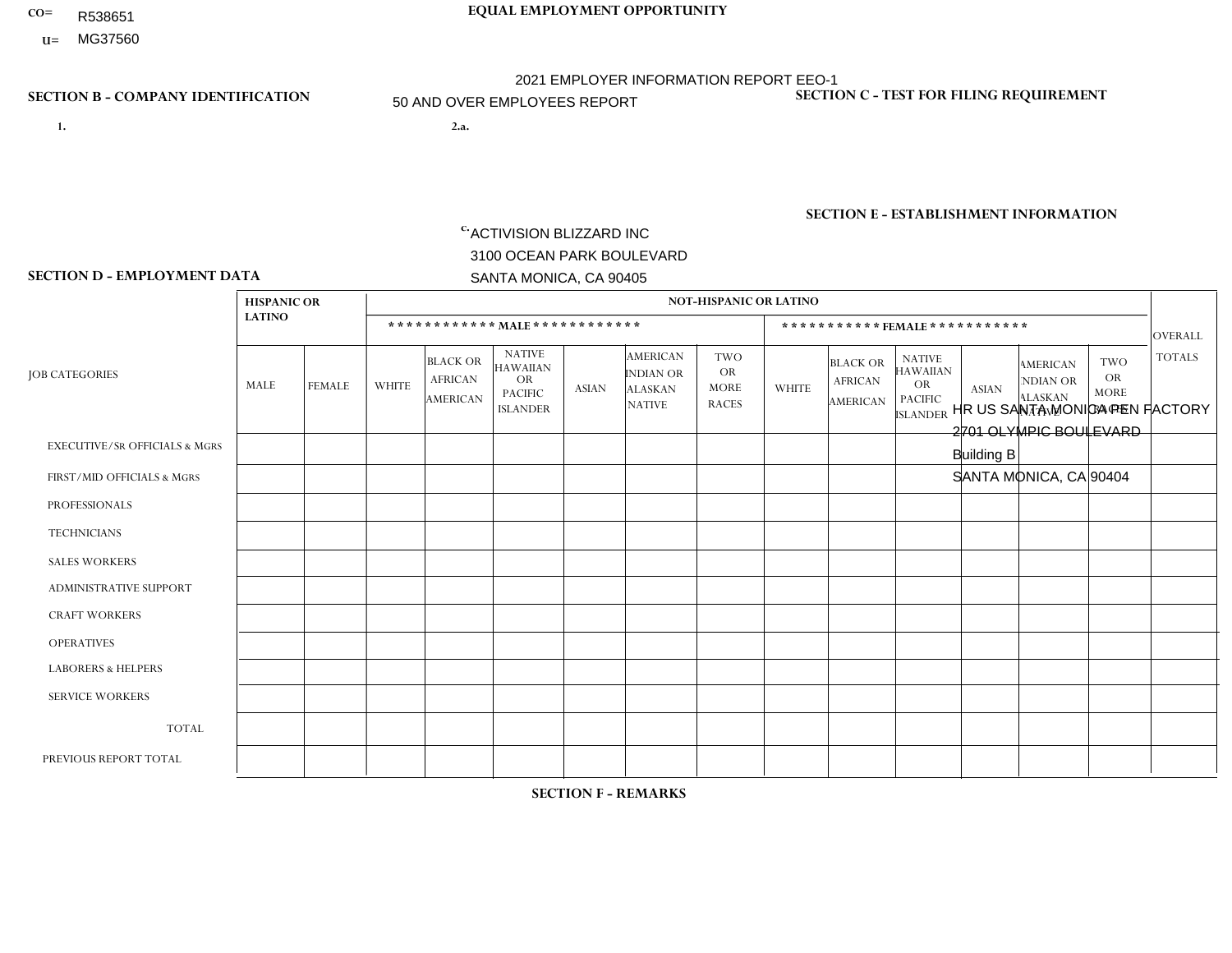- R538651
- **U=**

**1. 2.a.** ACTIVISION BLIZZARD INC 3100 OCEAN PARK BOULEVARD SANTA MONICA, CA 90405

2.a. HR US NEW YORK MLG HQ 250 HUDSON STREET 6TH FLOOR NEW YORK, NY 10013

EIN= 161465268

## **SECTION B - COMPANY IDENTIFICATION SECTION C - TEST FOR FILING REQUIREMENT**

1- Y 2- Y 3- Y DUNS= 098533342

**SECTION E - ESTABLISHMENT INFORMATION c.** NAICS: 511210 - Software Publishers

## **SECTION D - EMPLOYMENT DATA**

|                                          | <b>HISPANIC OR</b> |                |                |                                                      |                                                                                    |                |                                                                        | <b>NOT-HISPANIC OR LATINO</b>                          |                         |                                                      |                                                                                    |                |                                                                       |                                           |                |
|------------------------------------------|--------------------|----------------|----------------|------------------------------------------------------|------------------------------------------------------------------------------------|----------------|------------------------------------------------------------------------|--------------------------------------------------------|-------------------------|------------------------------------------------------|------------------------------------------------------------------------------------|----------------|-----------------------------------------------------------------------|-------------------------------------------|----------------|
|                                          | <b>LATINO</b>      |                |                |                                                      | ************ MALE ************                                                     |                |                                                                        |                                                        |                         |                                                      | ***********FEMALE ***********                                                      |                |                                                                       |                                           | OVERALL        |
| <b>JOB CATEGORIES</b>                    | MALE               | <b>FEMALE</b>  | <b>WHITE</b>   | <b>BLACK OR</b><br><b>AFRICAN</b><br><b>AMERICAN</b> | <b>NATIVE</b><br><b>HAWAIIAN</b><br><b>OR</b><br><b>PACIFIC</b><br><b>ISLANDER</b> | <b>ASIAN</b>   | <b>AMERICAN</b><br><b>INDIAN OR</b><br><b>ALASKAN</b><br><b>NATIVE</b> | <b>TWO</b><br><b>OR</b><br><b>MORE</b><br><b>RACES</b> | <b>WHITE</b>            | <b>BLACK OR</b><br><b>AFRICAN</b><br><b>AMERICAN</b> | <b>NATIVE</b><br><b>HAWAIIAN</b><br><b>OR</b><br><b>PACIFIC</b><br><b>ISLANDER</b> | <b>ASIAN</b>   | <b>AMERICAN</b><br><b>NDIAN OR</b><br><b>ALASKAN</b><br><b>NATIVE</b> | TWO<br>OR.<br><b>MORE</b><br><b>RACES</b> | <b>TOTALS</b>  |
| <b>EXECUTIVE/SR OFFICIALS &amp; MGRS</b> | $\Omega$           | $\Omega$       | 3              | $\mathbf 0$                                          | 0                                                                                  | $\mathbf 0$    | $\mathbf 0$                                                            | $\Omega$                                               | $\Omega$                | $\Omega$                                             | $\Omega$                                                                           | $\Omega$       | $\Omega$                                                              | $\Omega$                                  | 3              |
| FIRST/MID OFFICIALS & MGRS               | $\Omega$           | 0              | $\overline{7}$ | $\mathbf 0$                                          | 0                                                                                  | $\overline{2}$ | $\mathbf 0$                                                            | $\Omega$                                               | 5                       | 1                                                    | $\Omega$                                                                           |                | $\Omega$                                                              | $\Omega$                                  | 16             |
| <b>PROFESSIONALS</b>                     |                    | $\overline{0}$ | 5              | $\mathbf 0$                                          | $\mathbf 0$                                                                        | $\mathbf{1}$   | $\Omega$                                                               | $\Omega$                                               | $\overline{\mathbf{1}}$ | 3                                                    | $\Omega$                                                                           | $\overline{2}$ | $\Omega$                                                              |                                           | 14             |
| <b>TECHNICIANS</b>                       | $\Omega$           | 0              | $\mathbf 0$    | $\mathbf 0$                                          | 0                                                                                  | $\mathbf 0$    | $\mathbf 0$                                                            | $\mathbf 0$                                            | $\Omega$                | $\Omega$                                             | $\Omega$                                                                           | $\Omega$       | $\Omega$                                                              | $\mathbf 0$                               | $\mathbf{0}$   |
| <b>SALES WORKERS</b>                     | $\Omega$           | $\overline{2}$ | 12             | $\mathbf 0$                                          | 0                                                                                  | $\mathbf{1}$   | $\mathbf 0$                                                            | 1                                                      | 3                       | $\Omega$                                             | $\Omega$                                                                           |                | $\mathbf 0$                                                           | $\mathbf 0$                               | 20             |
| <b>ADMINISTRATIVE SUPPORT</b>            | $\Omega$           | 0              | $\mathbf 0$    | $\mathbf 0$                                          | 0                                                                                  | $\mathbf 0$    | $\mathbf 0$                                                            | $\Omega$                                               | $\overline{2}$          | $\mathbf 0$                                          | $\mathbf 0$                                                                        |                | $\mathbf 0$                                                           | $\mathbf 0$                               | $\mathbf{3}$   |
| <b>CRAFT WORKERS</b>                     | $\Omega$           | $\Omega$       | $\Omega$       | $\Omega$                                             | $\Omega$                                                                           | $\Omega$       | $\Omega$                                                               | $\Omega$                                               | $\Omega$                | $\Omega$                                             | $\Omega$                                                                           | $\Omega$       | $\Omega$                                                              | $\Omega$                                  | $\mathbf 0$    |
| <b>OPERATIVES</b>                        | $\Omega$           | $\Omega$       | $\mathbf 0$    | $\mathbf 0$                                          | 0                                                                                  | $\Omega$       | $\Omega$                                                               | $\Omega$                                               | $\Omega$                | $\Omega$                                             | $\Omega$                                                                           | $\Omega$       | $\Omega$                                                              | $\Omega$                                  | $\mathbf 0$    |
| <b>LABORERS &amp; HELPERS</b>            | $\Omega$           | $\Omega$       | $\mathbf 0$    | 0                                                    | 0                                                                                  | $\mathbf 0$    | $\Omega$                                                               | $\Omega$                                               | $\Omega$                | $\Omega$                                             | $\Omega$                                                                           | $\Omega$       | $\Omega$                                                              | $\Omega$                                  | $\mathbf 0$    |
| <b>SERVICE WORKERS</b>                   | $\Omega$           | $\Omega$       | $\Omega$       | $\mathbf 0$                                          | 0                                                                                  | $\mathbf 0$    | $\Omega$                                                               | $\Omega$                                               | $\Omega$                | $\Omega$                                             | $\Omega$                                                                           | $\Omega$       | $\Omega$                                                              | $\Omega$                                  | $\overline{0}$ |
| <b>TOTAL</b>                             |                    | $\overline{2}$ | 27             | $\mathbf 0$                                          | 0                                                                                  | 4              | $\mathbf 0$                                                            | $\mathbf{1}$                                           | 11                      | $\overline{4}$                                       | $\Omega$                                                                           | 5              | $\Omega$                                                              |                                           | 56             |
| PREVIOUS REPORT TOTAL                    |                    |                | 29             | $\mathbf 0$                                          | 0                                                                                  | $\overline{2}$ | $\mathbf 0$                                                            | $\mathbf 0$                                            | 11                      | 4                                                    | $\Omega$                                                                           | 6              | $\mathbf 0$                                                           |                                           | 55             |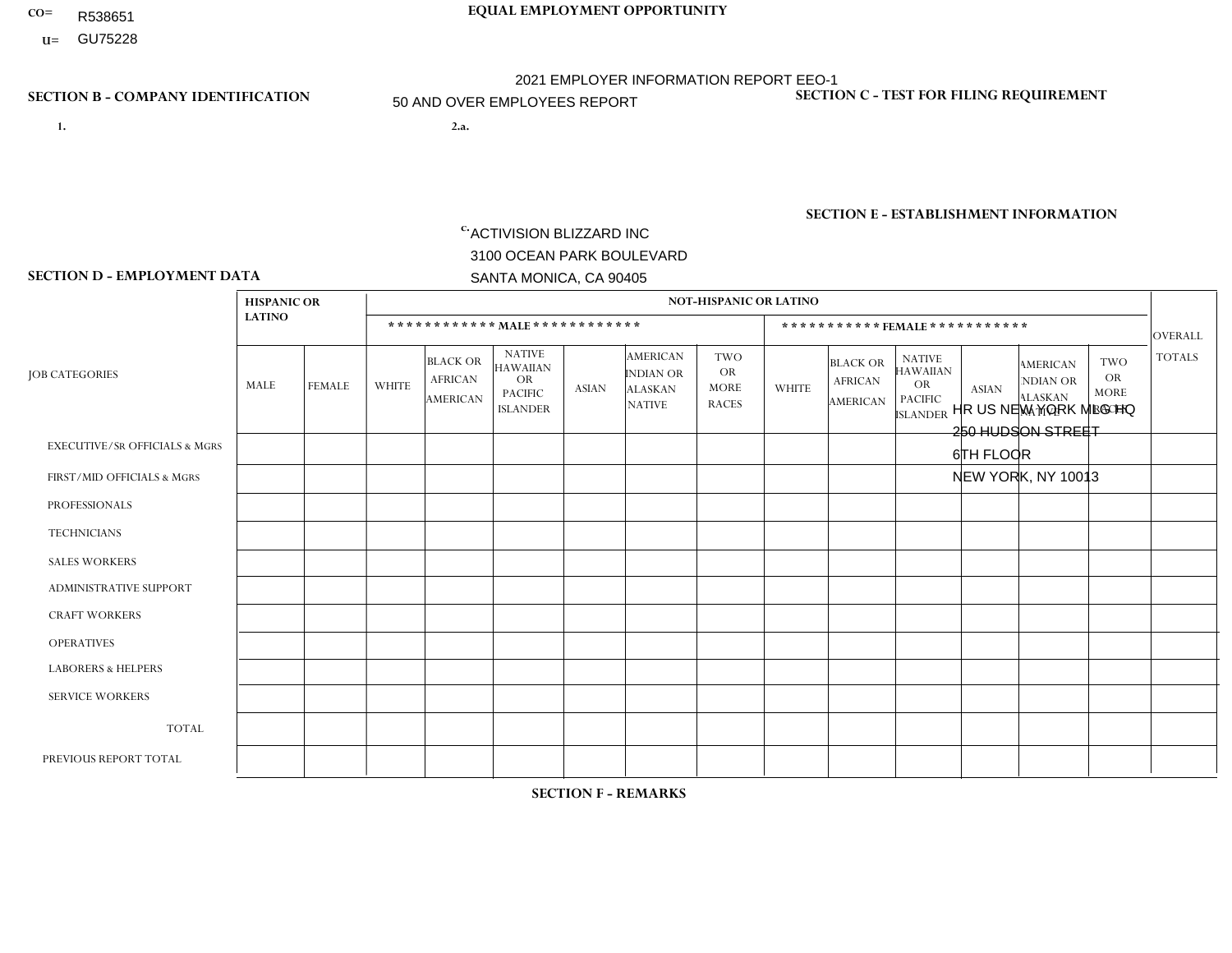- R538651
- **U=**

**1. 2.a.** ACTIVISION BLIZZARD INC 3100 OCEAN PARK BOULEVARD SANTA MONICA, CA 90405

2.a. HR US AUSTIN BLIZZARD 9825 SPECTRUM DR BUILDING 1 AUSTIN, TX 78717

EIN= 161465268

## **SECTION B - COMPANY IDENTIFICATION SECTION C - TEST FOR FILING REQUIREMENT**

1- Y 2- Y 3- Y DUNS= 098533342

**SECTION E - ESTABLISHMENT INFORMATION c.** NAICS: 511210 - Software Publishers

## **SECTION D - EMPLOYMENT DATA**

|                                          | <b>HISPANIC OR</b> |                |              |                                                      |                                                                                    |             |                                                                        | <b>NOT-HISPANIC OR LATINO</b>                          |                |                                                      |                                                                                    |                |                                                                       |                                           |                |
|------------------------------------------|--------------------|----------------|--------------|------------------------------------------------------|------------------------------------------------------------------------------------|-------------|------------------------------------------------------------------------|--------------------------------------------------------|----------------|------------------------------------------------------|------------------------------------------------------------------------------------|----------------|-----------------------------------------------------------------------|-------------------------------------------|----------------|
|                                          | <b>LATINO</b>      |                |              |                                                      | ************ MALE ************                                                     |             |                                                                        |                                                        |                | ***********FEMALE***********                         |                                                                                    |                |                                                                       |                                           | <b>OVERALL</b> |
| <b>JOB CATEGORIES</b>                    | MALE               | <b>FEMALE</b>  | <b>WHITE</b> | <b>BLACK OR</b><br><b>AFRICAN</b><br><b>AMERICAN</b> | <b>NATIVE</b><br><b>HAWAIIAN</b><br><b>OR</b><br><b>PACIFIC</b><br><b>ISLANDER</b> | ASIAN       | <b>AMERICAN</b><br><b>INDIAN OR</b><br><b>ALASKAN</b><br><b>NATIVE</b> | <b>TWO</b><br><b>OR</b><br><b>MORE</b><br><b>RACES</b> | <b>WHITE</b>   | <b>BLACK OR</b><br><b>AFRICAN</b><br><b>AMERICAN</b> | <b>NATIVE</b><br><b>HAWAIIAN</b><br><b>OR</b><br><b>PACIFIC</b><br><b>ISLANDER</b> | <b>ASIAN</b>   | <b>AMERICAN</b><br><b>NDIAN OR</b><br><b>ALASKAN</b><br><b>NATIVE</b> | TWO<br>OR.<br><b>MORE</b><br><b>RACES</b> | <b>TOTALS</b>  |
| <b>EXECUTIVE/SR OFFICIALS &amp; MGRS</b> | $\mathbf{1}$       | 0              | $\mathbf 0$  | $\mathbf 0$                                          | $\mathbf 0$                                                                        | $\mathbf 0$ | 1                                                                      | $\mathbf{0}$                                           | $\Omega$       | $\Omega$                                             | $\mathbf{0}$                                                                       | 0              | $\Omega$                                                              | $\Omega$                                  | $\overline{2}$ |
| FIRST/MID OFFICIALS & MGRS               | 6                  | $\Omega$       | 27           | $\Omega$                                             | $\Omega$                                                                           | 3           | $\Omega$                                                               | 2                                                      | $\overline{7}$ | $\Omega$                                             | $\Omega$                                                                           | $\Omega$       | $\Omega$                                                              | $\mathbf{1}$                              | 46             |
| <b>PROFESSIONALS</b>                     | 12                 | $\overline{4}$ | 68           | $\overline{4}$                                       | $\mathbf 0$                                                                        | 14          | $\Omega$                                                               | $\overline{1}$                                         | 15             | $\Omega$                                             | $\Omega$                                                                           | 4              | $\Omega$                                                              | $\overline{2}$                            | 124            |
| <b>TECHNICIANS</b>                       | 1                  | $\mathbf 0$    | $\mathbf 0$  | $\mathbf{1}$                                         | $\mathbf 0$                                                                        | $\mathbf 0$ | $\Omega$                                                               | $\overline{1}$                                         | $\mathbf{1}$   | $\Omega$                                             | $\Omega$                                                                           | $\overline{0}$ | $\Omega$                                                              | $\mathbf 0$                               | $\overline{4}$ |
| <b>SALES WORKERS</b>                     | 0                  | $\Omega$       | $\mathbf{0}$ | $\mathbf 0$                                          | $\mathbf 0$                                                                        | $\Omega$    | $\Omega$                                                               | $\Omega$                                               | $\Omega$       | $\Omega$                                             | $\Omega$                                                                           | $\Omega$       | $\Omega$                                                              | $\Omega$                                  | $\mathbf{0}$   |
| <b>ADMINISTRATIVE SUPPORT</b>            | 27                 | 10             | 65           | $\mathbf{1}$                                         | $\mathbf 0$                                                                        | 3           | $\Omega$                                                               | 5                                                      | 16             | $\overline{2}$                                       | $\Omega$                                                                           | 3              | $\Omega$                                                              | $\overline{2}$                            | 134            |
| <b>CRAFT WORKERS</b>                     | $\mathbf 0$        | $\Omega$       | $\mathbf 0$  | $\mathbf 0$                                          | $\mathbf 0$                                                                        | $\mathbf 0$ | $\Omega$                                                               | $\Omega$                                               | $\Omega$       | $\Omega$                                             | $\Omega$                                                                           | $\Omega$       | $\Omega$                                                              | $\Omega$                                  | $\mathbf 0$    |
| <b>OPERATIVES</b>                        | $\Omega$           | $\Omega$       | $\mathbf 0$  | $\mathbf 0$                                          | $\mathbf 0$                                                                        | $\Omega$    | $\Omega$                                                               | $\mathbf{0}$                                           | $\Omega$       | $\Omega$                                             | $\Omega$                                                                           | 0              | $\Omega$                                                              | $\Omega$                                  | $\mathbf 0$    |
| <b>LABORERS &amp; HELPERS</b>            | $\Omega$           | 0              | $\mathbf 0$  | $\mathbf 0$                                          | $\mathbf{0}$                                                                       | 0           | $\Omega$                                                               | $\Omega$                                               | $\Omega$       | $\Omega$                                             | $\Omega$                                                                           | $\Omega$       | $\Omega$                                                              | $\Omega$                                  | $\mathbf 0$    |
| <b>SERVICE WORKERS</b>                   | $\Omega$           | $\mathbf 0$    | $\mathbf 0$  | 0                                                    | 0                                                                                  | 0           | $\Omega$                                                               | $\Omega$                                               | $\Omega$       | $\Omega$                                             | $\mathbf{0}$                                                                       | $\Omega$       | $\Omega$                                                              | $\Omega$                                  | $\mathbf{0}$   |
| <b>TOTAL</b>                             | 47                 | 14             | 160          | 6                                                    | $\mathbf{0}$                                                                       | 20          | $\overline{1}$                                                         | 9                                                      | 39             | $\overline{2}$                                       | $\Omega$                                                                           | $\overline{7}$ | $\Omega$                                                              | 5                                         | 310            |
| PREVIOUS REPORT TOTAL                    | 49                 | 17             | 173          | 3                                                    | $\mathbf 0$                                                                        | 10          | $\overline{c}$                                                         | 11                                                     | 41             | 3                                                    | 0                                                                                  | $\overline{7}$ |                                                                       | $\overline{4}$                            | 321            |

## **SECTION F - REMARKS**

1 non-binary gender employee in Job Category First/Mid-Level Officials & Managers: Race/Ethnicity: White (Not Hispanic or Latino). 1

non-binary gender employee in Job Category Professionals: Race/Ethnicity: White (Not Hispanic or Latino). 1 non-binary gender employee in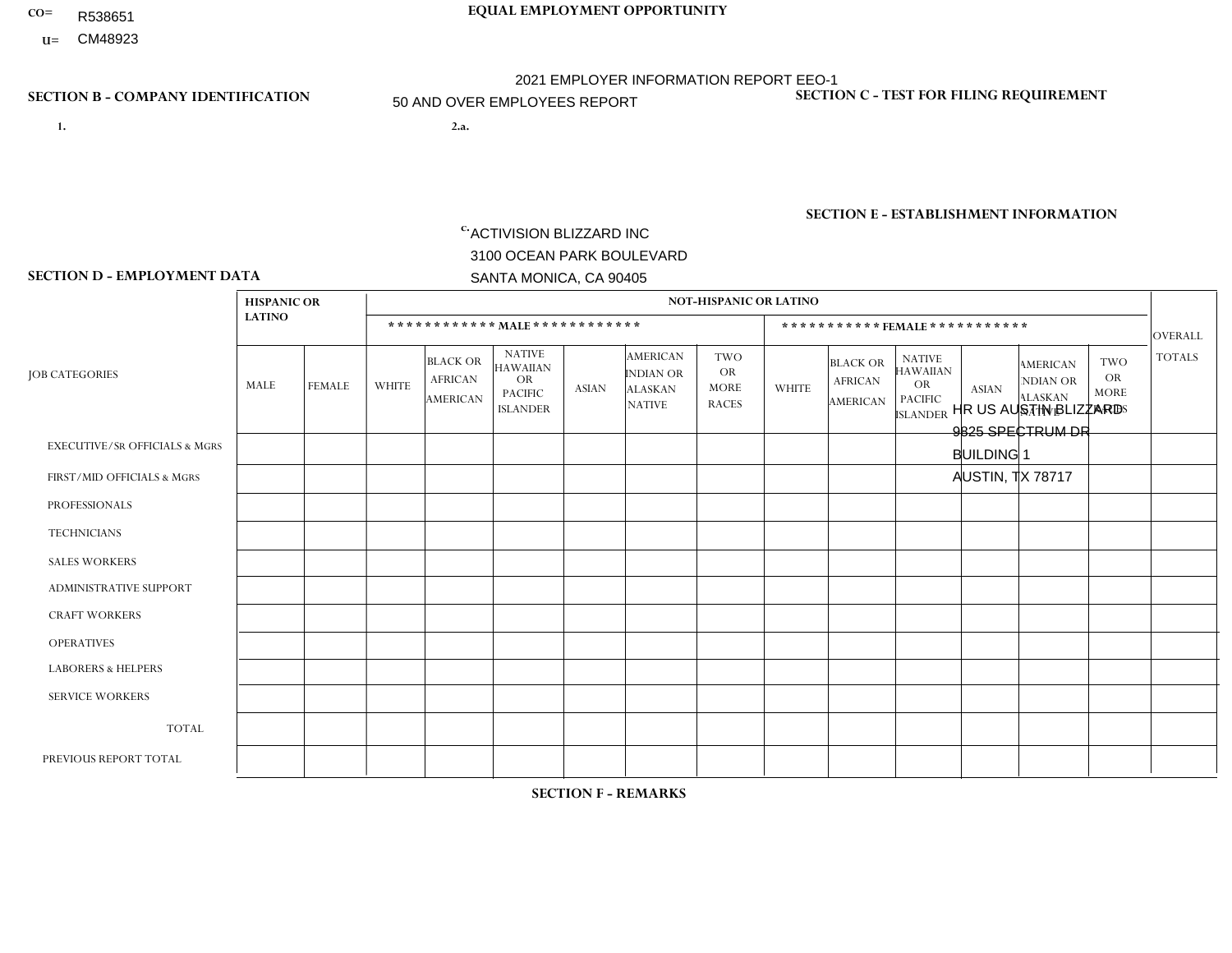- **CO= EQUAL EMPLOYMENT OPPORTUNITY** R538651
	- **U=**

- **1. 2.a.** ACTIVISION BLIZZARD INC 3100 OCEAN PARK BOULEVARD SANTA MONICA, CA 90405
- 2.a. HR US SANTA MONICA ACTIVISION CORP2 3340 OCEAN PARK BLVD SANTA MONICA, CA 90405

2021 EMPLOYER INFORMATION REPORT EEO-1 50 AND OVER EMPLOYEES REPORT

EIN= 161465268

## **SECTION B - COMPANY IDENTIFICATION SECTION C - TEST FOR FILING REQUIREMENT**

1- Y 2- Y 3- Y DUNS= 098533342

**SECTION E - ESTABLISHMENT INFORMATION c.** NAICS: 511210 - Software Publishers

### **SECTION D - EMPLOYMENT DATA**

|                                          | <b>HISPANIC OR</b> |               |              |                                                      |                                                                                    |              |                                                                 | <b>NOT-HISPANIC OR LATINO</b>                          |              |                                                      |                                                                             |                |                                                                       |                                                        |                |
|------------------------------------------|--------------------|---------------|--------------|------------------------------------------------------|------------------------------------------------------------------------------------|--------------|-----------------------------------------------------------------|--------------------------------------------------------|--------------|------------------------------------------------------|-----------------------------------------------------------------------------|----------------|-----------------------------------------------------------------------|--------------------------------------------------------|----------------|
|                                          | <b>LATINO</b>      |               |              |                                                      | ************ MAIE************                                                      |              |                                                                 |                                                        |              |                                                      | *********** FEMALE ***********                                              |                |                                                                       |                                                        | <b>OVERALL</b> |
| <b>JOB CATEGORIES</b>                    | MALE               | <b>FEMALE</b> | <b>WHITE</b> | <b>BLACK OR</b><br><b>AFRICAN</b><br><b>AMERICAN</b> | <b>NATIVE</b><br><b>HAWAIIAN</b><br><b>OR</b><br><b>PACIFIC</b><br><b>ISLANDER</b> | <b>ASIAN</b> | <b>AMERICAN</b><br>INDIAN OR<br><b>ALASKAN</b><br><b>NATIVE</b> | <b>TWO</b><br><b>OR</b><br><b>MORE</b><br><b>RACES</b> | <b>WHITE</b> | <b>BLACK OR</b><br><b>AFRICAN</b><br><b>AMERICAN</b> | <b>NATIVE</b><br><b>HAWAIIAN</b><br>OR<br><b>PACIFIC</b><br><b>ISLANDER</b> | <b>ASIAN</b>   | <b>AMERICAN</b><br><b>NDIAN OR</b><br><b>ALASKAN</b><br><b>NATIVE</b> | <b>TWO</b><br><b>OR</b><br><b>MORE</b><br><b>RACES</b> | <b>TOTALS</b>  |
| <b>EXECUTIVE/SR OFFICIALS &amp; MGRS</b> | $\Omega$           | $\Omega$      | $\mathbf 0$  | $\mathbf 0$                                          | $\mathbf{0}$                                                                       | 1            | $\Omega$                                                        | $\Omega$                                               | $\Omega$     | $\Omega$                                             | $\Omega$                                                                    | $\mathbf{0}$   | $\Omega$                                                              | $\Omega$                                               | $\mathbf 1$    |
| FIRST/MID OFFICIALS & MGRS               | 0                  | $\mathbf{0}$  | 3            | $\mathbf 0$                                          | $\mathbf 0$                                                                        | 9            | $\Omega$                                                        | $\Omega$                                               |              | $\Omega$                                             | $\Omega$                                                                    | $\overline{2}$ | $\mathbf{0}$                                                          | $\mathbf{0}$                                           | 15             |
| <b>PROFESSIONALS</b>                     | $\overline{2}$     | $\mathbf 0$   | 10           | $\mathbf{1}$                                         | $\mathbf 1$                                                                        | 16           | $\mathbf{0}$                                                    | $\Omega$                                               | $\Omega$     | $\Omega$                                             | $\Omega$                                                                    | 3              | $\Omega$                                                              | $\Omega$                                               | 33             |
| <b>TECHNICIANS</b>                       | 0                  | $\mathbf 0$   | $\mathbf 0$  | $\mathbf 0$                                          | $\mathbf 0$                                                                        | $\mathbf 0$  | $\Omega$                                                        | $\Omega$                                               | $\Omega$     | $\Omega$                                             | $\mathbf 0$                                                                 | $\Omega$       | $\Omega$                                                              | $\mathbf{0}$                                           | $\mathbf 0$    |
| <b>SALES WORKERS</b>                     | 0                  | $\Omega$      | $\mathbf 0$  | $\mathbf 0$                                          | $\mathbf 0$                                                                        | $\Omega$     | $\Omega$                                                        | $\Omega$                                               | $\Omega$     | $\Omega$                                             | $\Omega$                                                                    | $\Omega$       | $\Omega$                                                              | $\Omega$                                               | $\mathbf 0$    |
| <b>ADMINISTRATIVE SUPPORT</b>            |                    | $\Omega$      | $\mathbf 0$  | $\mathbf 0$                                          | $\mathbf 0$                                                                        | $\Omega$     | $\Omega$                                                        | $\Omega$                                               | $\Omega$     | $\Omega$                                             | $\Omega$                                                                    | $\Omega$       | $\mathbf{0}$                                                          | $\mathbf{0}$                                           | $\mathbf{1}$   |
| <b>CRAFT WORKERS</b>                     | 0                  | $\Omega$      | $\mathbf 0$  | $\mathbf 0$                                          | $\Omega$                                                                           | $\Omega$     | $\Omega$                                                        | $\Omega$                                               | $\Omega$     | $\Omega$                                             | $\Omega$                                                                    | $\Omega$       | $\mathbf{0}$                                                          | $\mathbf{0}$                                           | $\Omega$       |
| <b>OPERATIVES</b>                        | 0                  | $\mathbf 0$   | $\mathbf 0$  | $\mathbf 0$                                          | $\mathbf 0$                                                                        | $\mathbf 0$  | $\Omega$                                                        | $\Omega$                                               | $\Omega$     | $\Omega$                                             | $\Omega$                                                                    | $\Omega$       | $\Omega$                                                              | $\mathbf{0}$                                           | $\mathbf{0}$   |
| <b>LABORERS &amp; HELPERS</b>            | 0                  | $\Omega$      | $\mathbf 0$  | $\mathbf 0$                                          | $\mathbf 0$                                                                        | $\mathbf 0$  | $\Omega$                                                        | $\Omega$                                               | $\Omega$     | $\Omega$                                             | $\mathbf{0}$                                                                | $\mathbf{0}$   | $\Omega$                                                              | $\Omega$                                               | $\mathbf 0$    |
| <b>SERVICE WORKERS</b>                   | 0                  | $\Omega$      | $\mathbf 0$  | $\mathbf 0$                                          | $\mathbf 0$                                                                        | $\Omega$     | $\Omega$                                                        | $\Omega$                                               | $\Omega$     | $\Omega$                                             | $\Omega$                                                                    | $\mathbf{0}$   | $\mathbf{0}$                                                          | $\Omega$                                               | $\mathbf 0$    |
| <b>TOTAL</b>                             | 3                  | $\Omega$      | 13           | $\mathbf{1}$                                         | 1                                                                                  | 26           | $\Omega$                                                        | $\mathbf{0}$                                           |              | $\Omega$                                             | $\Omega$                                                                    | 5              | $\mathbf{0}$                                                          | $\Omega$                                               | 50             |
| PREVIOUS REPORT TOTAL                    | 4                  | $\mathbf 0$   | 11           | $\mathbf{1}$                                         | $\mathbf{1}$                                                                       | 32           | $\Omega$                                                        | $\Omega$                                               | $\mathbf 1$  | 0                                                    | $\Omega$                                                                    | 8              | $\Omega$                                                              | 0                                                      | 58             |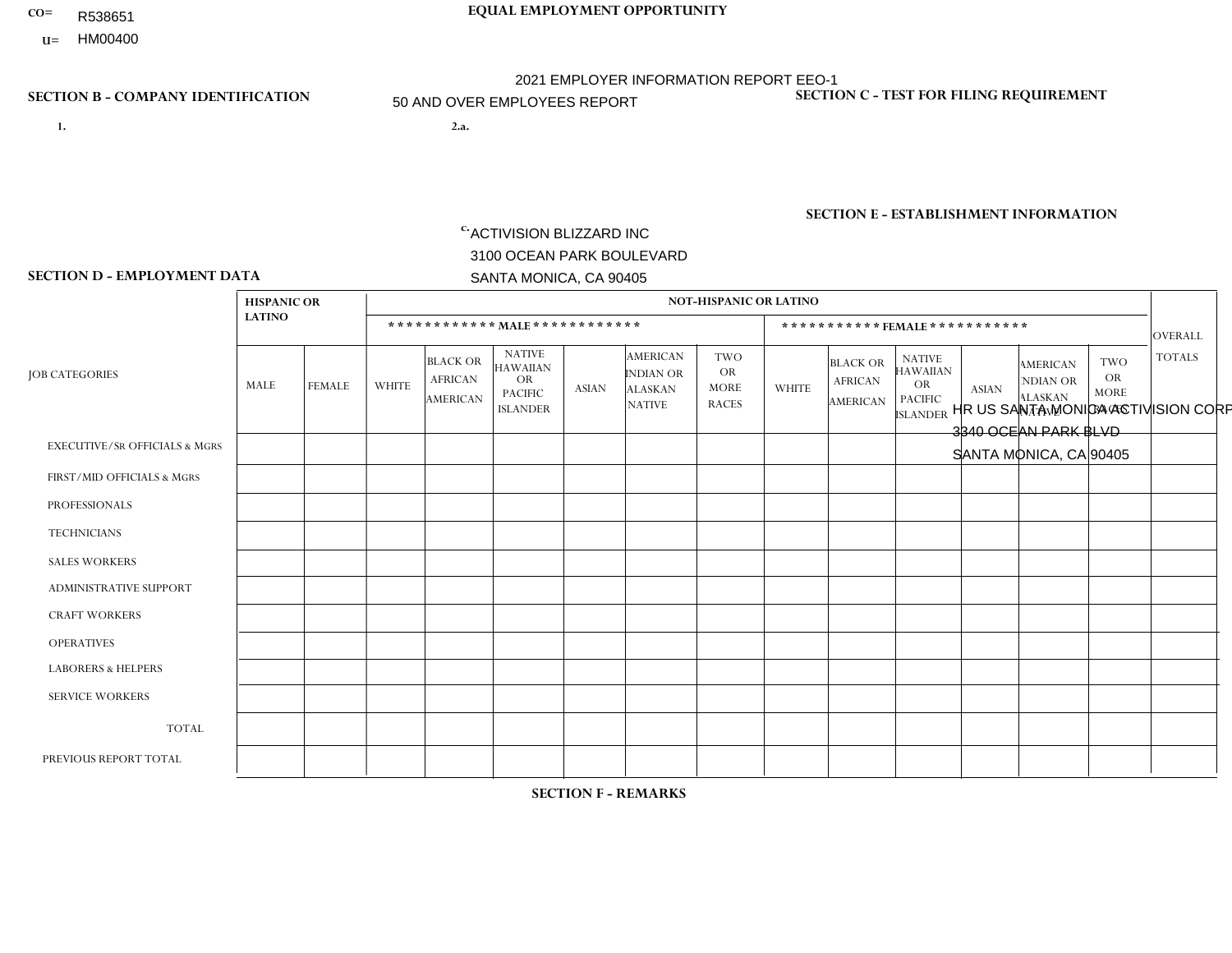- R538651
- **U=**

- **1. 2.a.** ACTIVISION BLIZZARD INC 3100 OCEAN PARK BOULEVARD SANTA MONICA, CA 90405
- 2.a. HR US EL SEGUNDO QA 100 NORTH SEPULVEDA BOULEVARD 9TH FLOOR EL SEGUNDO, CA 90245
	- EIN= 161465268

# **SECTION B - COMPANY IDENTIFICATION SECTION C - TEST FOR FILING REQUIREMENT**

1- Y 2- Y 3- Y DUNS= 098533342

**SECTION E - ESTABLISHMENT INFORMATION c.** NAICS: 511210 - Software Publishers

### **SECTION D - EMPLOYMENT DATA**

|                                          | <b>HISPANIC OR</b> |                |              |                                                      |                                                                                    |                |                                                                        | <b>NOT-HISPANIC OR LATINO</b>                   |              |                                               |                                                                                    |                      |                                                                       |                                                        |                |
|------------------------------------------|--------------------|----------------|--------------|------------------------------------------------------|------------------------------------------------------------------------------------|----------------|------------------------------------------------------------------------|-------------------------------------------------|--------------|-----------------------------------------------|------------------------------------------------------------------------------------|----------------------|-----------------------------------------------------------------------|--------------------------------------------------------|----------------|
|                                          | <b>LATINO</b>      |                |              |                                                      | ************ MALE ************                                                     |                |                                                                        |                                                 |              | ***********FEMALE***********                  |                                                                                    |                      |                                                                       |                                                        | <b>OVERALL</b> |
| <b>JOB CATEGORIES</b>                    | MALE               | <b>FEMALE</b>  | <b>WHITE</b> | <b>BLACK OR</b><br><b>AFRICAN</b><br><b>AMERICAN</b> | <b>NATIVE</b><br><b>HAWAIIAN</b><br><b>OR</b><br><b>PACIFIC</b><br><b>ISLANDER</b> | ASIAN          | <b>AMERICAN</b><br><b>INDIAN OR</b><br><b>ALASKAN</b><br><b>NATIVE</b> | TWO<br><b>OR</b><br><b>MORE</b><br><b>RACES</b> | <b>WHITE</b> | <b>BLACK OR</b><br><b>AFRICAN</b><br>AMERICAN | <b>NATIVE</b><br><b>HAWAIIAN</b><br><b>OR</b><br><b>PACIFIC</b><br><b>ISLANDER</b> | <b>ASIAN</b>         | <b>AMERICAN</b><br><b>NDIAN OR</b><br><b>ALASKAN</b><br><b>NATIVE</b> | <b>TWO</b><br><b>OR</b><br><b>MORE</b><br><b>RACES</b> | <b>TOTALS</b>  |
| <b>EXECUTIVE/SR OFFICIALS &amp; MGRS</b> | $\Omega$           | $\mathbf 0$    | $\mathbf 0$  | $\mathbf 0$                                          | $\mathbf 0$                                                                        | $\mathbf 0$    | $\Omega$                                                               | $\Omega$                                        | $\Omega$     | $\Omega$                                      | $\Omega$                                                                           | $\mathbf 0$          | $\mathbf 0$                                                           | $\mathbf 0$                                            | $\mathbf 0$    |
| FIRST/MID OFFICIALS & MGRS               | -1                 | $\Omega$       | 2            | 3                                                    | $\Omega$                                                                           | 2              | $\Omega$                                                               | $\Omega$                                        | 0            | $\overline{2}$                                | $\Omega$                                                                           | $\blacktriangleleft$ | $\Omega$                                                              | $\mathbf{0}$                                           | 11             |
| <b>PROFESSIONALS</b>                     | 3                  | 3              | 11           | $\mathbf 0$                                          |                                                                                    | 3              | $\Omega$                                                               |                                                 |              | $\Omega$                                      | $\Omega$                                                                           | 3                    | $\mathbf 0$                                                           | $\mathbf{1}$                                           | 27             |
| <b>TECHNICIANS</b>                       |                    | $\mathbf{1}$   | 12           | $\overline{2}$                                       | $\Omega$                                                                           | $\overline{7}$ | $\Omega$                                                               | $\overline{2}$                                  | $\Omega$     | 1                                             | $\Omega$                                                                           | $\Omega$             | $\Omega$                                                              | $\mathbf{1}$                                           | 27             |
| <b>SALES WORKERS</b>                     | $\Omega$           | $\Omega$       | $\Omega$     | $\mathbf 0$                                          | $\Omega$                                                                           | $\Omega$       | $\Omega$                                                               | $\Omega$                                        | $\Omega$     | $\Omega$                                      | $\Omega$                                                                           | $\Omega$             | $\Omega$                                                              | $\Omega$                                               | $\Omega$       |
| ADMINISTRATIVE SUPPORT                   | 1                  | $\Omega$       | $\Omega$     | $\Omega$                                             | $\Omega$                                                                           | $\Omega$       | $\Omega$                                                               | $\Omega$                                        | $\Omega$     | $\Omega$                                      | $\Omega$                                                                           | $\Omega$             | $\Omega$                                                              | $\Omega$                                               | $\mathbf{1}$   |
| <b>CRAFT WORKERS</b>                     | 0                  | $\Omega$       | $\Omega$     | $\mathbf 0$                                          | $\Omega$                                                                           | $\Omega$       | $\Omega$                                                               | $\Omega$                                        | $\Omega$     | $\Omega$                                      | $\Omega$                                                                           | $\Omega$             | $\Omega$                                                              | $\Omega$                                               | $\mathbf 0$    |
| <b>OPERATIVES</b>                        | 0                  | $\Omega$       | $\Omega$     | $\mathbf 0$                                          | $\Omega$                                                                           | $\Omega$       | $\Omega$                                                               | $\Omega$                                        | $\Omega$     | $\Omega$                                      | $\Omega$                                                                           | $\Omega$             | $\Omega$                                                              | $\Omega$                                               | $\mathbf 0$    |
| <b>LABORERS &amp; HELPERS</b>            | 0                  | $\Omega$       | $\Omega$     | $\mathbf 0$                                          | $\Omega$                                                                           | $\Omega$       | $\Omega$                                                               | $\Omega$                                        | $\Omega$     | $\Omega$                                      | $\Omega$                                                                           | $\Omega$             | $\Omega$                                                              | $\Omega$                                               | $\overline{0}$ |
| <b>SERVICE WORKERS</b>                   | 0                  | 0              | $\Omega$     | 0                                                    | $\mathbf{0}$                                                                       | $\Omega$       | $\Omega$                                                               | $\Omega$                                        | $\Omega$     | $\Omega$                                      | $\Omega$                                                                           | $\Omega$             | $\Omega$                                                              | $\Omega$                                               | 0              |
| <b>TOTAL</b>                             | 6                  | $\overline{4}$ | 25           | 5                                                    |                                                                                    | 12             | $\Omega$                                                               | 3                                               |              | 3                                             | $\Omega$                                                                           | $\overline{4}$       | 0                                                                     | 2                                                      | 66             |
| PREVIOUS REPORT TOTAL                    | 8                  | 2              | 23           | 6                                                    | 1                                                                                  | 12             | $\Omega$                                                               | 5                                               | 1            | 4                                             | $\Omega$                                                                           | 3                    | 0                                                                     | $\mathbf 1$                                            | 66             |

**SECTION F - REMARKS**

1 non-binary gender employee in Job Category Technicians: Race/Ethnicity: Hispanic or Latino.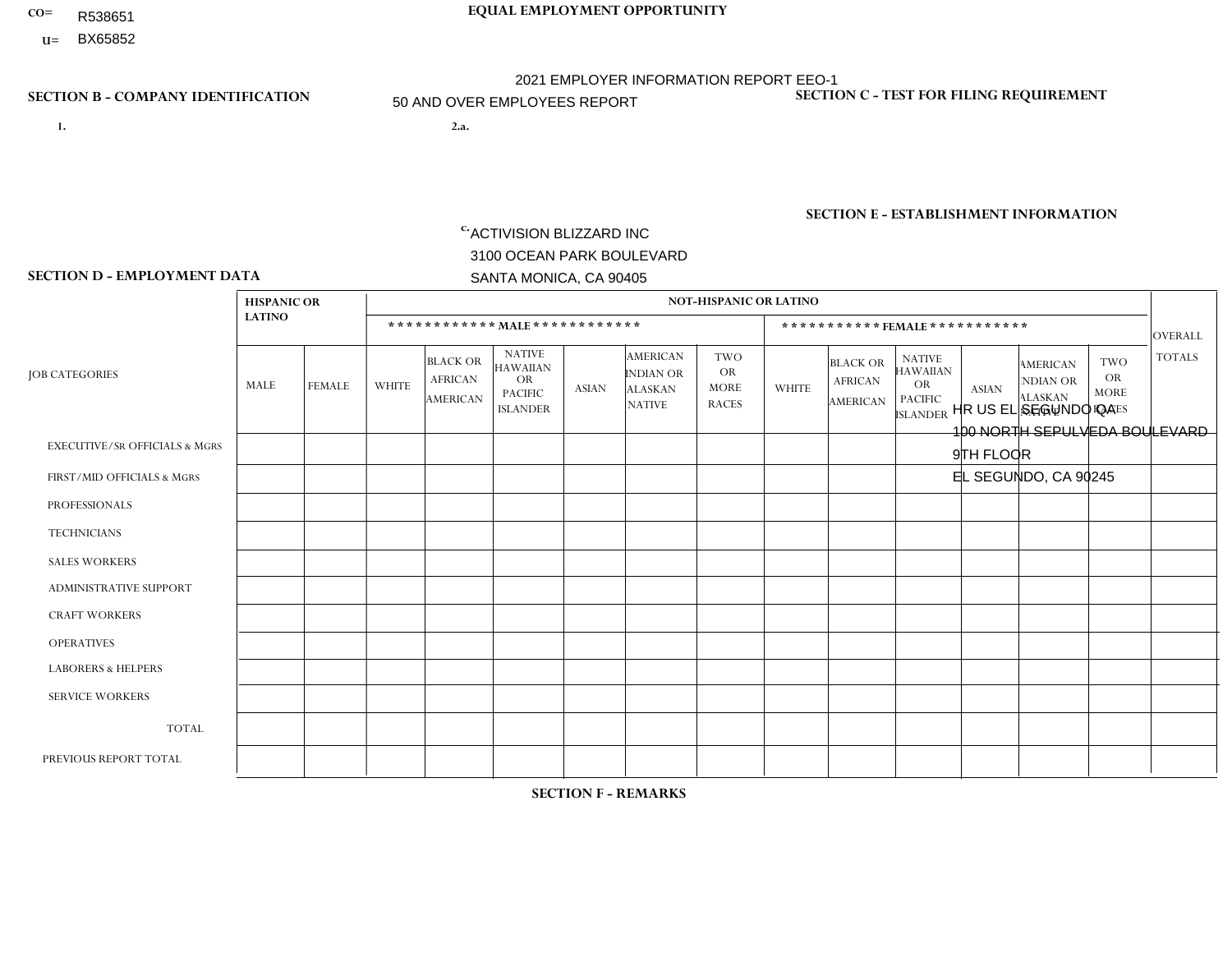- R538651
- **U=**

- **1. 2.a.** ACTIVISION BLIZZARD INC 3100 OCEAN PARK BOULEVARD SANTA MONICA, CA 90405
- 2.a. HR US PLAYA VISTA TREYARCH 5454 BEETHOVEN STREET LOS ANGELES, CA 90066

EIN= 161465268

## **SECTION B - COMPANY IDENTIFICATION SECTION C - TEST FOR FILING REQUIREMENT**

1- Y 2- Y 3- Y DUNS= 098533342

**SECTION E - ESTABLISHMENT INFORMATION c.** NAICS: 511210 - Software Publishers

### **SECTION D - EMPLOYMENT DATA**

|                                          | <b>HISPANIC OR</b> |               |              |                                                      |                                                                                    |              |                                                                 | <b>NOT-HISPANIC OR LATINO</b>                          |              |                                               |                                                                             |              |                                                                       |                                                        |                |
|------------------------------------------|--------------------|---------------|--------------|------------------------------------------------------|------------------------------------------------------------------------------------|--------------|-----------------------------------------------------------------|--------------------------------------------------------|--------------|-----------------------------------------------|-----------------------------------------------------------------------------|--------------|-----------------------------------------------------------------------|--------------------------------------------------------|----------------|
|                                          | <b>LATINO</b>      |               |              |                                                      | ************ MALE ************                                                     |              |                                                                 |                                                        |              | ***********FEMALE***********                  |                                                                             |              |                                                                       |                                                        | <b>OVERALL</b> |
| <b>JOB CATEGORIES</b>                    | MALE               | <b>FEMALE</b> | <b>WHITE</b> | <b>BLACK OR</b><br><b>AFRICAN</b><br><b>AMERICAN</b> | <b>NATIVE</b><br><b>HAWAIIAN</b><br><b>OR</b><br><b>PACIFIC</b><br><b>ISLANDER</b> | <b>ASIAN</b> | AMERICAN<br><b>INDIAN OR</b><br><b>ALASKAN</b><br><b>NATIVE</b> | <b>TWO</b><br><b>OR</b><br><b>MORE</b><br><b>RACES</b> | <b>WHITE</b> | <b>BLACK OR</b><br><b>AFRICAN</b><br>AMERICAN | <b>NATIVE</b><br><b>HAWAIIAN</b><br>OR<br><b>PACIFIC</b><br><b>ISLANDER</b> | <b>ASIAN</b> | <b>AMERICAN</b><br><b>NDIAN OR</b><br><b>ALASKAN</b><br><b>NATIVE</b> | <b>TWO</b><br><b>OR</b><br><b>MORE</b><br><b>RACES</b> | <b>TOTALS</b>  |
| <b>EXECUTIVE/SR OFFICIALS &amp; MGRS</b> | $\Omega$           | $\Omega$      | 4            | $\Omega$                                             | $\Omega$                                                                           | $\mathbf{0}$ | $\Omega$                                                        | $\Omega$                                               | 0            | $\Omega$                                      | $\Omega$                                                                    | $\Omega$     | $\Omega$                                                              | $\Omega$                                               | $\mathbf{1}$   |
| FIRST/MID OFFICIALS & MGRS               | 8                  | $\mathbf{1}$  | 55           | $\overline{4}$                                       | $\Omega$                                                                           | 8            | $\Omega$                                                        | 4                                                      |              | $\Omega$                                      | $\Omega$                                                                    | $\mathbf{0}$ | $\Omega$                                                              | $\mathbf{1}$                                           | 82             |
| <b>PROFESSIONALS</b>                     | 16                 | 3             | 133          | $\overline{4}$                                       | $\Omega$                                                                           | 44           | $\Omega$                                                        | 10                                                     | 10           | $\overline{2}$                                | 1                                                                           | 9            | 1                                                                     | $\mathbf{1}$                                           | 234            |
| <b>TECHNICIANS</b>                       | $\Omega$           | $\mathbf 0$   | $\Omega$     | $\mathbf 0$                                          | $\Omega$                                                                           | $\Omega$     | $\Omega$                                                        | $\Omega$                                               | $\Omega$     | $\Omega$                                      | $\Omega$                                                                    | $\Omega$     | $\Omega$                                                              | $\Omega$                                               | $\overline{0}$ |
| <b>SALES WORKERS</b>                     | 0                  | $\Omega$      | $\Omega$     | $\mathbf 0$                                          | $\Omega$                                                                           | $\Omega$     | $\Omega$                                                        | $\Omega$                                               | $\Omega$     | $\Omega$                                      | $\Omega$                                                                    | $\Omega$     | $\Omega$                                                              | $\Omega$                                               | $\mathbf 0$    |
| <b>ADMINISTRATIVE SUPPORT</b>            | $\Omega$           | $\Omega$      | -1           | $\mathbf 0$                                          | $\Omega$                                                                           | $\Omega$     | $\Omega$                                                        |                                                        | $\Omega$     | $\Omega$                                      | $\Omega$                                                                    | $\Omega$     | $\Omega$                                                              | $\Omega$                                               | $\overline{2}$ |
| <b>CRAFT WORKERS</b>                     | 0                  | $\Omega$      | $\Omega$     | $\mathbf 0$                                          | $\Omega$                                                                           | $\mathbf{0}$ | $\mathbf{0}$                                                    | $\Omega$                                               | $\Omega$     | $\Omega$                                      | $\Omega$                                                                    | $\Omega$     | $\mathbf{0}$                                                          | $\Omega$                                               | $\mathbf{0}$   |
| <b>OPERATIVES</b>                        | 0                  | $\Omega$      | $\Omega$     | $\mathbf 0$                                          | $\Omega$                                                                           | $\Omega$     | $\Omega$                                                        | $\Omega$                                               | 0            | $\Omega$                                      | $\Omega$                                                                    | $\Omega$     | $\Omega$                                                              | $\Omega$                                               | $\mathbf 0$    |
| <b>LABORERS &amp; HELPERS</b>            | 0                  | $\Omega$      | $\mathbf 0$  | $\mathbf 0$                                          | 0                                                                                  | $\Omega$     | $\Omega$                                                        | $\Omega$                                               | $\Omega$     | $\Omega$                                      | $\Omega$                                                                    | $\Omega$     | $\Omega$                                                              | $\Omega$                                               | 0              |
| <b>SERVICE WORKERS</b>                   | 0                  | $\Omega$      | $\Omega$     | $\mathbf 0$                                          | 0                                                                                  | $\Omega$     | $\Omega$                                                        | $\Omega$                                               | 0            | $\Omega$                                      | $\Omega$                                                                    | $\Omega$     | $\Omega$                                                              | $\Omega$                                               | $\mathbf 0$    |
| <b>TOTAL</b>                             | 24                 | 4             | 190          | 8                                                    | 0                                                                                  | 52           | $\Omega$                                                        | 15                                                     | 11           | $\overline{2}$                                | $\overline{1}$                                                              | 9            | 1                                                                     | 2                                                      | 319            |
| PREVIOUS REPORT TOTAL                    |                    |               |              |                                                      |                                                                                    |              |                                                                 |                                                        |              |                                               |                                                                             |              |                                                                       |                                                        |                |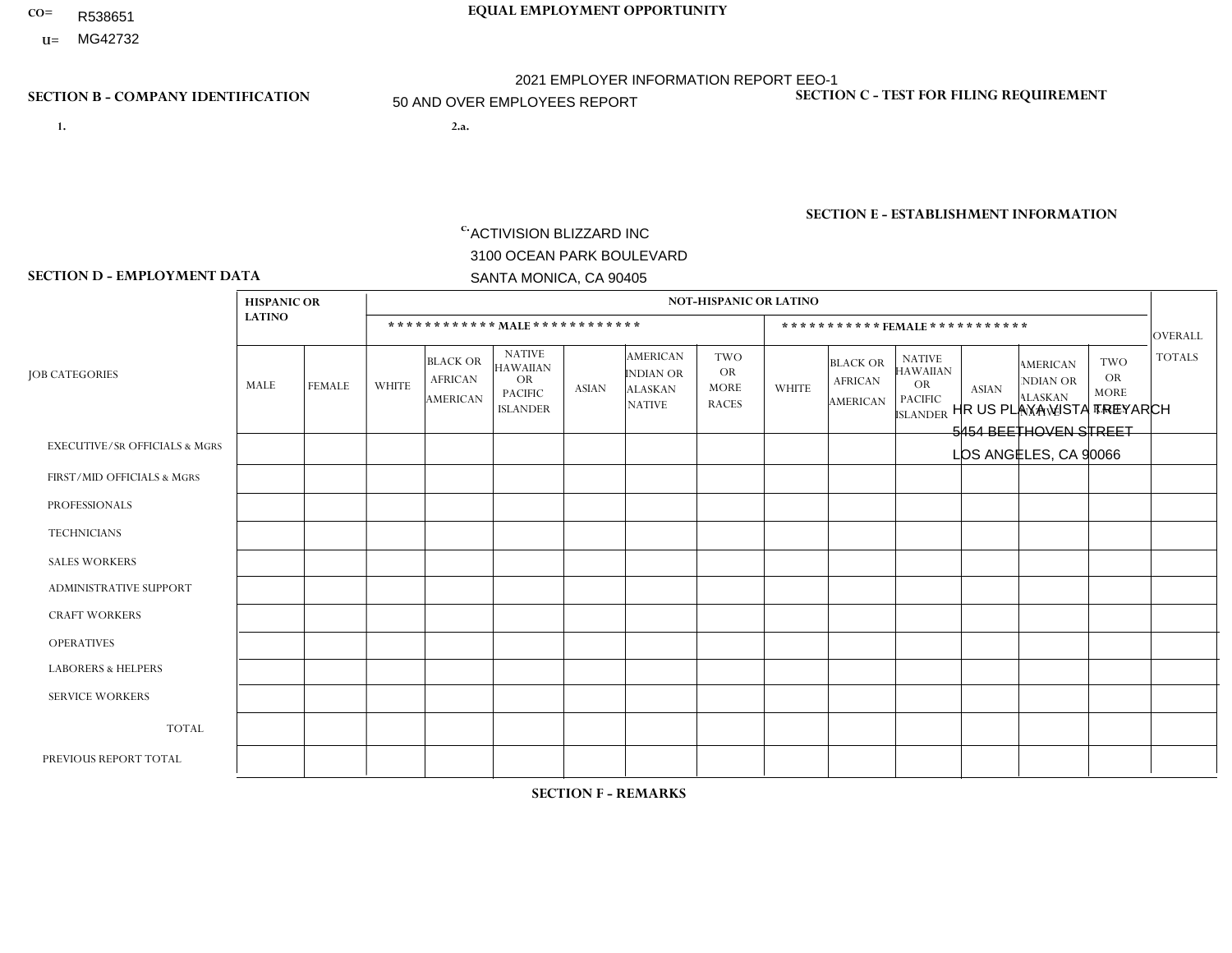- R538651
- **U=**

- **1. 2.a.** ACTIVISION BLIZZARD INC 3100 OCEAN PARK BOULEVARD SANTA MONICA, CA 90405
- 2.a. HR US MIDDLETON RAVEN 8496 GREENWAY BOULEVARD MIDDLETON, WI 53562

EIN= 161465268

## **SECTION B - COMPANY IDENTIFICATION SECTION C - TEST FOR FILING REQUIREMENT**

1- Y 2- Y 3- Y DUNS= 098533342

**SECTION E - ESTABLISHMENT INFORMATION c.** NAICS: 511210 - Software Publishers

### **SECTION D - EMPLOYMENT DATA**

|                                          | <b>HISPANIC OR</b> |                |                |                                               |                                                                                    |              |                                                                        | <b>NOT-HISPANIC OR LATINO</b>                          |              |                                               |                                                                             |                |                                                                       |                                                        |                |
|------------------------------------------|--------------------|----------------|----------------|-----------------------------------------------|------------------------------------------------------------------------------------|--------------|------------------------------------------------------------------------|--------------------------------------------------------|--------------|-----------------------------------------------|-----------------------------------------------------------------------------|----------------|-----------------------------------------------------------------------|--------------------------------------------------------|----------------|
|                                          | <b>LATINO</b>      |                |                |                                               | ************ MAIE************                                                      |              |                                                                        |                                                        |              | ***********FEMALE***********                  |                                                                             |                |                                                                       |                                                        | <b>OVERALL</b> |
| <b>JOB CATEGORIES</b>                    | MALE               | <b>FEMALE</b>  | <b>WHITE</b>   | <b>BLACK OR</b><br><b>AFRICAN</b><br>AMERICAN | <b>NATIVE</b><br><b>HAWAIIAN</b><br><b>OR</b><br><b>PACIFIC</b><br><b>ISLANDER</b> | <b>ASIAN</b> | <b>AMERICAN</b><br><b>INDIAN OR</b><br><b>ALASKAN</b><br><b>NATIVE</b> | <b>TWO</b><br><b>OR</b><br><b>MORE</b><br><b>RACES</b> | <b>WHITE</b> | <b>BLACK OR</b><br><b>AFRICAN</b><br>AMERICAN | <b>NATIVE</b><br><b>HAWAIIAN</b><br>OR<br><b>PACIFIC</b><br><b>ISLANDER</b> | <b>ASIAN</b>   | <b>AMERICAN</b><br><b>NDIAN OR</b><br><b>ALASKAN</b><br><b>NATIVE</b> | <b>TWO</b><br><b>OR</b><br><b>MORE</b><br><b>RACES</b> | <b>TOTALS</b>  |
| <b>EXECUTIVE/SR OFFICIALS &amp; MGRS</b> | $\Omega$           | $\Omega$       | $\overline{ }$ | $\mathbf 0$                                   | $\Omega$                                                                           | $\Omega$     | $\Omega$                                                               | $\Omega$                                               | $\Omega$     | $\Omega$                                      | $\Omega$                                                                    | $\mathbf{0}$   | $\Omega$                                                              | $\mathbf{0}$                                           | $\mathbf{1}$   |
| FIRST/MID OFFICIALS & MGRS               |                    | $\Omega$       | 48             | $\mathbf 0$                                   | $\Omega$                                                                           | $\mathbf{0}$ | $\Omega$                                                               |                                                        | 6            | $\Omega$                                      | $\Omega$                                                                    | $\Omega$       | $\Omega$                                                              | $\Omega$                                               | 56             |
| <b>PROFESSIONALS</b>                     | $\overline{7}$     | $\overline{2}$ | 183            | $\overline{2}$                                | $\mathbf{0}$                                                                       | 18           | $\Omega$                                                               | 5                                                      | 24           | 1                                             | $\Omega$                                                                    | $\overline{2}$ | 0                                                                     | $\mathbf{1}$                                           | 245            |
| <b>TECHNICIANS</b>                       | 0                  | $\mathbf 0$    | 22             | $\mathbf 0$                                   | $\mathbf 0$                                                                        | $\Omega$     | $\Omega$                                                               |                                                        | 10           | $\Omega$                                      | $\Omega$                                                                    | $\mathbf{0}$   | $\mathbf 0$                                                           | $\mathbf{1}$                                           | 34             |
| <b>SALES WORKERS</b>                     | $\Omega$           | $\Omega$       | $\Omega$       | $\Omega$                                      | $\Omega$                                                                           | $\Omega$     | $\Omega$                                                               | $\Omega$                                               | $\Omega$     | $\Omega$                                      | $\Omega$                                                                    | $\Omega$       | $\Omega$                                                              | $\Omega$                                               | $\mathbf 0$    |
| ADMINISTRATIVE SUPPORT                   | 0                  | $\Omega$       |                | $\mathbf 0$                                   | $\Omega$                                                                           | $\Omega$     | $\Omega$                                                               | $\Omega$                                               | $\Omega$     | $\Omega$                                      | $\Omega$                                                                    | $\Omega$       | $\Omega$                                                              | $\Omega$                                               | $\mathbf{1}$   |
| <b>CRAFT WORKERS</b>                     | 0                  | $\Omega$       | $\Omega$       | $\Omega$                                      | $\Omega$                                                                           | $\Omega$     | $\Omega$                                                               | $\Omega$                                               | 0            | $\Omega$                                      | $\Omega$                                                                    | $\Omega$       | $\Omega$                                                              | $\Omega$                                               | $\Omega$       |
| <b>OPERATIVES</b>                        | 0                  | $\Omega$       | $\mathbf 0$    | $\mathbf 0$                                   | $\Omega$                                                                           | $\Omega$     | $\Omega$                                                               | $\Omega$                                               | $\Omega$     | $\Omega$                                      | $\Omega$                                                                    | $\Omega$       | $\Omega$                                                              | $\Omega$                                               | $\mathbf 0$    |
| <b>LABORERS &amp; HELPERS</b>            | 0                  | $\Omega$       | $\Omega$       | 0                                             | $\Omega$                                                                           | $\Omega$     | $\Omega$                                                               | $\Omega$                                               | $\Omega$     | $\Omega$                                      | $\Omega$                                                                    | $\Omega$       | $\Omega$                                                              | $\Omega$                                               | $\mathbf 0$    |
| <b>SERVICE WORKERS</b>                   | 0                  | $\Omega$       | $\Omega$       | 0                                             | $\Omega$                                                                           | $\Omega$     | $\Omega$                                                               | $\Omega$                                               | $\Omega$     | $\Omega$                                      | $\Omega$                                                                    | $\Omega$       | $\Omega$                                                              | $\Omega$                                               | $\mathbf 0$    |
| <b>TOTAL</b>                             | 8                  | $\overline{2}$ | 255            | $\overline{2}$                                | $\Omega$                                                                           | 18           | $\Omega$                                                               | $\overline{7}$                                         | 40           | 1                                             | $\Omega$                                                                    | 2              | $\Omega$                                                              | 2                                                      | 337            |
| PREVIOUS REPORT TOTAL                    | $\overline{7}$     | $\overline{2}$ | 207            | $\mathbf{1}$                                  | 1                                                                                  | 12           | $\Omega$                                                               | 4                                                      | 28           | 1                                             | $\Omega$                                                                    | 1              | 0                                                                     | $\mathbf{1}$                                           | 265            |
|                                          |                    |                |                |                                               |                                                                                    |              |                                                                        |                                                        |              |                                               |                                                                             |                |                                                                       |                                                        |                |

# **SECTION F - REMARKS**

1 non-binary gender employees in Job Category Professionals: Race/Ethnicity: White (Not Hispanic or Latino). 1 non-binary gender

employees in Job Category Professionals: Race/Ethnicity: Hispanic or Latino. 1 non-binary gender employees in Job Category Technicians:

# **CO= EQUAL EMPLOYMENT OPPORTUNITY** 2021 EMPLOYER INFORMATION REPORT EEO-1 50 AND OVER EMPLOYEES REPORT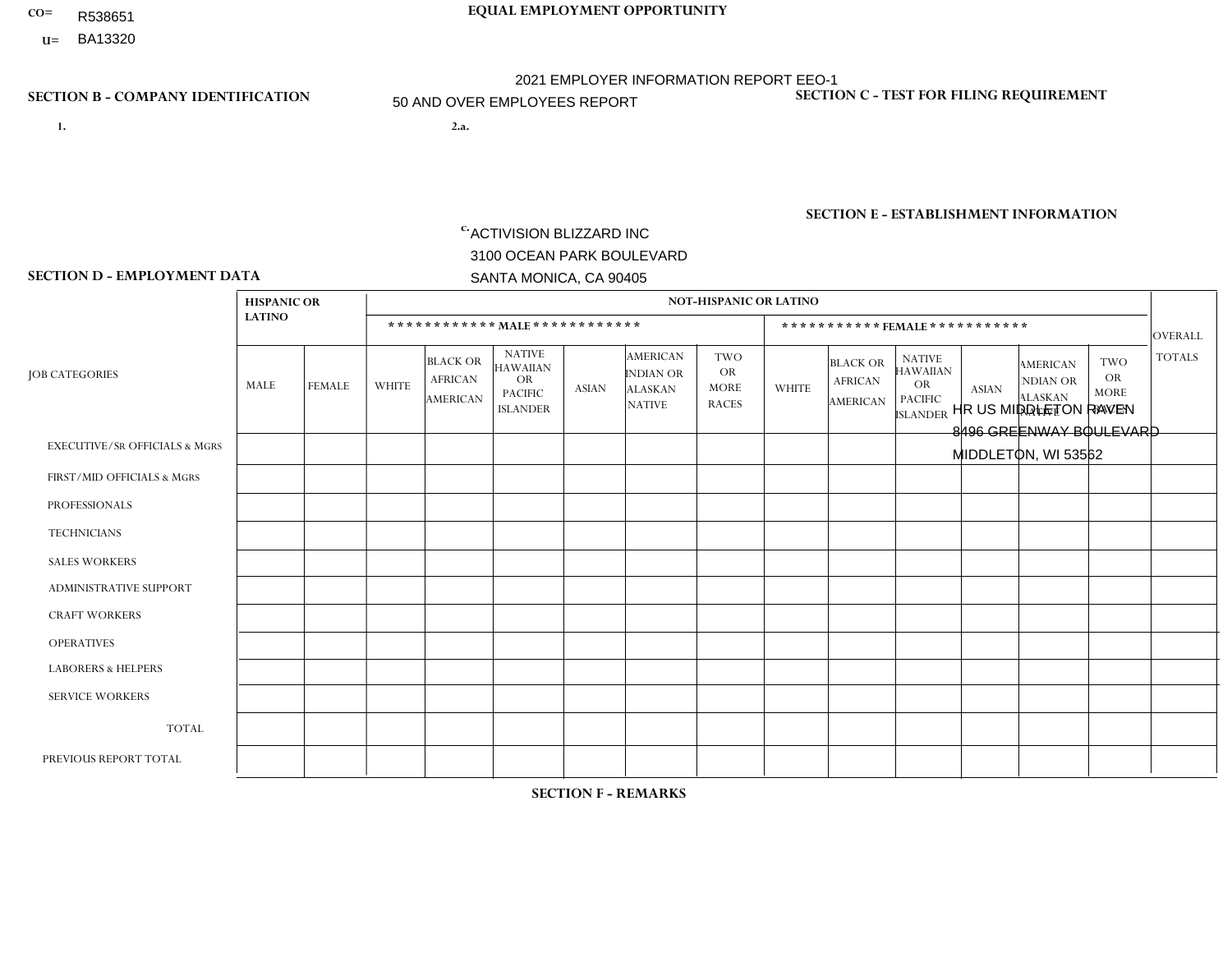- R538651
- **U=**

- **1. 2.a.** ACTIVISION BLIZZARD INC 3100 OCEAN PARK BOULEVARD SANTA MONICA, CA 90405
- 2.a. HR US CARLSBAD HIGH MOON 2051 PALOMAR AIRPORT RD SUITE 250 CARLSBAD, CA 92011
	- EIN= 161465268

## **SECTION B - COMPANY IDENTIFICATION SECTION C - TEST FOR FILING REQUIREMENT**

1- Y 2- Y 3- Y DUNS= 098533342

**SECTION E - ESTABLISHMENT INFORMATION c.** NAICS: 511210 - Software Publishers

## **SECTION D - EMPLOYMENT DATA**

|                                          | <b>HISPANIC OR</b> |                |                |                                                      |                                                                                    |              |                                                                 | NOT-HISPANIC OR LATINO                                 |              |                                                      |                                                                                    |                |                                                                       |                                                        |                |
|------------------------------------------|--------------------|----------------|----------------|------------------------------------------------------|------------------------------------------------------------------------------------|--------------|-----------------------------------------------------------------|--------------------------------------------------------|--------------|------------------------------------------------------|------------------------------------------------------------------------------------|----------------|-----------------------------------------------------------------------|--------------------------------------------------------|----------------|
|                                          | <b>LATINO</b>      |                |                |                                                      | ************ MALE ************                                                     |              |                                                                 |                                                        |              |                                                      | ***********FEMALE***********                                                       |                |                                                                       |                                                        | <b>OVERALL</b> |
| <b>JOB CATEGORIES</b>                    | <b>MALE</b>        | <b>FEMALE</b>  | <b>WHITE</b>   | <b>BLACK OR</b><br><b>AFRICAN</b><br><b>AMERICAN</b> | <b>NATIVE</b><br><b>HAWAIIAN</b><br><b>OR</b><br><b>PACIFIC</b><br><b>ISLANDER</b> | <b>ASIAN</b> | <b>AMERICAN</b><br>INDIAN OR<br><b>ALASKAN</b><br><b>NATIVE</b> | <b>TWO</b><br><b>OR</b><br><b>MORE</b><br><b>RACES</b> | <b>WHITE</b> | <b>BLACK OR</b><br><b>AFRICAN</b><br><b>AMERICAN</b> | <b>NATIVE</b><br><b>HAWAIIAN</b><br><b>OR</b><br><b>PACIFIC</b><br><b>ISLANDER</b> | <b>ASIAN</b>   | <b>AMERICAN</b><br><b>NDIAN OR</b><br><b>ALASKAN</b><br><b>NATIVE</b> | <b>TWO</b><br><b>OR</b><br><b>MORE</b><br><b>RACES</b> | <b>TOTALS</b>  |
| <b>EXECUTIVE/SR OFFICIALS &amp; MGRS</b> | $\Omega$           | $\Omega$       | $\overline{1}$ | 0                                                    | $\mathbf 0$                                                                        | $\mathbf 0$  | $\Omega$                                                        | $\Omega$                                               | $\Omega$     | $\Omega$                                             | $\Omega$                                                                           | $\Omega$       | $\Omega$                                                              | $\Omega$                                               | $\mathbf{1}$   |
| FIRST/MID OFFICIALS & MGRS               | $\overline{4}$     | $\Omega$       | 18             | $\mathbf 0$                                          | $\mathbf 0$                                                                        | $\mathbf{1}$ | $\mathbf{0}$                                                    | $\Omega$                                               | $\Omega$     | $\Omega$                                             | $\mathbf{0}$                                                                       | $\Omega$       | $\mathbf{0}$                                                          | $\Omega$                                               | 23             |
| <b>PROFESSIONALS</b>                     | 11                 | $\overline{2}$ | 74             | $\overline{7}$                                       | $\mathbf 0$                                                                        | 19           | -1                                                              | 5                                                      | 6            | $\Omega$                                             | $\mathbf{0}$                                                                       | 9              | $\Omega$                                                              | 1                                                      | 135            |
| <b>TECHNICIANS</b>                       |                    | $\mathbf 0$    | 6              | $\mathbf{1}$                                         | 1                                                                                  | $\mathbf{1}$ | $\mathbf{0}$                                                    | $\overline{2}$                                         | $\Omega$     | $\Omega$                                             | $\Omega$                                                                           | $\mathbf{0}$   | $\Omega$                                                              | $\mathbf{0}$                                           | 12             |
| <b>SALES WORKERS</b>                     | 0                  | $\mathbf 0$    | $\mathbf 0$    | $\mathbf 0$                                          | $\Omega$                                                                           | $\Omega$     | $\Omega$                                                        | $\Omega$                                               | $\Omega$     | $\Omega$                                             | $\Omega$                                                                           | $\Omega$       | $\Omega$                                                              | $\Omega$                                               | $\mathbf 0$    |
| <b>ADMINISTRATIVE SUPPORT</b>            | 0                  | $\mathbf{1}$   | $\mathbf 0$    | $\mathbf 0$                                          | $\mathbf 0$                                                                        | $\mathbf 0$  | $\mathbf{0}$                                                    | $\Omega$                                               | $\Omega$     | $\Omega$                                             | $\Omega$                                                                           | $\Omega$       | $\Omega$                                                              | $\mathbf{0}$                                           | $\mathbf{1}$   |
| <b>CRAFT WORKERS</b>                     | 0                  | $\Omega$       | $\mathbf 0$    | $\mathbf 0$                                          | $\mathbf 0$                                                                        | $\Omega$     | $\mathbf{0}$                                                    | $\Omega$                                               | $\Omega$     | $\Omega$                                             | $\Omega$                                                                           | $\mathbf{0}$   | $\Omega$                                                              | $\mathbf{0}$                                           | $\mathbf 0$    |
| <b>OPERATIVES</b>                        | 0                  | $\Omega$       | $\mathbf 0$    | $\mathbf 0$                                          | $\mathbf 0$                                                                        | $\Omega$     | $\Omega$                                                        | $\Omega$                                               | $\Omega$     | $\Omega$                                             | $\Omega$                                                                           | $\Omega$       | $\Omega$                                                              | $\mathbf{0}$                                           | $\overline{0}$ |
| <b>LABORERS &amp; HELPERS</b>            | 0                  | $\Omega$       | $\mathbf 0$    | $\mathbf 0$                                          | $\mathbf 0$                                                                        | $\Omega$     | $\Omega$                                                        | $\Omega$                                               | $\Omega$     | $\Omega$                                             | $\Omega$                                                                           | $\Omega$       | $\Omega$                                                              | $\Omega$                                               | $\mathbf 0$    |
| <b>SERVICE WORKERS</b>                   | 0                  | $\Omega$       | $\mathbf 0$    | 0                                                    | $\mathbf 0$                                                                        | $\Omega$     | $\Omega$                                                        | $\Omega$                                               | $\Omega$     | $\Omega$                                             | $\Omega$                                                                           | $\Omega$       | $\mathbf{0}$                                                          | $\Omega$                                               | $\overline{0}$ |
| <b>TOTAL</b>                             | 16                 | 3              | 99             | 8                                                    | $\mathbf{1}$                                                                       | 21           | $\overline{1}$                                                  | $\overline{7}$                                         | 6            | $\Omega$                                             | $\Omega$                                                                           | 9              | $\Omega$                                                              | 1                                                      | 172            |
| PREVIOUS REPORT TOTAL                    | 14                 | $\overline{4}$ | 88             | $\overline{4}$                                       | $\overline{2}$                                                                     | 18           |                                                                 | 5                                                      | 6            | 0                                                    | $\mathbf 0$                                                                        | $\overline{7}$ | $\mathbf 0$                                                           | 1                                                      | 150            |

**SECTION F - REMARKS**

1 Other gender employee in Job Category Professionals: Race/Ethnicity: Two or More Races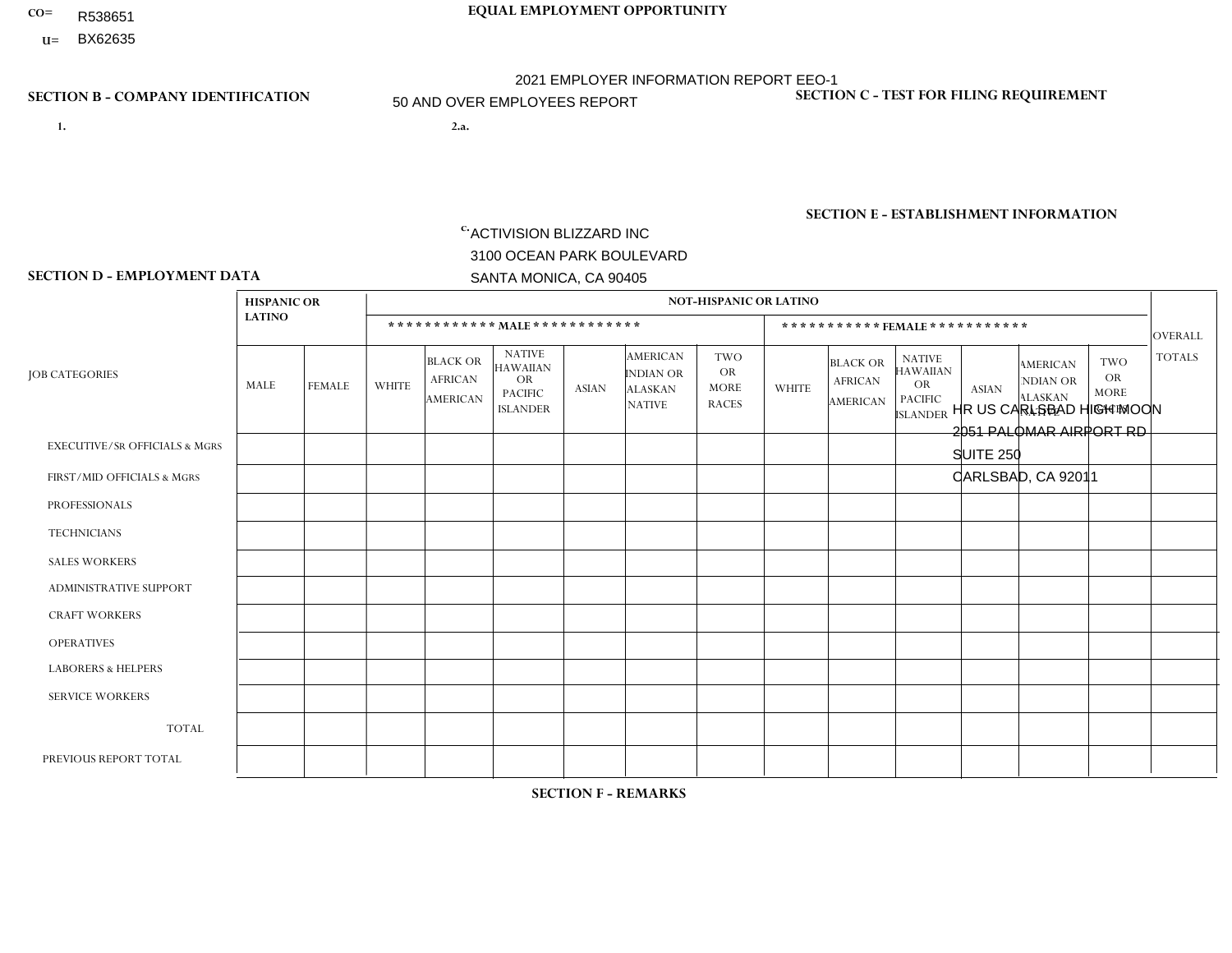- **CO= EQUAL EMPLOYMENT OPPORTUNITY** R538651
	- **U=**

- **1. 2.a.** ACTIVISION BLIZZARD INC 3100 OCEAN PARK BOULEVARD SANTA MONICA, CA 90405
- 2.a. HR US WOODLAND HILLS INFINITY WARD 21255 BURBANK BLVD SUITE 600 WOODLAND HILLS, CA 91367

2021 EMPLOYER INFORMATION REPORT EEO-1 50 AND OVER EMPLOYEES REPORT

EIN= 161465268

# **SECTION B - COMPANY IDENTIFICATION SECTION C - TEST FOR FILING REQUIREMENT**

1- Y 2- Y 3- Y DUNS= 098533342

**SECTION E - ESTABLISHMENT INFORMATION c.** NAICS: 511210 - Software Publishers

### **SECTION D - EMPLOYMENT DATA**

|                                          | <b>HISPANIC OR</b> |                |              |                                               |                                                                                    |              |                                                                        | <b>NOT-HISPANIC OR LATINO</b>                          |                |                                               |                                                                             |              |                                                                       |                                                        |                |
|------------------------------------------|--------------------|----------------|--------------|-----------------------------------------------|------------------------------------------------------------------------------------|--------------|------------------------------------------------------------------------|--------------------------------------------------------|----------------|-----------------------------------------------|-----------------------------------------------------------------------------|--------------|-----------------------------------------------------------------------|--------------------------------------------------------|----------------|
|                                          | <b>LATINO</b>      |                |              |                                               | ************ MAIE************                                                      |              |                                                                        |                                                        |                | ***********FEMALE***********                  |                                                                             |              |                                                                       |                                                        | <b>OVERALL</b> |
| <b>JOB CATEGORIES</b>                    | MALE               | <b>FEMALE</b>  | <b>WHITE</b> | <b>BLACK OR</b><br><b>AFRICAN</b><br>AMERICAN | <b>NATIVE</b><br><b>HAWAIIAN</b><br><b>OR</b><br><b>PACIFIC</b><br><b>ISLANDER</b> | <b>ASIAN</b> | <b>AMERICAN</b><br><b>INDIAN OR</b><br><b>ALASKAN</b><br><b>NATIVE</b> | <b>TWO</b><br><b>OR</b><br><b>MORE</b><br><b>RACES</b> | <b>WHITE</b>   | <b>BLACK OR</b><br><b>AFRICAN</b><br>AMERICAN | <b>NATIVE</b><br><b>HAWAIIAN</b><br>OR<br><b>PACIFIC</b><br><b>ISLANDER</b> | <b>ASIAN</b> | <b>AMERICAN</b><br><b>NDIAN OR</b><br><b>ALASKAN</b><br><b>NATIVE</b> | <b>TWO</b><br><b>OR</b><br><b>MORE</b><br><b>RACES</b> | <b>TOTALS</b>  |
| <b>EXECUTIVE/SR OFFICIALS &amp; MGRS</b> | $\Omega$           | $\Omega$       | $\Omega$     | $\mathbf 0$                                   | $\Omega$                                                                           | $\Omega$     | $\Omega$                                                               | $\Omega$                                               | $\Omega$       | $\Omega$                                      | $\Omega$                                                                    | $\Omega$     | $\Omega$                                                              | $\Omega$                                               | $\mathbf 0$    |
| FIRST/MID OFFICIALS & MGRS               | 6                  | $\overline{2}$ | 46           | 4                                             | $\Omega$                                                                           | 10           | $\overline{\phantom{a}}$                                               | $\overline{2}$                                         | 6              | $\overline{2}$                                | $\Omega$                                                                    |              | $\Omega$                                                              | $\Omega$                                               | 80             |
| <b>PROFESSIONALS</b>                     | 21                 | 3              | 137          | 8                                             |                                                                                    | 35           | $\Omega$                                                               | $\overline{7}$                                         | $\overline{7}$ | 0                                             | $\Omega$                                                                    | 9            | 0                                                                     | 3                                                      | 231            |
| <b>TECHNICIANS</b>                       | $\Omega$           | $\mathbf 0$    | $\Omega$     | $\mathbf 0$                                   | $\Omega$                                                                           | $\Omega$     | $\Omega$                                                               | $\Omega$                                               | $\Omega$       | $\Omega$                                      | $\Omega$                                                                    | $\Omega$     | $\Omega$                                                              | $\Omega$                                               | $\mathbf 0$    |
| <b>SALES WORKERS</b>                     | $\Omega$           | $\Omega$       | $\Omega$     | $\Omega$                                      | $\Omega$                                                                           | $\Omega$     | $\Omega$                                                               | $\Omega$                                               | $\Omega$       | $\Omega$                                      | $\Omega$                                                                    | $\Omega$     | $\Omega$                                                              | $\Omega$                                               | $\mathbf 0$    |
| ADMINISTRATIVE SUPPORT                   |                    | $\Omega$       |              | $\mathbf 0$                                   |                                                                                    | $\Omega$     | $\Omega$                                                               | $\Omega$                                               | $\Omega$       | $\Omega$                                      | $\Omega$                                                                    |              | $\Omega$                                                              | $\Omega$                                               | $\overline{4}$ |
| <b>CRAFT WORKERS</b>                     | 0                  | $\Omega$       | $\Omega$     | $\Omega$                                      | $\Omega$                                                                           | $\Omega$     | $\Omega$                                                               | $\Omega$                                               | 0              | $\Omega$                                      | $\Omega$                                                                    | $\Omega$     | $\Omega$                                                              | $\Omega$                                               | $\Omega$       |
| <b>OPERATIVES</b>                        | 0                  | $\Omega$       | $\mathbf 0$  | $\mathbf 0$                                   | $\Omega$                                                                           | $\Omega$     | $\Omega$                                                               | $\Omega$                                               | $\Omega$       | $\Omega$                                      | $\Omega$                                                                    | $\Omega$     | $\Omega$                                                              | $\Omega$                                               | $\mathbf 0$    |
| <b>LABORERS &amp; HELPERS</b>            | 0                  | $\Omega$       | $\Omega$     | $\mathbf 0$                                   | $\Omega$                                                                           | $\Omega$     | $\Omega$                                                               | $\Omega$                                               | $\Omega$       | $\Omega$                                      | $\Omega$                                                                    | $\Omega$     | $\Omega$                                                              | $\Omega$                                               | $\mathbf 0$    |
| <b>SERVICE WORKERS</b>                   | 0                  | $\Omega$       | $\Omega$     | $\mathbf 0$                                   | $\Omega$                                                                           | $\Omega$     | $\Omega$                                                               | $\Omega$                                               | $\Omega$       | $\Omega$                                      | $\Omega$                                                                    | $\Omega$     | $\Omega$                                                              | $\Omega$                                               | $\mathbf 0$    |
| <b>TOTAL</b>                             | 28                 | 5              | 184          | 12                                            | $\overline{c}$                                                                     | 45           | -1                                                                     | 9                                                      | 13             | $\overline{2}$                                | $\Omega$                                                                    | 11           | $\Omega$                                                              | 3                                                      | 315            |
| PREVIOUS REPORT TOTAL                    | 24                 | 3              | 173          | 8                                             | 1                                                                                  | 37           | 2                                                                      | 6                                                      | 11             | 1                                             | $\Omega$                                                                    | 12           | 0                                                                     | $\overline{2}$                                         | 280            |
|                                          |                    |                |              |                                               |                                                                                    |              |                                                                        |                                                        |                |                                               |                                                                             |              |                                                                       |                                                        |                |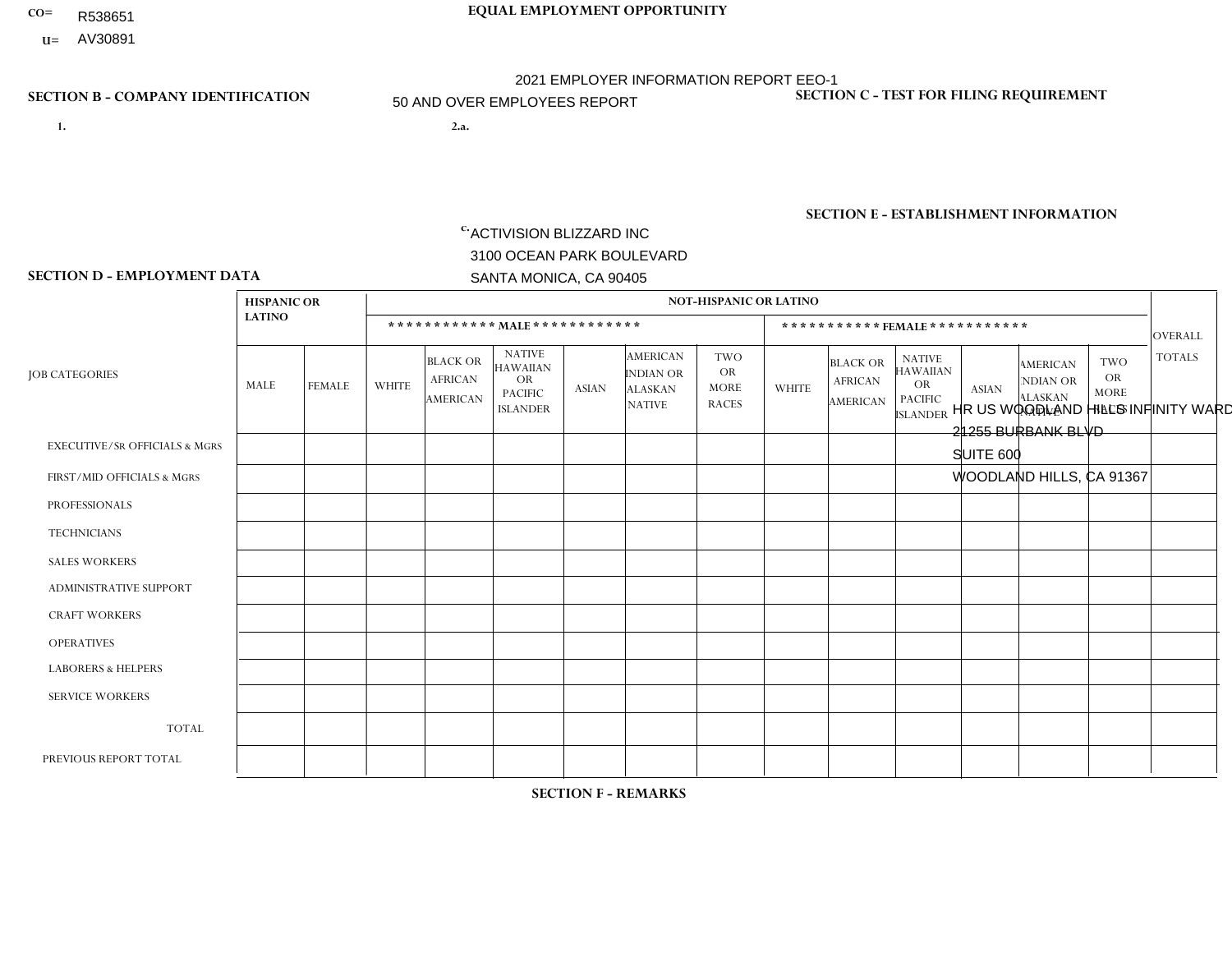- R538651
- **U=**

# **SECTION B - COMPANY IDENTIFICATION SECTION C - TEST FOR FILING REQUIREMENT**

**1. 2.a.** ACTIVISION BLIZZARD INC 3100 OCEAN PARK BOULEVARD SANTA MONICA, CA 90405

2.a. HR US LOS ANGELES BLIZZARD BIXEL 450 S BIXEL STREET LOS ANGELES, CA 90017

EIN= 161465268

1- Y 2- Y 3- Y DUNS= 098533342

**SECTION E - ESTABLISHMENT INFORMATION c.** NAICS: 511210 - Software Publishers

### **SECTION D - EMPLOYMENT DATA**

|                                          | <b>HISPANIC OR</b> |             |              |                                                      |                                                                                    |                |                                                                 | <b>NOT-HISPANIC OR LATINO</b>                   |              |                                               |                                                                                    |              |                                                                       |                                                        |                |
|------------------------------------------|--------------------|-------------|--------------|------------------------------------------------------|------------------------------------------------------------------------------------|----------------|-----------------------------------------------------------------|-------------------------------------------------|--------------|-----------------------------------------------|------------------------------------------------------------------------------------|--------------|-----------------------------------------------------------------------|--------------------------------------------------------|----------------|
|                                          | <b>LATINO</b>      |             |              | ************ MALE ************                       |                                                                                    |                |                                                                 |                                                 |              |                                               | *********** FEMALE ***********                                                     |              |                                                                       |                                                        | <b>OVERALL</b> |
| <b>JOB CATEGORIES</b>                    | <b>MALE</b>        | FEMALE      | <b>WHITE</b> | <b>BLACK OR</b><br><b>AFRICAN</b><br><b>AMERICAN</b> | <b>NATIVE</b><br><b>HAWAIIAN</b><br><b>OR</b><br><b>PACIFIC</b><br><b>ISLANDER</b> | <b>ASIAN</b>   | <b>AMERICAN</b><br>INDIAN OR<br><b>ALASKAN</b><br><b>NATIVE</b> | TWO<br><b>OR</b><br><b>MORE</b><br><b>RACES</b> | <b>WHITE</b> | <b>BLACK OR</b><br><b>AFRICAN</b><br>AMERICAN | <b>NATIVE</b><br><b>HAWAIIAN</b><br><b>OR</b><br><b>PACIFIC</b><br><b>ISLANDER</b> | <b>ASIAN</b> | <b>AMERICAN</b><br><b>NDIAN OR</b><br><b>ALASKAN</b><br><b>NATIVE</b> | <b>TWO</b><br><b>OR</b><br><b>MORE</b><br><b>RACES</b> | <b>TOTALS</b>  |
| <b>EXECUTIVE/SR OFFICIALS &amp; MGRS</b> | $\Omega$           | $\Omega$    | $\Omega$     | $\mathbf 0$                                          | $\Omega$                                                                           | $\Omega$       | $\Omega$                                                        | $\Omega$                                        | $\Omega$     | $\Omega$                                      | $\Omega$                                                                           | $\mathbf 0$  | $\Omega$                                                              | $\Omega$                                               | $\mathbf 0$    |
| FIRST/MID OFFICIALS & MGRS               | и                  | $\Omega$    | 4            | $\Omega$                                             | $\Omega$                                                                           | $\Omega$       | $\Omega$                                                        | $\Omega$                                        | 1            | $\Omega$                                      | 0                                                                                  | $\Omega$     | $\Omega$                                                              | $\Omega$                                               | 6              |
| <b>PROFESSIONALS</b>                     | $\Omega$           | $\mathbf 0$ | 13           | $\mathbf{1}$                                         | 1                                                                                  | $\overline{2}$ | $\Omega$                                                        | $\overline{1}$                                  | 4            | $\Omega$                                      | 0                                                                                  | 0            | $\Omega$                                                              | $\mathbf 1$                                            | 23             |
| <b>TECHNICIANS</b>                       | $\Omega$           | $\mathbf 0$ | $\Omega$     | $\mathbf 0$                                          | $\mathbf 0$                                                                        | $\Omega$       | $\Omega$                                                        | $\Omega$                                        | 0            | $\Omega$                                      | 0                                                                                  | $\mathbf 0$  | $\Omega$                                                              | $\mathbf 0$                                            | $\mathbf{0}$   |
| <b>SALES WORKERS</b>                     | $\Omega$           | $\Omega$    | $\Omega$     | $\mathbf 0$                                          | $\Omega$                                                                           | $\Omega$       | $\Omega$                                                        | $\Omega$                                        | 0            | $\Omega$                                      | $\Omega$                                                                           | $\Omega$     | $\Omega$                                                              | $\Omega$                                               | $\mathbf 0$    |
| <b>ADMINISTRATIVE SUPPORT</b>            | $\Omega$           | $\Omega$    | $\Omega$     | $\mathbf 0$                                          | $\mathbf 0$                                                                        | $\Omega$       | $\Omega$                                                        | $\Omega$                                        | 0            | $\Omega$                                      | 0                                                                                  | $\mathbf 0$  | 0                                                                     | $\mathbf 0$                                            | $\mathbf 0$    |
| <b>CRAFT WORKERS</b>                     | $\Omega$           | $\mathbf 0$ | $\mathbf 0$  | $\mathbf 0$                                          | $\mathbf 0$                                                                        | $\mathbf 0$    | $\Omega$                                                        | $\Omega$                                        | $\Omega$     | $\Omega$                                      | $\Omega$                                                                           | $\mathbf 0$  | $\Omega$                                                              | $\mathbf 0$                                            | $\mathbf 0$    |
| <b>OPERATIVES</b>                        | $\Omega$           | $\Omega$    | $\mathbf{0}$ | $\mathbf 0$                                          | $\Omega$                                                                           | $\Omega$       | $\Omega$                                                        | $\Omega$                                        | $\Omega$     | $\Omega$                                      | 0                                                                                  | $\Omega$     | $\Omega$                                                              | $\Omega$                                               | $\mathbf 0$    |
| <b>LABORERS &amp; HELPERS</b>            | $\Omega$           | $\Omega$    | $\mathbf{0}$ | $\mathbf 0$                                          | $\Omega$                                                                           | $\Omega$       | $\Omega$                                                        | $\Omega$                                        | 0            | $\Omega$                                      | 0                                                                                  | $\Omega$     | $\Omega$                                                              | $\Omega$                                               | $\overline{0}$ |
| <b>SERVICE WORKERS</b>                   | $\Omega$           | $\Omega$    | $\mathbf{0}$ | 0                                                    | 0                                                                                  | $\Omega$       | $\Omega$                                                        | $\Omega$                                        | $\Omega$     | $\Omega$                                      | 0                                                                                  | $\mathbf 0$  | $\Omega$                                                              | $\mathbf 0$                                            | $\mathbf 0$    |
| <b>TOTAL</b>                             |                    | $\mathbf 0$ | 17           | $\overline{ }$                                       |                                                                                    | $\overline{2}$ | $\Omega$                                                        | 1                                               | 5            | $\Omega$                                      | $\Omega$                                                                           | $\mathbf 0$  | $\mathbf 0$                                                           |                                                        | 29             |
| PREVIOUS REPORT TOTAL                    | 5                  | $\Omega$    | 31           | $\overline{1}$                                       | $\Omega$                                                                           | 5              | $\Omega$                                                        | 3                                               | 9            | $\Omega$                                      | 0                                                                                  | $\Omega$     | $\Omega$                                                              | $\mathbf 0$                                            | 54             |
|                                          |                    |             |              |                                                      |                                                                                    |                |                                                                 |                                                 |              |                                               |                                                                                    |              |                                                                       |                                                        |                |

**SECTION F - REMARKS**

Downsizing this location.

# **CO= EQUAL EMPLOYMENT OPPORTUNITY** 2021 EMPLOYER INFORMATION REPORT EEO-1 UNDER 50 EMPLOYEES REPORT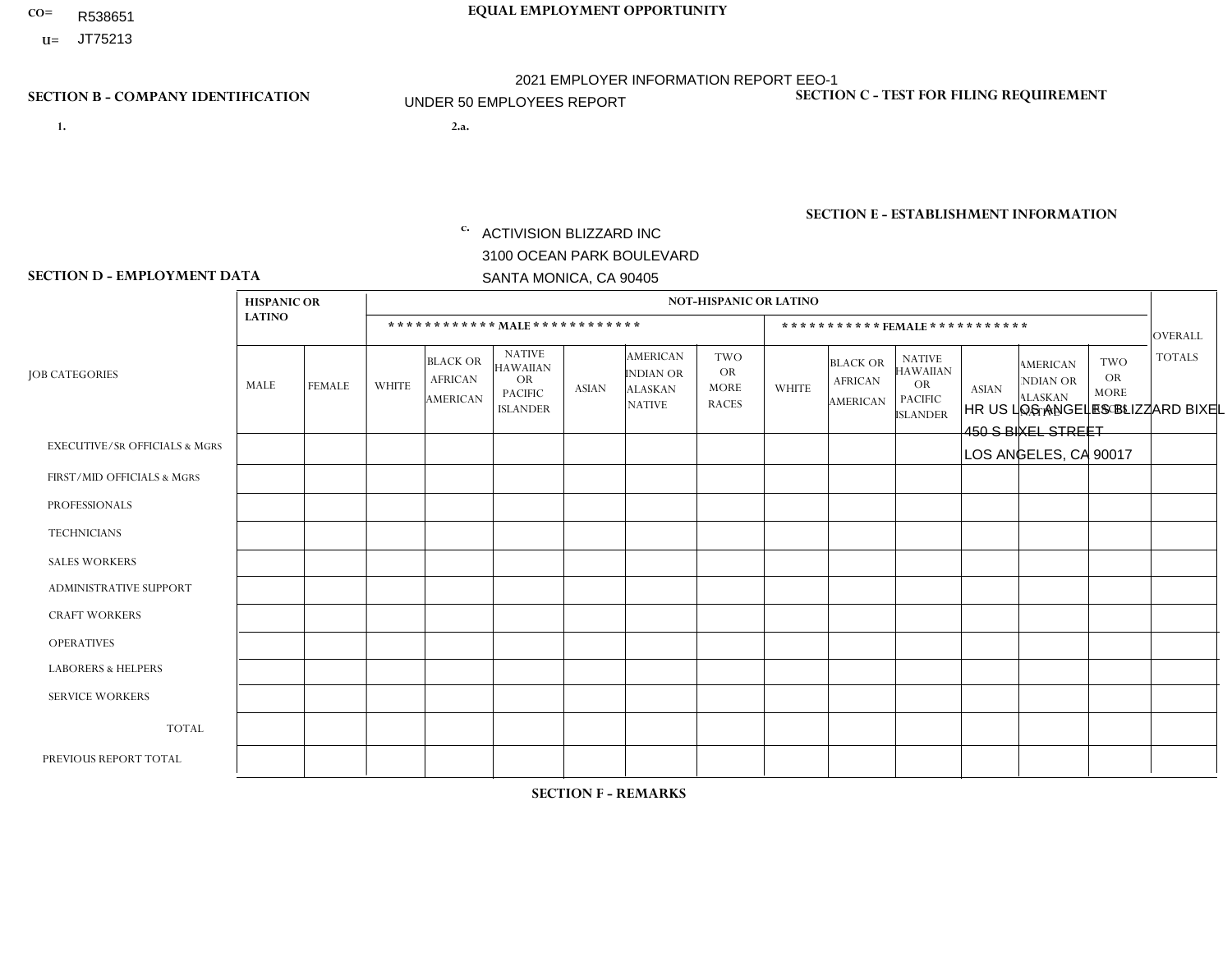- R538651
- **U=**

**1. 2.a.** ACTIVISION BLIZZARD INC 3100 OCEAN PARK BOULEVARD SANTA MONICA, CA 90405

2.a. HR US CHICAGO KING 20 W. KINZIE STREET 17TH FLOOR CHICAGO, IL 60654

EIN= 161465268

## **SECTION B - COMPANY IDENTIFICATION SECTION C - TEST FOR FILING REQUIREMENT**

1- Y 2- Y 3- Y DUNS= 098533342

**SECTION E - ESTABLISHMENT INFORMATION c.** NAICS: 511210 - Software Publishers

### **SECTION D - EMPLOYMENT DATA**

|                                          | <b>HISPANIC OR</b> |               |                |                                                      |                                                                                    |              |                                                                        | <b>NOT-HISPANIC OR LATINO</b>                          |              |                                               |                                                                             |              |                                                                       |                                                        |                |
|------------------------------------------|--------------------|---------------|----------------|------------------------------------------------------|------------------------------------------------------------------------------------|--------------|------------------------------------------------------------------------|--------------------------------------------------------|--------------|-----------------------------------------------|-----------------------------------------------------------------------------|--------------|-----------------------------------------------------------------------|--------------------------------------------------------|----------------|
|                                          | <b>LATINO</b>      |               |                |                                                      | ************ MAIE************                                                      |              |                                                                        |                                                        |              |                                               | ***********FEMALE ***********                                               |              |                                                                       |                                                        | <b>OVERALL</b> |
| <b>JOB CATEGORIES</b>                    | <b>MALE</b>        | <b>FEMALE</b> | <b>WHITE</b>   | <b>BLACK OR</b><br><b>AFRICAN</b><br><b>AMERICAN</b> | <b>NATIVE</b><br><b>HAWAIIAN</b><br><b>OR</b><br><b>PACIFIC</b><br><b>ISLANDER</b> | <b>ASIAN</b> | <b>AMERICAN</b><br><b>INDIAN OR</b><br><b>ALASKAN</b><br><b>NATIVE</b> | <b>TWO</b><br><b>OR</b><br><b>MORE</b><br><b>RACES</b> | <b>WHITE</b> | <b>BLACK OR</b><br><b>AFRICAN</b><br>AMERICAN | <b>NATIVE</b><br><b>HAWAIIAN</b><br>OR<br><b>PACIFIC</b><br><b>ISLANDER</b> | <b>ASIAN</b> | <b>AMERICAN</b><br><b>NDIAN OR</b><br><b>ALASKAN</b><br><b>NATIVE</b> | <b>TWO</b><br><b>OR</b><br><b>MORE</b><br><b>RACES</b> | <b>TOTALS</b>  |
| <b>EXECUTIVE/SR OFFICIALS &amp; MGRS</b> | $\mathbf 0$        | 0             | $\mathbf 0$    | $\mathbf 0$                                          | $\Omega$                                                                           | $\mathbf 0$  | $\Omega$                                                               | $\Omega$                                               | $\mathbf 0$  | $\Omega$                                      | $\mathbf 0$                                                                 | $\Omega$     | $\Omega$                                                              | $\mathbf 0$                                            | $\mathbf 0$    |
| FIRST/MID OFFICIALS & MGRS               | $\Omega$           | $\Omega$      | $\Omega$       | $\Omega$                                             | $\Omega$                                                                           | $\Omega$     | $\Omega$                                                               | $\Omega$                                               | $\Omega$     | $\Omega$                                      | $\Omega$                                                                    | $\Omega$     | $\Omega$                                                              | $\Omega$                                               | $\Omega$       |
| <b>PROFESSIONALS</b>                     | $\mathbf 0$        | $\mathbf 0$   | $\overline{ }$ | $\mathbf 0$                                          | $\mathbf{0}$                                                                       | $\Omega$     | $\Omega$                                                               | $\Omega$                                               | $\Omega$     | $\Omega$                                      | $\Omega$                                                                    | $\Omega$     | $\Omega$                                                              | $\mathbf 0$                                            | $\mathbf{1}$   |
| <b>TECHNICIANS</b>                       | $\Omega$           | $\Omega$      | $\Omega$       | $\Omega$                                             | $\mathbf{0}$                                                                       | $\Omega$     | $\Omega$                                                               | $\Omega$                                               | $\Omega$     | $\Omega$                                      | $\Omega$                                                                    | $\Omega$     | $\Omega$                                                              | $\Omega$                                               | $\Omega$       |
| <b>SALES WORKERS</b>                     | $\mathbf 0$        | $\mathbf 0$   | $\mathbf 0$    | $\mathbf 0$                                          | $\Omega$                                                                           | $\Omega$     | $\Omega$                                                               | $\Omega$                                               | 3            | $\Omega$                                      | $\Omega$                                                                    | $\Omega$     | $\Omega$                                                              | $\Omega$                                               | 3              |
| <b>ADMINISTRATIVE SUPPORT</b>            | $\mathbf 0$        | $\mathbf 0$   | $\mathbf 0$    | $\mathbf 0$                                          | $\mathbf 0$                                                                        | $\mathbf 0$  | $\Omega$                                                               | $\Omega$                                               | $\mathbf 0$  | $\Omega$                                      | $\mathbf 0$                                                                 | $\mathbf 0$  | 0                                                                     | $\mathbf 0$                                            | $\mathbf 0$    |
| <b>CRAFT WORKERS</b>                     | $\mathbf 0$        | $\mathbf 0$   | $\Omega$       | $\mathbf 0$                                          | $\Omega$                                                                           | $\Omega$     | $\Omega$                                                               | $\Omega$                                               | $\Omega$     | $\Omega$                                      | $\Omega$                                                                    | $\Omega$     | $\Omega$                                                              | $\Omega$                                               | $\mathbf 0$    |
| <b>OPERATIVES</b>                        | 0                  | 0             | $\mathbf 0$    | $\mathbf 0$                                          | 0                                                                                  | $\Omega$     | $\Omega$                                                               | $\Omega$                                               | $\Omega$     | $\Omega$                                      | $\Omega$                                                                    | $\Omega$     | $\Omega$                                                              | $\mathbf{0}$                                           | $\mathbf 0$    |
| <b>LABORERS &amp; HELPERS</b>            | $\Omega$           | $\Omega$      | 0              | $\mathbf 0$                                          | $\Omega$                                                                           | $\Omega$     | $\Omega$                                                               | $\Omega$                                               | $\Omega$     | $\Omega$                                      | $\Omega$                                                                    | $\Omega$     | $\Omega$                                                              | $\Omega$                                               | $\Omega$       |
| <b>SERVICE WORKERS</b>                   | 0                  | 0             | $\mathbf 0$    | $\mathbf 0$                                          | 0                                                                                  | $\mathbf 0$  | $\Omega$                                                               | $\Omega$                                               | $\Omega$     | $\Omega$                                      | $\Omega$                                                                    | $\Omega$     | $\Omega$                                                              | $\mathbf 0$                                            | $\mathbf 0$    |
| <b>TOTAL</b>                             | $\Omega$           | 0             |                | $\Omega$                                             | $\Omega$                                                                           | $\Omega$     | $\Omega$                                                               | $\Omega$                                               | 3            | $\Omega$                                      | $\Omega$                                                                    | $\Omega$     | $\Omega$                                                              | $\Omega$                                               | 4              |
| PREVIOUS REPORT TOTAL                    | $\mathbf 0$        | 0             | $\overline{A}$ | $\mathbf 0$                                          | $\mathbf 0$                                                                        | $\mathbf 0$  | $\Omega$                                                               | $\Omega$                                               | 3            | $\Omega$                                      | 0                                                                           | $\Omega$     | $\Omega$                                                              | 0                                                      | 4              |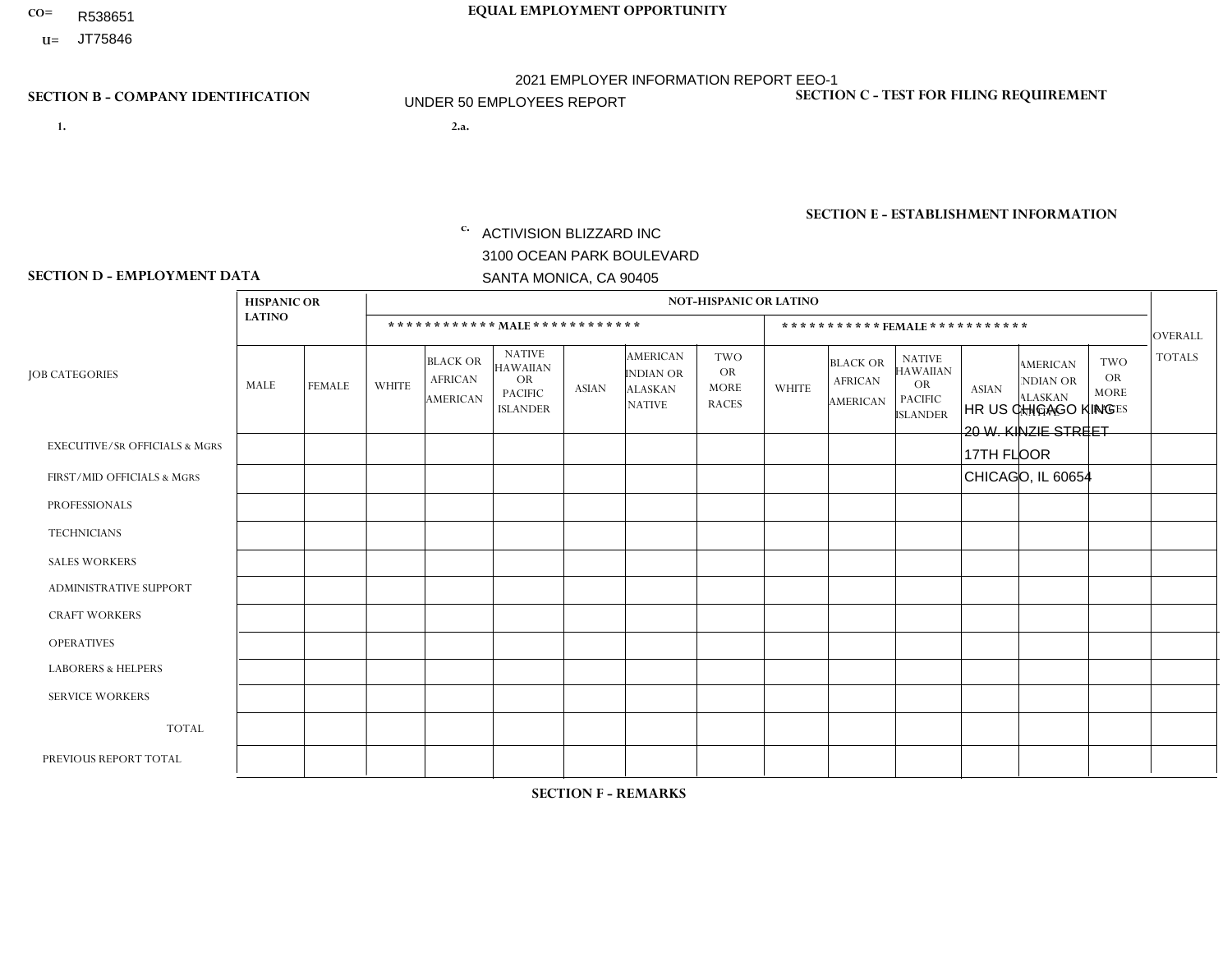- R538651
- **U=** DV59002

**1. 2.a.** ACTIVISION BLIZZARD INC 3100 OCEAN PARK BOULEVARD SANTA MONICA, CA 90405

2.a. HR US ROGERS SALES 3301 MARKET STREET #205 ROGERS, AR 72758

EIN= 161465268

## **SECTION B - COMPANY IDENTIFICATION SECTION C - TEST FOR FILING REQUIREMENT**

1- Y 2- Y 3- Y DUNS= 098533342

## **SECTION E - ESTABLISHMENT INFORMATION c.** NAICS: 511210 - Software Publishers

### **SECTION D - EMPLOYMENT DATA**

|                                          | <b>HISPANIC OR</b> |               |                |                                                      |                                                                                    |              |                                                                        | <b>NOT-HISPANIC OR LATINO</b>                          |              |                                               |                                                                             |              |                                                                       |                                                        |                |
|------------------------------------------|--------------------|---------------|----------------|------------------------------------------------------|------------------------------------------------------------------------------------|--------------|------------------------------------------------------------------------|--------------------------------------------------------|--------------|-----------------------------------------------|-----------------------------------------------------------------------------|--------------|-----------------------------------------------------------------------|--------------------------------------------------------|----------------|
|                                          | <b>LATINO</b>      |               |                |                                                      | ************ MALE ************                                                     |              |                                                                        |                                                        |              |                                               | ***********FEMALE***********                                                |              |                                                                       |                                                        | <b>OVERALL</b> |
| <b>JOB CATEGORIES</b>                    | MALE               | <b>FEMALE</b> | <b>WHITE</b>   | <b>BLACK OR</b><br><b>AFRICAN</b><br><b>AMERICAN</b> | <b>NATIVE</b><br><b>HAWAIIAN</b><br><b>OR</b><br><b>PACIFIC</b><br><b>ISLANDER</b> | <b>ASIAN</b> | <b>AMERICAN</b><br><b>INDIAN OR</b><br><b>ALASKAN</b><br><b>NATIVE</b> | <b>TWO</b><br><b>OR</b><br><b>MORE</b><br><b>RACES</b> | <b>WHITE</b> | <b>BLACK OR</b><br><b>AFRICAN</b><br>AMERICAN | <b>NATIVE</b><br><b>HAWAIIAN</b><br>OR<br><b>PACIFIC</b><br><b>ISLANDER</b> | <b>ASIAN</b> | <b>AMERICAN</b><br><b>NDIAN OR</b><br><b>ALASKAN</b><br><b>NATIVE</b> | <b>TWO</b><br><b>OR</b><br><b>MORE</b><br><b>RACES</b> | <b>TOTALS</b>  |
| <b>EXECUTIVE/SR OFFICIALS &amp; MGRS</b> | $\Omega$           | $\mathbf 0$   | $\mathbf 0$    | 0                                                    | $\Omega$                                                                           | $\Omega$     | $\Omega$                                                               | $\Omega$                                               | $\Omega$     | $\Omega$                                      | $\mathbf 0$                                                                 | $\mathbf 0$  | $\Omega$                                                              | $\Omega$                                               | $\mathbf 0$    |
| FIRST/MID OFFICIALS & MGRS               | $\mathbf 0$        | $\mathbf 0$   | $\mathbf 0$    | $\mathbf 0$                                          | $\Omega$                                                                           | $\Omega$     | $\Omega$                                                               | $\Omega$                                               | $\Omega$     | $\Omega$                                      | $\Omega$                                                                    | $\Omega$     | $\Omega$                                                              | $\Omega$                                               | $\mathbf 0$    |
| <b>PROFESSIONALS</b>                     | $\mathbf 0$        | $\mathbf 0$   | $\mathbf 0$    | $\mathbf 0$                                          | $\Omega$                                                                           | $\Omega$     | $\Omega$                                                               | $\Omega$                                               | $\Omega$     | $\Omega$                                      | $\Omega$                                                                    | $\Omega$     | $\Omega$                                                              | $\Omega$                                               | $\mathbf 0$    |
| <b>TECHNICIANS</b>                       | $\mathbf 0$        | $\mathbf 0$   | $\mathbf 0$    | $\mathbf 0$                                          | $\Omega$                                                                           | $\Omega$     | $\Omega$                                                               | $\Omega$                                               | $\Omega$     | $\Omega$                                      | $\Omega$                                                                    | $\Omega$     | $\Omega$                                                              | $\Omega$                                               | $\mathbf 0$    |
| <b>SALES WORKERS</b>                     | $\mathbf 0$        | $\mathbf 0$   | $\overline{2}$ | 0                                                    | $\Omega$                                                                           | $\Omega$     | $\Omega$                                                               | $\Omega$                                               | $\mathbf{1}$ | $\Omega$                                      | $\Omega$                                                                    | $\Omega$     | $\Omega$                                                              | $\Omega$                                               | 3              |
| <b>ADMINISTRATIVE SUPPORT</b>            | $\mathbf 0$        | $\mathbf 0$   | $\mathbf 0$    | $\mathbf 0$                                          | $\Omega$                                                                           | $\Omega$     | $\Omega$                                                               | $\Omega$                                               | $\Omega$     | $\Omega$                                      | $\Omega$                                                                    | $\Omega$     | $\Omega$                                                              | $\Omega$                                               | $\mathbf 0$    |
| <b>CRAFT WORKERS</b>                     | $\mathbf 0$        | $\mathbf 0$   | $\mathbf 0$    | $\mathbf 0$                                          | $\mathbf 0$                                                                        | $\Omega$     | $\Omega$                                                               | $\Omega$                                               | $\Omega$     | $\Omega$                                      | $\Omega$                                                                    | $\Omega$     | $\Omega$                                                              | $\Omega$                                               | $\mathbf 0$    |
| <b>OPERATIVES</b>                        | $\mathbf{0}$       | $\mathbf 0$   | $\mathbf 0$    | $\mathbf 0$                                          | $\Omega$                                                                           | $\Omega$     | $\Omega$                                                               | $\Omega$                                               | $\Omega$     | $\Omega$                                      | $\Omega$                                                                    | $\Omega$     | $\Omega$                                                              | $\Omega$                                               | $\mathbf 0$    |
| <b>LABORERS &amp; HELPERS</b>            | $\mathbf{0}$       | $\mathbf 0$   | $\mathbf 0$    | $\mathbf 0$                                          | $\Omega$                                                                           | $\Omega$     | $\Omega$                                                               | $\Omega$                                               | $\Omega$     | $\Omega$                                      | $\Omega$                                                                    | $\Omega$     | $\Omega$                                                              | $\Omega$                                               | $\mathbf 0$    |
| <b>SERVICE WORKERS</b>                   | $\mathbf{0}$       | $\mathbf 0$   | $\mathbf 0$    | $\mathbf 0$                                          | $\Omega$                                                                           | $\Omega$     | $\Omega$                                                               | $\Omega$                                               | $\Omega$     | $\Omega$                                      | $\Omega$                                                                    | $\Omega$     | $\Omega$                                                              | $\Omega$                                               | $\mathbf 0$    |
| <b>TOTAL</b>                             | $\mathbf 0$        | 0             | $\overline{2}$ | 0                                                    | $\mathbf 0$                                                                        | $\Omega$     | $\Omega$                                                               | $\Omega$                                               | 1            | $\Omega$                                      | $\mathbf 0$                                                                 | $\mathbf 0$  | $\Omega$                                                              | $\mathbf 0$                                            | 3              |
| PREVIOUS REPORT TOTAL                    | $\mathbf 0$        | $\mathbf 0$   | 3              | $\mathbf 0$                                          | $\Omega$                                                                           | $\Omega$     | $\Omega$                                                               | $\Omega$                                               | 1            | $\mathbf 0$                                   | $\mathbf 0$                                                                 | $\Omega$     | $\Omega$                                                              | $\mathbf 0$                                            | $\overline{4}$ |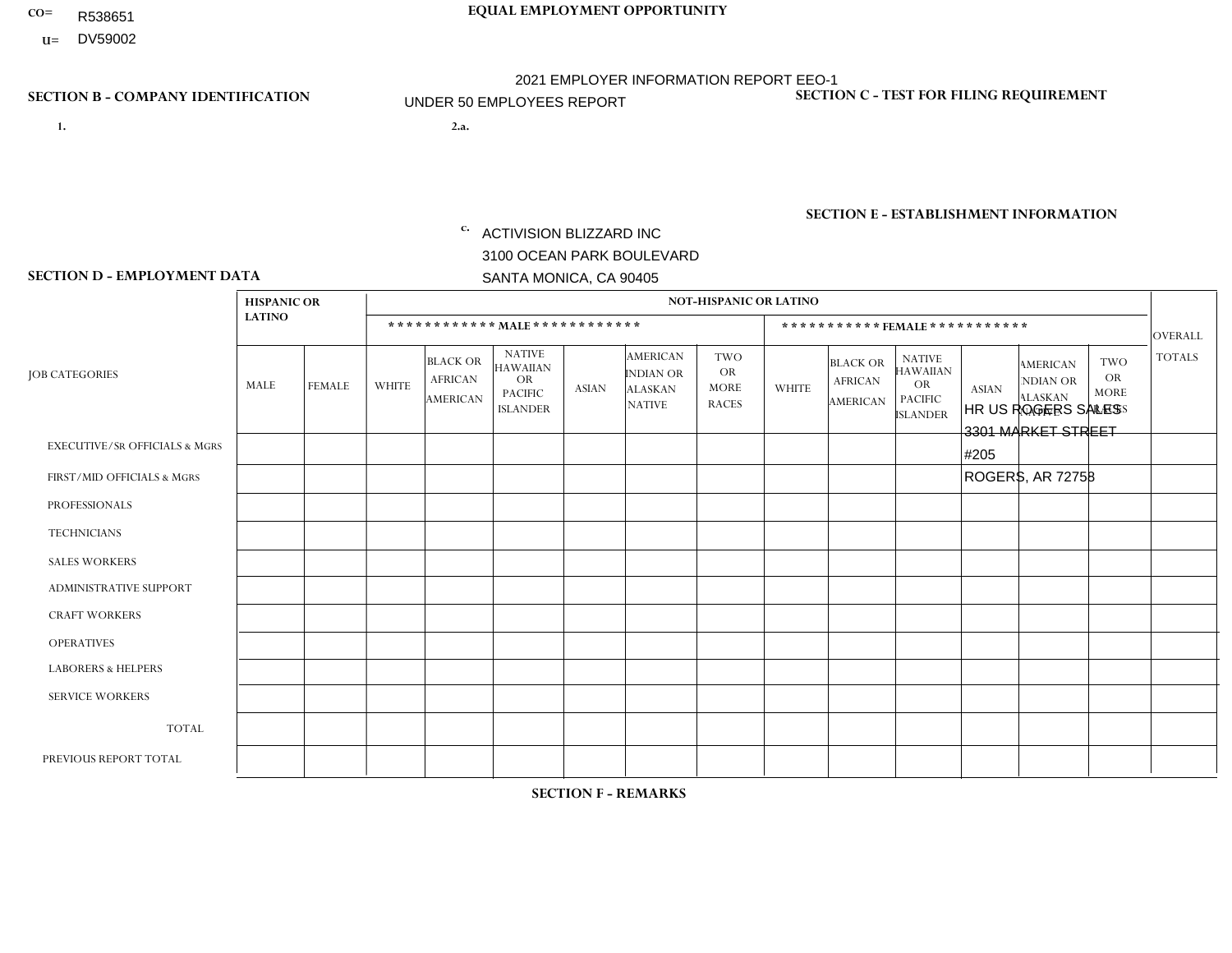- R538651
- **U=**

- **1. 2.a.** ACTIVISION BLIZZARD INC 3100 OCEAN PARK BOULEVARD SANTA MONICA, CA 90405
- HR US REDMOND ENGINEERING RESEARCH 1- Y 2- Y 3- Y DUNS= 098533342 8383 158TH AVE NE SUITE 230 REDMOND, WA 98052

EIN= 161465268

# **SECTION B - COMPANY IDENTIFICATION SECTION C - TEST FOR FILING REQUIREMENT**

**SECTION E - ESTABLISHMENT INFORMATION c.** NAICS: 511210 - Software Publishers

**SECTION D - EMPLOYMENT DATA**

|                                          | <b>HISPANIC OR</b> |               |              |                                                      |                                                                                    |              |                                                                 | <b>NOT-HISPANIC OR LATINO</b>                   |                |                                                      |                                                                                    |              |                                                                       |                                                        |                |
|------------------------------------------|--------------------|---------------|--------------|------------------------------------------------------|------------------------------------------------------------------------------------|--------------|-----------------------------------------------------------------|-------------------------------------------------|----------------|------------------------------------------------------|------------------------------------------------------------------------------------|--------------|-----------------------------------------------------------------------|--------------------------------------------------------|----------------|
|                                          | <b>LATINO</b>      |               |              |                                                      | ************ MALE ************                                                     |              |                                                                 |                                                 |                |                                                      | *********** FEMALE ***********                                                     |              |                                                                       |                                                        | <b>OVERALL</b> |
| <b>JOB CATEGORIES</b>                    | MALE               | <b>FEMALE</b> | <b>WHITE</b> | <b>BLACK OR</b><br><b>AFRICAN</b><br><b>AMERICAN</b> | <b>NATIVE</b><br><b>HAWAIIAN</b><br><b>OR</b><br><b>PACIFIC</b><br><b>ISLANDER</b> | <b>ASIAN</b> | AMERICAN<br><b>INDIAN OR</b><br><b>ALASKAN</b><br><b>NATIVE</b> | TWO<br><b>OR</b><br><b>MORE</b><br><b>RACES</b> | <b>WHITE</b>   | <b>BLACK OR</b><br><b>AFRICAN</b><br><b>AMERICAN</b> | <b>NATIVE</b><br><b>HAWAIIAN</b><br><b>OR</b><br><b>PACIFIC</b><br><b>ISLANDER</b> | <b>ASIAN</b> | <b>AMERICAN</b><br><b>NDIAN OR</b><br><b>ALASKAN</b><br><b>NATIVE</b> | <b>TWO</b><br><b>OR</b><br><b>MORE</b><br><b>RACES</b> | <b>TOTALS</b>  |
| <b>EXECUTIVE/SR OFFICIALS &amp; MGRS</b> | $\Omega$           | $\Omega$      | $\Omega$     | $\Omega$                                             | $\Omega$                                                                           | $\Omega$     | $\Omega$                                                        | 0                                               | $\Omega$       | $\Omega$                                             | $\Omega$                                                                           | $\Omega$     | $\Omega$                                                              | $\Omega$                                               | $\mathbf 0$    |
| FIRST/MID OFFICIALS & MGRS               | $\mathbf 0$        | $\mathbf 0$   | $\mathbf 0$  | $\mathbf 0$                                          | $\mathbf 0$                                                                        | $\mathbf{0}$ | $\Omega$                                                        | 0                                               | $\Omega$       | $\Omega$                                             | $\Omega$                                                                           | $\Omega$     | $\Omega$                                                              | $\mathbf 0$                                            | 0              |
| <b>PROFESSIONALS</b>                     | $\mathbf 0$        | $\mathbf 0$   | 13           | $\mathbf{1}$                                         | $\mathbf{0}$                                                                       | $\Omega$     | $\Omega$                                                        | 0                                               | $\overline{2}$ | $\Omega$                                             | $\mathbf 0$                                                                        | 1            | $\Omega$                                                              | $\mathbf 0$                                            | 17             |
| <b>TECHNICIANS</b>                       | $\mathbf 0$        | $\mathbf 0$   | $\mathbf 0$  | $\mathbf 0$                                          | $\Omega$                                                                           | $\Omega$     | $\Omega$                                                        | 0                                               | $\mathbf 0$    | $\Omega$                                             | $\Omega$                                                                           | $\mathbf 0$  | $\Omega$                                                              | $\Omega$                                               | $\mathbf 0$    |
| <b>SALES WORKERS</b>                     | 0                  | $\mathbf 0$   | $\mathbf 0$  | $\Omega$                                             | $\Omega$                                                                           | $\Omega$     | $\Omega$                                                        | 0                                               | $\Omega$       | $\Omega$                                             | $\Omega$                                                                           | $\Omega$     | $\Omega$                                                              | $\Omega$                                               | $\mathbf 0$    |
| <b>ADMINISTRATIVE SUPPORT</b>            | $\mathbf 0$        | $\mathbf 0$   | $\mathbf 0$  | $\mathbf 0$                                          | $\mathbf{0}$                                                                       | $\Omega$     | $\Omega$                                                        | 0                                               | $\Omega$       | $\Omega$                                             | $\Omega$                                                                           | $\Omega$     | $\Omega$                                                              | $\Omega$                                               | $\mathbf 0$    |
| <b>CRAFT WORKERS</b>                     | $\Omega$           | $\mathbf 0$   | $\mathbf 0$  | $\Omega$                                             | $\mathbf{0}$                                                                       | $\Omega$     | $\Omega$                                                        | $\Omega$                                        | $\Omega$       | $\Omega$                                             | $\Omega$                                                                           | $\Omega$     | $\Omega$                                                              | $\Omega$                                               | $\mathbf 0$    |
| <b>OPERATIVES</b>                        | $\mathbf 0$        | $\mathbf{0}$  | $\mathbf 0$  | $\Omega$                                             | $\mathbf{0}$                                                                       | $\Omega$     | $\Omega$                                                        | 0                                               | $\Omega$       | $\Omega$                                             | $\Omega$                                                                           | $\Omega$     | $\Omega$                                                              | $\Omega$                                               | $\mathbf{0}$   |
| <b>LABORERS &amp; HELPERS</b>            | $\Omega$           | $\Omega$      | $\mathbf 0$  | $\Omega$                                             | $\Omega$                                                                           | $\Omega$     | $\Omega$                                                        | $\Omega$                                        | $\Omega$       | $\Omega$                                             | $\Omega$                                                                           | $\Omega$     | $\Omega$                                                              | $\Omega$                                               | 0              |
| <b>SERVICE WORKERS</b>                   | $\mathbf 0$        | 0             | 0            | 0                                                    | $\mathbf 0$                                                                        | $\mathbf{0}$ | $\Omega$                                                        | 0                                               | $\Omega$       | $\Omega$                                             | $\Omega$                                                                           | $\Omega$     | $\Omega$                                                              | $\Omega$                                               | 0              |
| <b>TOTAL</b>                             | $\mathbf 0$        | 0             | 13           | 1                                                    | $\mathbf{0}$                                                                       | $\mathbf{0}$ | $\Omega$                                                        | 0                                               | 2              | $\Omega$                                             | $\Omega$                                                                           |              | $\Omega$                                                              | $\Omega$                                               | 17             |
| PREVIOUS REPORT TOTAL                    | $\Omega$           | $\mathbf{0}$  | 11           | $\mathbf{0}$                                         | $\mathbf{0}$                                                                       | $\Omega$     | $\Omega$                                                        | 0                                               | $\overline{ }$ | $\Omega$                                             | $\Omega$                                                                           | $\Omega$     | $\Omega$                                                              | $\Omega$                                               | 12             |

## **SECTION F - REMARKS**

Increase of only 5 employees at this location from previous year.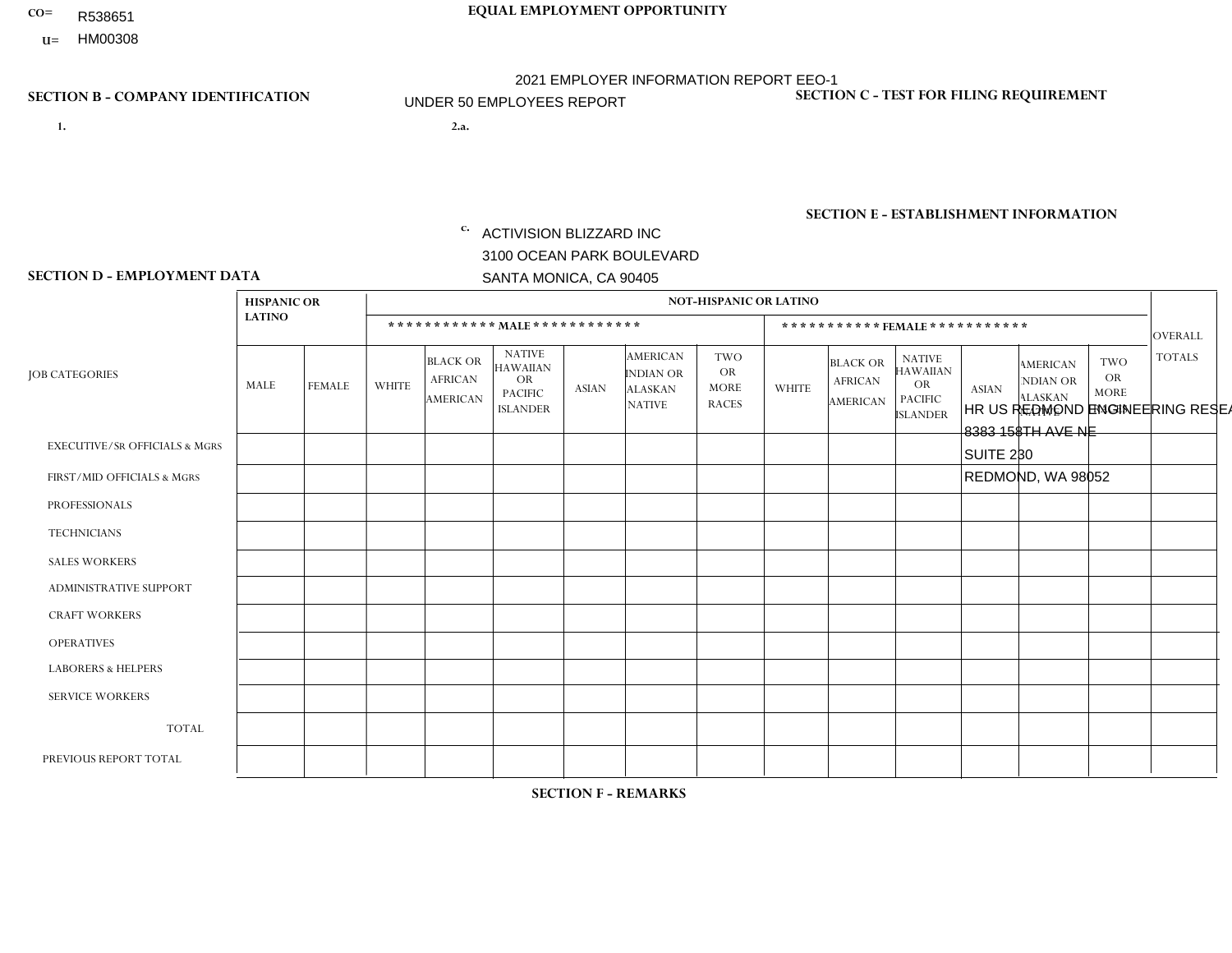- R538651
- **U=** DV58908

- **1. 2.a.** ACTIVISION BLIZZARD INC 3100 OCEAN PARK BOULEVARD SANTA MONICA, CA 90405
- 2.a. HR US BLOOMINGTON SALES 8500 NORMANDALE LAKE BOULEVARD SUITE 1060 BLOOMINGTON, MN 55431
	- EIN= 161465268

## **SECTION B - COMPANY IDENTIFICATION SECTION C - TEST FOR FILING REQUIREMENT**

1- Y 2- Y 3- Y DUNS= 098533342

**SECTION E - ESTABLISHMENT INFORMATION c.** NAICS: 511210 - Software Publishers

## **SECTION D - EMPLOYMENT DATA**

|                                          | <b>HISPANIC OR</b> |               |              |                                                      |                                                                             |              |                                                                        | <b>NOT-HISPANIC OR LATINO</b>                          |                |                                               |                                                                                    |              |                                                                |                                                        |                |
|------------------------------------------|--------------------|---------------|--------------|------------------------------------------------------|-----------------------------------------------------------------------------|--------------|------------------------------------------------------------------------|--------------------------------------------------------|----------------|-----------------------------------------------|------------------------------------------------------------------------------------|--------------|----------------------------------------------------------------|--------------------------------------------------------|----------------|
|                                          | <b>LATINO</b>      |               |              | ************ MALE ************                       |                                                                             |              |                                                                        |                                                        |                |                                               | *********** FEMALE ***********                                                     |              |                                                                |                                                        | <b>OVERALL</b> |
| <b>JOB CATEGORIES</b>                    | <b>MALE</b>        | <b>FEMALE</b> | <b>WHITE</b> | <b>BLACK OR</b><br><b>AFRICAN</b><br><b>AMERICAN</b> | <b>NATIVE</b><br>HAWAIIAN<br><b>OR</b><br><b>PACIFIC</b><br><b>ISLANDER</b> | <b>ASIAN</b> | <b>AMERICAN</b><br><b>INDIAN OR</b><br><b>ALASKAN</b><br><b>NATIVE</b> | <b>TWO</b><br><b>OR</b><br><b>MORE</b><br><b>RACES</b> | <b>WHITE</b>   | <b>BLACK OR</b><br><b>AFRICAN</b><br>AMERICAN | <b>NATIVE</b><br><b>HAWAIIAN</b><br><b>OR</b><br><b>PACIFIC</b><br><b>ISLANDER</b> | <b>ASIAN</b> | <b>AMERICAN</b><br>NDIAN OR<br><b>ALASKAN</b><br><b>NATIVE</b> | <b>TWO</b><br><b>OR</b><br><b>MORE</b><br><b>RACES</b> | <b>TOTALS</b>  |
| <b>EXECUTIVE/SR OFFICIALS &amp; MGRS</b> | $\Omega$           | $\Omega$      | $\mathbf{0}$ | $\mathbf 0$                                          | 0                                                                           | $\Omega$     | $\Omega$                                                               | $\Omega$                                               | 0              | $\Omega$                                      | 0                                                                                  | $\mathbf 0$  | $\Omega$                                                       | 0                                                      | $\mathbf 0$    |
| FIRST/MID OFFICIALS & MGRS               | $\Omega$           | $\Omega$      | $\mathbf{0}$ | $\Omega$                                             | $\Omega$                                                                    | $\Omega$     | $\Omega$                                                               | $\Omega$                                               | $\mathbf{1}$   | $\Omega$                                      | 0                                                                                  | $\Omega$     | $\Omega$                                                       | $\Omega$                                               | $\mathbf 1$    |
| <b>PROFESSIONALS</b>                     | $\Omega$           | $\mathbf 0$   | 1            | $\mathbf 0$                                          | 0                                                                           | $\mathbf{0}$ | $\Omega$                                                               | $\Omega$                                               | 0              | $\Omega$                                      | 0                                                                                  | $\mathbf 0$  | 0                                                              | $\mathbf 0$                                            | $\mathbf{1}$   |
| <b>TECHNICIANS</b>                       | $\Omega$           | $\Omega$      | $\mathbf 0$  | $\mathbf 0$                                          | $\Omega$                                                                    | $\Omega$     | $\Omega$                                                               | $\Omega$                                               | 0              | $\Omega$                                      | 0                                                                                  | $\mathbf 0$  | $\Omega$                                                       | $\mathbf 0$                                            | $\mathbf{0}$   |
| <b>SALES WORKERS</b>                     | 0                  | $\mathbf 0$   | 2            | $\mathbf 0$                                          | $\mathbf 0$                                                                 | $\Omega$     | $\Omega$                                                               | $\Omega$                                               | 0              | $\mathbf{0}$                                  | $\mathbf{0}$                                                                       | $\mathbf 0$  | $\Omega$                                                       | $\mathbf 0$                                            | $\overline{2}$ |
| ADMINISTRATIVE SUPPORT                   | $\Omega$           | $\Omega$      | $\Omega$     | $\mathbf 0$                                          | $\Omega$                                                                    | $\Omega$     | $\Omega$                                                               | $\Omega$                                               | $\overline{0}$ | $\Omega$                                      | $\Omega$                                                                           | $\Omega$     | $\Omega$                                                       | $\Omega$                                               | $\mathbf 0$    |
| <b>CRAFT WORKERS</b>                     | $\Omega$           | $\Omega$      | $\mathbf{0}$ | $\Omega$                                             | $\Omega$                                                                    | $\Omega$     | $\Omega$                                                               | $\Omega$                                               | 0              | $\Omega$                                      | $\Omega$                                                                           | $\Omega$     | $\Omega$                                                       | $\Omega$                                               | $\mathbf 0$    |
| <b>OPERATIVES</b>                        | $\Omega$           | $\Omega$      | $\mathbf{0}$ | $\Omega$                                             | $\Omega$                                                                    | $\Omega$     | $\Omega$                                                               | $\Omega$                                               | 0              | $\Omega$                                      | 0                                                                                  | $\Omega$     | $\Omega$                                                       | $\Omega$                                               | $\Omega$       |
| <b>LABORERS &amp; HELPERS</b>            | $\Omega$           | $\Omega$      | $\mathbf{0}$ | $\mathbf 0$                                          | $\Omega$                                                                    | $\Omega$     | $\Omega$                                                               | $\Omega$                                               | $\Omega$       | $\Omega$                                      | $\Omega$                                                                           | $\Omega$     | $\Omega$                                                       | $\Omega$                                               | $\mathbf 0$    |
| <b>SERVICE WORKERS</b>                   | $\Omega$           | $\Omega$      | $\mathbf 0$  | $\mathbf 0$                                          | $\mathbf 0$                                                                 | 0            | $\Omega$                                                               | $\Omega$                                               | 0              | $\Omega$                                      | 0                                                                                  | $\mathbf 0$  | $\Omega$                                                       | $\Omega$                                               | $\mathbf 0$    |
| <b>TOTAL</b>                             | $\Omega$           | $\mathbf 0$   | 3            | $\mathbf 0$                                          | $\mathbf 0$                                                                 | $\mathbf{0}$ | $\Omega$                                                               | $\Omega$                                               | $\mathbf{1}$   | $\Omega$                                      | $\Omega$                                                                           | $\mathbf 0$  | 0                                                              | $\mathbf 0$                                            | $\overline{4}$ |
| PREVIOUS REPORT TOTAL                    | $\Omega$           | $\mathbf 0$   | 3            | $\mathbf 0$                                          | $\mathbf 0$                                                                 | $\Omega$     | $\Omega$                                                               | $\Omega$                                               | 4              | $\mathbf 0$                                   | 0                                                                                  | $\mathbf 0$  | 0                                                              | $\mathbf 0$                                            | $\overline{7}$ |

**SECTION F - REMARKS**

Decrease is minimal from 7 employees to 4 employees.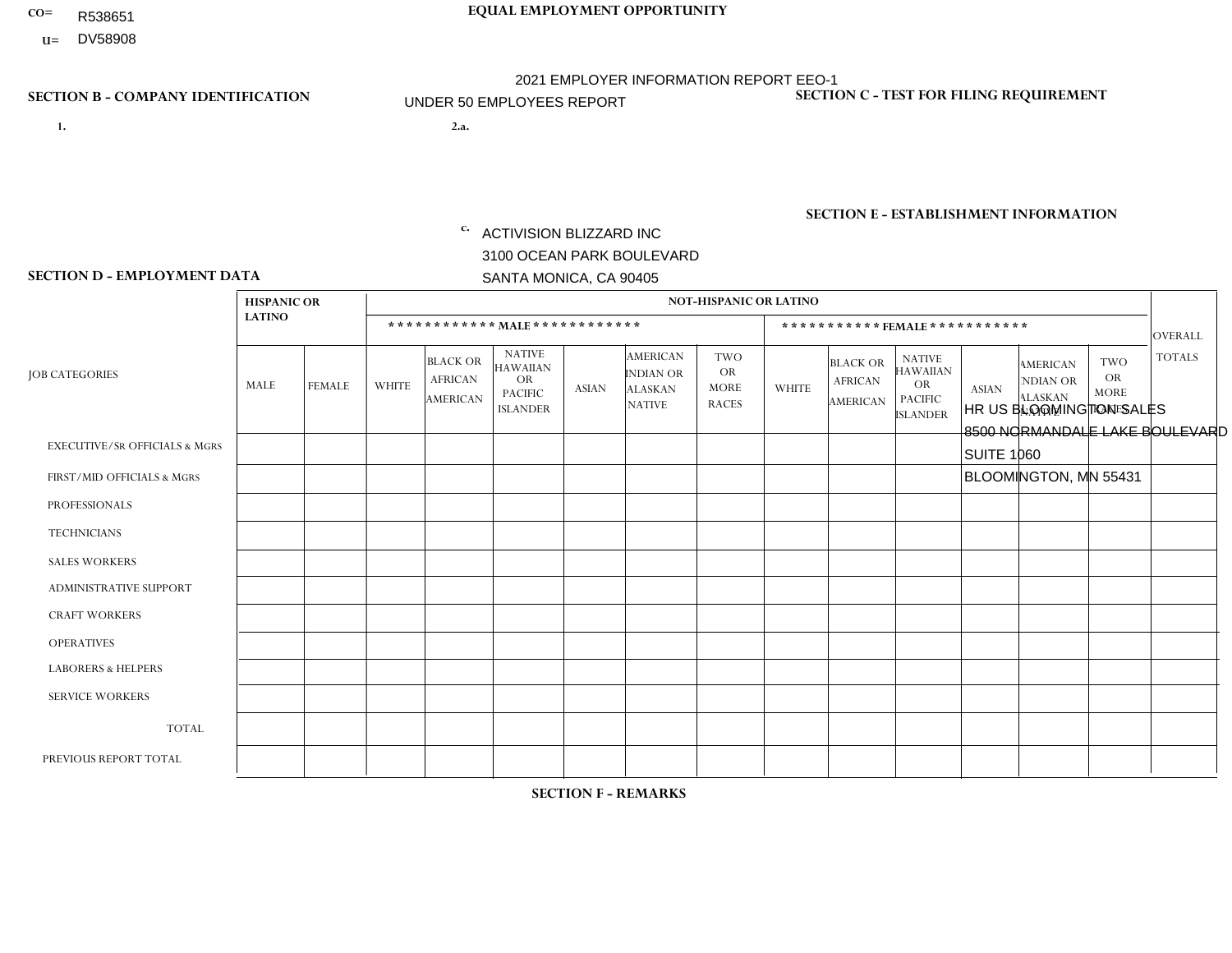- R538651
- **U=**

**1. 2.a.** ACTIVISION BLIZZARD INC 3100 OCEAN PARK BOULEVARD SANTA MONICA, CA 90405

2.a. HR US LOS ANGELES MOTION CAPTURE 12540 BEATRICE STREET LOS ANGELES, CA 90066

EIN= 161465268

## **SECTION B - COMPANY IDENTIFICATION SECTION C - TEST FOR FILING REQUIREMENT**

1- Y 2- Y 3- Y DUNS= 098533342

**SECTION E - ESTABLISHMENT INFORMATION c.** NAICS: 511210 - Software Publishers

### **SECTION D - EMPLOYMENT DATA**

|                                          |                                     |               |                |                                                      |                                                                                    |                |                                                                        | NOT-HISPANIC OR LATINO                                 |              |                                                      |                                                                                    |              |                                                                       |                                                        |                |
|------------------------------------------|-------------------------------------|---------------|----------------|------------------------------------------------------|------------------------------------------------------------------------------------|----------------|------------------------------------------------------------------------|--------------------------------------------------------|--------------|------------------------------------------------------|------------------------------------------------------------------------------------|--------------|-----------------------------------------------------------------------|--------------------------------------------------------|----------------|
|                                          | <b>HISPANIC OR</b><br><b>LATINO</b> |               |                |                                                      |                                                                                    |                |                                                                        |                                                        |              |                                                      |                                                                                    |              |                                                                       |                                                        |                |
|                                          |                                     |               |                |                                                      | ************ MAIE************                                                      |                |                                                                        |                                                        |              | ***********FEMALE***********                         |                                                                                    |              |                                                                       |                                                        | <b>OVERALL</b> |
| <b>JOB CATEGORIES</b>                    | MALE                                | <b>FEMALE</b> | <b>WHITE</b>   | <b>BLACK OR</b><br><b>AFRICAN</b><br><b>AMERICAN</b> | <b>NATIVE</b><br><b>HAWAIIAN</b><br><b>OR</b><br><b>PACIFIC</b><br><b>ISLANDER</b> | <b>ASIAN</b>   | <b>AMERICAN</b><br><b>INDIAN OR</b><br><b>ALASKAN</b><br><b>NATIVE</b> | <b>TWO</b><br><b>OR</b><br><b>MORE</b><br><b>RACES</b> | <b>WHITE</b> | <b>BLACK OR</b><br><b>AFRICAN</b><br><b>AMERICAN</b> | <b>NATIVE</b><br><b>HAWAIIAN</b><br><b>OR</b><br><b>PACIFIC</b><br><b>ISLANDER</b> | <b>ASIAN</b> | <b>AMERICAN</b><br><b>NDIAN OR</b><br><b>ALASKAN</b><br><b>NATIVE</b> | <b>TWO</b><br><b>OR</b><br><b>MORE</b><br><b>RACES</b> | <b>TOTALS</b>  |
| <b>EXECUTIVE/SR OFFICIALS &amp; MGRS</b> | $\Omega$                            | 0             | $\overline{A}$ | $\mathbf 0$                                          | $\Omega$                                                                           | $\Omega$       | $\Omega$                                                               | $\Omega$                                               | $\Omega$     | $\Omega$                                             | $\mathbf{0}$                                                                       | $\mathbf{0}$ | $\Omega$                                                              | $\Omega$                                               | $\mathbf{1}$   |
| FIRST/MID OFFICIALS & MGRS               | $\mathbf 0$                         | 0             | $\overline{4}$ | 0                                                    | $\mathbf 0$                                                                        | $\mathbf{0}$   | $\Omega$                                                               | $\Omega$                                               | $\Omega$     | $\Omega$                                             | 0                                                                                  | $\mathbf 0$  | $\Omega$                                                              | $\mathbf 0$                                            | $\overline{4}$ |
| <b>PROFESSIONALS</b>                     | 3                                   | $\mathbf 0$   | 6              | $\mathbf 0$                                          | $\Omega$                                                                           | $\overline{2}$ | $\Omega$                                                               | $\overline{2}$                                         | 1            | $\Omega$                                             | $\Omega$                                                                           | $\mathbf 0$  | $\Omega$                                                              | $\Omega$                                               | 14             |
| <b>TECHNICIANS</b>                       | $\mathbf 0$                         | $\mathbf 0$   | $\mathbf 0$    | $\mathbf 0$                                          | $\Omega$                                                                           | $\Omega$       | $\Omega$                                                               | $\Omega$                                               | $\Omega$     | $\mathbf 0$                                          | 0                                                                                  | $\mathbf 0$  | $\Omega$                                                              | $\mathbf 0$                                            | $\mathbf 0$    |
| <b>SALES WORKERS</b>                     | $\mathbf 0$                         | $\mathbf 0$   | $\Omega$       | $\Omega$                                             | $\Omega$                                                                           | $\Omega$       | $\Omega$                                                               | $\Omega$                                               | $\Omega$     | $\Omega$                                             | $\Omega$                                                                           | $\Omega$     | $\Omega$                                                              | $\Omega$                                               | $\mathbf 0$    |
| <b>ADMINISTRATIVE SUPPORT</b>            | $\Omega$                            | $\mathbf{0}$  | $\Omega$       | $\Omega$                                             | $\Omega$                                                                           | $\mathbf{0}$   | $\Omega$                                                               | $\Omega$                                               | $\Omega$     | $\Omega$                                             | $\mathbf{0}$                                                                       | $\mathbf{0}$ | $\Omega$                                                              | $\Omega$                                               | $\Omega$       |
| <b>CRAFT WORKERS</b>                     | 0                                   | 0             | $\Omega$       | $\mathbf 0$                                          | $\Omega$                                                                           | $\Omega$       | $\Omega$                                                               | $\Omega$                                               | $\Omega$     | $\Omega$                                             | $\Omega$                                                                           | $\mathbf{0}$ | $\Omega$                                                              | $\Omega$                                               | $\mathbf 0$    |
| <b>OPERATIVES</b>                        | $\mathbf 0$                         | 0             | $\Omega$       | 0                                                    | $\Omega$                                                                           | $\Omega$       | $\Omega$                                                               | $\Omega$                                               | $\Omega$     | $\Omega$                                             | $\Omega$                                                                           | $\mathbf{0}$ | $\Omega$                                                              | $\Omega$                                               | $\mathbf 0$    |
| <b>LABORERS &amp; HELPERS</b>            | $\mathbf 0$                         | $\mathbf 0$   | $\mathbf 0$    | $\mathbf 0$                                          | $\Omega$                                                                           | $\Omega$       | $\Omega$                                                               | $\Omega$                                               | $\Omega$     | $\Omega$                                             | $\Omega$                                                                           | $\Omega$     | $\Omega$                                                              | $\Omega$                                               | $\mathbf 0$    |
| <b>SERVICE WORKERS</b>                   | $\Omega$                            | $\mathbf 0$   | $\Omega$       | 0                                                    | $\Omega$                                                                           | $\Omega$       | $\Omega$                                                               | $\Omega$                                               | $\Omega$     | $\Omega$                                             | $\Omega$                                                                           | $\mathbf{0}$ | $\Omega$                                                              | $\Omega$                                               | $\mathbf 0$    |
| <b>TOTAL</b>                             | 3                                   | $\mathbf 0$   | 11             | 0                                                    | $\mathbf 0$                                                                        | 2              | $\Omega$                                                               | $\overline{2}$                                         | 1            | $\mathbf 0$                                          | 0                                                                                  | $\mathbf 0$  | 0                                                                     | $\mathbf 0$                                            | 19             |
| PREVIOUS REPORT TOTAL                    |                                     | 0             | 9              | $\mathbf{1}$                                         | $\Omega$                                                                           | 1              | $\Omega$                                                               | $\Omega$                                               | 1            | $\Omega$                                             | 0                                                                                  | $\Omega$     | $\Omega$                                                              | $\mathbf 0$                                            | 13             |

**SECTION F - REMARKS**

Increase due to additional hiring.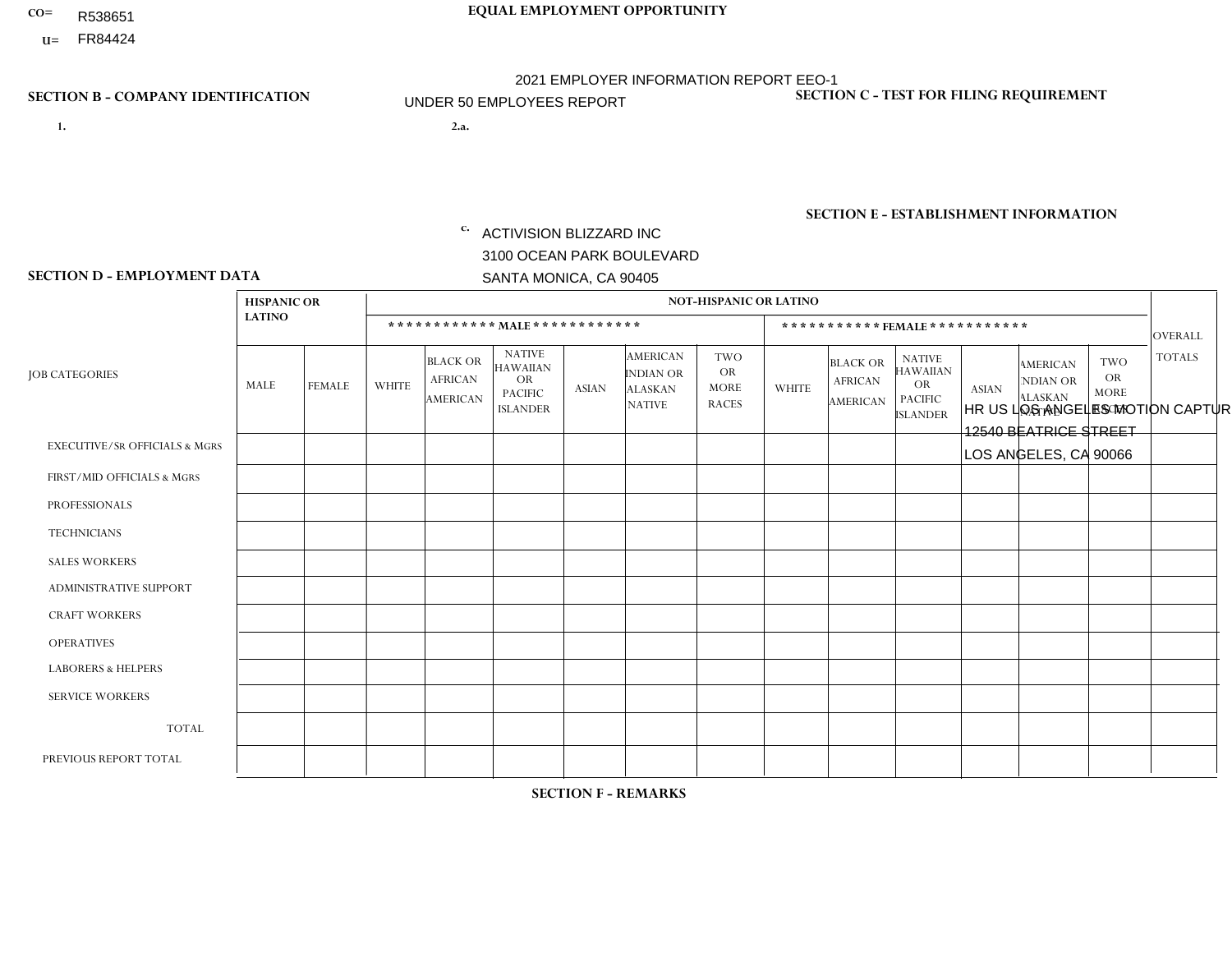- R538651
- **U=** DV62006

- **1. 2.a.** ACTIVISION BLIZZARD INC 3100 OCEAN PARK BOULEVARD SANTA MONICA, CA 90405
- HR US PORTLAND CENTRAL TECHNOLOGY 1- Y 2- Y 3- Y DUNS= 098533342 2 UNION STREET SUITE 400 PORTLAND, ME 04101

EIN= 161465268

# **SECTION B - COMPANY IDENTIFICATION SECTION C - TEST FOR FILING REQUIREMENT**

**SECTION E - ESTABLISHMENT INFORMATION c.** NAICS: 511210 - Software Publishers

### **SECTION D - EMPLOYMENT DATA**

|                                          | <b>HISPANIC OR</b> |               |                |                                                      |                                                                                    |              |                                                                        | <b>NOT-HISPANIC OR LATINO</b>                          |              |                                                      |                                                                                    |              |                                                                       |                                                        |                |
|------------------------------------------|--------------------|---------------|----------------|------------------------------------------------------|------------------------------------------------------------------------------------|--------------|------------------------------------------------------------------------|--------------------------------------------------------|--------------|------------------------------------------------------|------------------------------------------------------------------------------------|--------------|-----------------------------------------------------------------------|--------------------------------------------------------|----------------|
|                                          | <b>LATINO</b>      |               |                |                                                      | ************ MALE ************                                                     |              |                                                                        |                                                        |              |                                                      | ***********FEMALE***********                                                       |              |                                                                       |                                                        | <b>OVERALL</b> |
| <b>JOB CATEGORIES</b>                    | MALE               | <b>FEMALE</b> | WHITE          | <b>BLACK OR</b><br><b>AFRICAN</b><br><b>AMERICAN</b> | <b>NATIVE</b><br><b>HAWAIIAN</b><br><b>OR</b><br><b>PACIFIC</b><br><b>ISLANDER</b> | <b>ASIAN</b> | <b>AMERICAN</b><br><b>INDIAN OR</b><br><b>ALASKAN</b><br><b>NATIVE</b> | <b>TWO</b><br><b>OR</b><br><b>MORE</b><br><b>RACES</b> | <b>WHITE</b> | <b>BLACK OR</b><br><b>AFRICAN</b><br><b>AMERICAN</b> | <b>NATIVE</b><br><b>HAWAIIAN</b><br><b>OR</b><br><b>PACIFIC</b><br><b>ISLANDER</b> | <b>ASIAN</b> | <b>AMERICAN</b><br><b>NDIAN OR</b><br><b>ALASKAN</b><br><b>NATIVE</b> | <b>TWO</b><br><b>OR</b><br><b>MORE</b><br><b>RACES</b> | <b>TOTALS</b>  |
| <b>EXECUTIVE/SR OFFICIALS &amp; MGRS</b> | $\mathbf 0$        | $\mathbf 0$   |                | 0                                                    | $\mathbf 0$                                                                        | $\mathbf{0}$ | $\Omega$                                                               | $\Omega$                                               | $\Omega$     | $\Omega$                                             | $\Omega$                                                                           | $\mathbf{0}$ | $\Omega$                                                              | $\mathbf 0$                                            | $\mathbf{1}$   |
| FIRST/MID OFFICIALS & MGRS               | $\mathbf 0$        | $\mathbf 0$   | 1              | 0                                                    | $\Omega$                                                                           | $\Omega$     | $\Omega$                                                               | $\Omega$                                               | $\Omega$     | $\Omega$                                             | $\Omega$                                                                           | $\mathbf 0$  | $\Omega$                                                              | $\mathbf 0$                                            | $\mathbf{1}$   |
| <b>PROFESSIONALS</b>                     | $\mathbf 0$        | $\mathbf 0$   | $\overline{4}$ | $\Omega$                                             | $\Omega$                                                                           | $\Omega$     | $\Omega$                                                               | и                                                      | $\Omega$     | $\Omega$                                             | $\Omega$                                                                           |              | $\Omega$                                                              | $\Omega$                                               | 6              |
| <b>TECHNICIANS</b>                       | $\mathbf 0$        | 0             | $\mathbf 0$    | $\mathbf 0$                                          | $\Omega$                                                                           | $\Omega$     | $\Omega$                                                               | $\Omega$                                               | $\Omega$     | $\Omega$                                             | $\Omega$                                                                           | $\mathbf{0}$ | $\Omega$                                                              | $\Omega$                                               | $\mathbf 0$    |
| <b>SALES WORKERS</b>                     | $\Omega$           | $\Omega$      | $\mathbf 0$    | $\Omega$                                             | $\Omega$                                                                           | $\Omega$     | $\Omega$                                                               | $\Omega$                                               | $\Omega$     | $\Omega$                                             | $\Omega$                                                                           | $\Omega$     | $\Omega$                                                              | $\Omega$                                               | $\mathbf{0}$   |
| <b>ADMINISTRATIVE SUPPORT</b>            | $\mathbf 0$        | $\mathbf 0$   | $\mathbf 0$    | 0                                                    | $\Omega$                                                                           | $\Omega$     | $\Omega$                                                               | $\Omega$                                               | 0            | $\mathbf 0$                                          | $\mathbf 0$                                                                        | $\mathbf 0$  | $\Omega$                                                              | $\mathbf 0$                                            | $\mathbf 0$    |
| <b>CRAFT WORKERS</b>                     | $\mathbf 0$        | $\mathbf 0$   | $\Omega$       | $\Omega$                                             | $\Omega$                                                                           | $\Omega$     | $\Omega$                                                               | $\Omega$                                               | $\Omega$     | $\Omega$                                             | $\Omega$                                                                           | $\Omega$     | $\Omega$                                                              | $\Omega$                                               | $\mathbf 0$    |
| <b>OPERATIVES</b>                        | $\Omega$           | $\Omega$      | $\Omega$       | $\Omega$                                             | $\Omega$                                                                           | $\mathbf{0}$ | $\Omega$                                                               | $\Omega$                                               | $\Omega$     | $\Omega$                                             | $\mathbf{0}$                                                                       | $\Omega$     | $\Omega$                                                              | $\Omega$                                               | $\mathbf 0$    |
| <b>LABORERS &amp; HELPERS</b>            | $\Omega$           | $\Omega$      | $\Omega$       | $\Omega$                                             | $\Omega$                                                                           | $\mathbf{0}$ | $\Omega$                                                               | $\Omega$                                               | $\Omega$     | $\Omega$                                             | $\mathbf{0}$                                                                       | $\Omega$     | $\Omega$                                                              | $\Omega$                                               | $\mathbf 0$    |
| <b>SERVICE WORKERS</b>                   | 0                  | $\mathbf 0$   | $\mathbf 0$    | 0                                                    | $\mathbf 0$                                                                        | $\Omega$     | $\Omega$                                                               | $\Omega$                                               | $\Omega$     | $\Omega$                                             | $\mathbf{0}$                                                                       | $\Omega$     | $\Omega$                                                              | $\Omega$                                               | $\mathbf 0$    |
| <b>TOTAL</b>                             | $\mathbf 0$        | $\mathbf 0$   | 6              | $\mathbf 0$                                          | $\Omega$                                                                           | $\Omega$     | $\Omega$                                                               |                                                        | $\Omega$     | $\Omega$                                             | $\Omega$                                                                           |              | $\Omega$                                                              | $\Omega$                                               | 8              |
| PREVIOUS REPORT TOTAL                    | $\mathbf 0$        | 0             | 1              | 4                                                    | $\Omega$                                                                           | $\Omega$     | $\Omega$                                                               |                                                        | $\Omega$     | $\Omega$                                             | 0                                                                                  | $\mathbf{0}$ | $\Omega$                                                              | $\mathbf 0$                                            | 6              |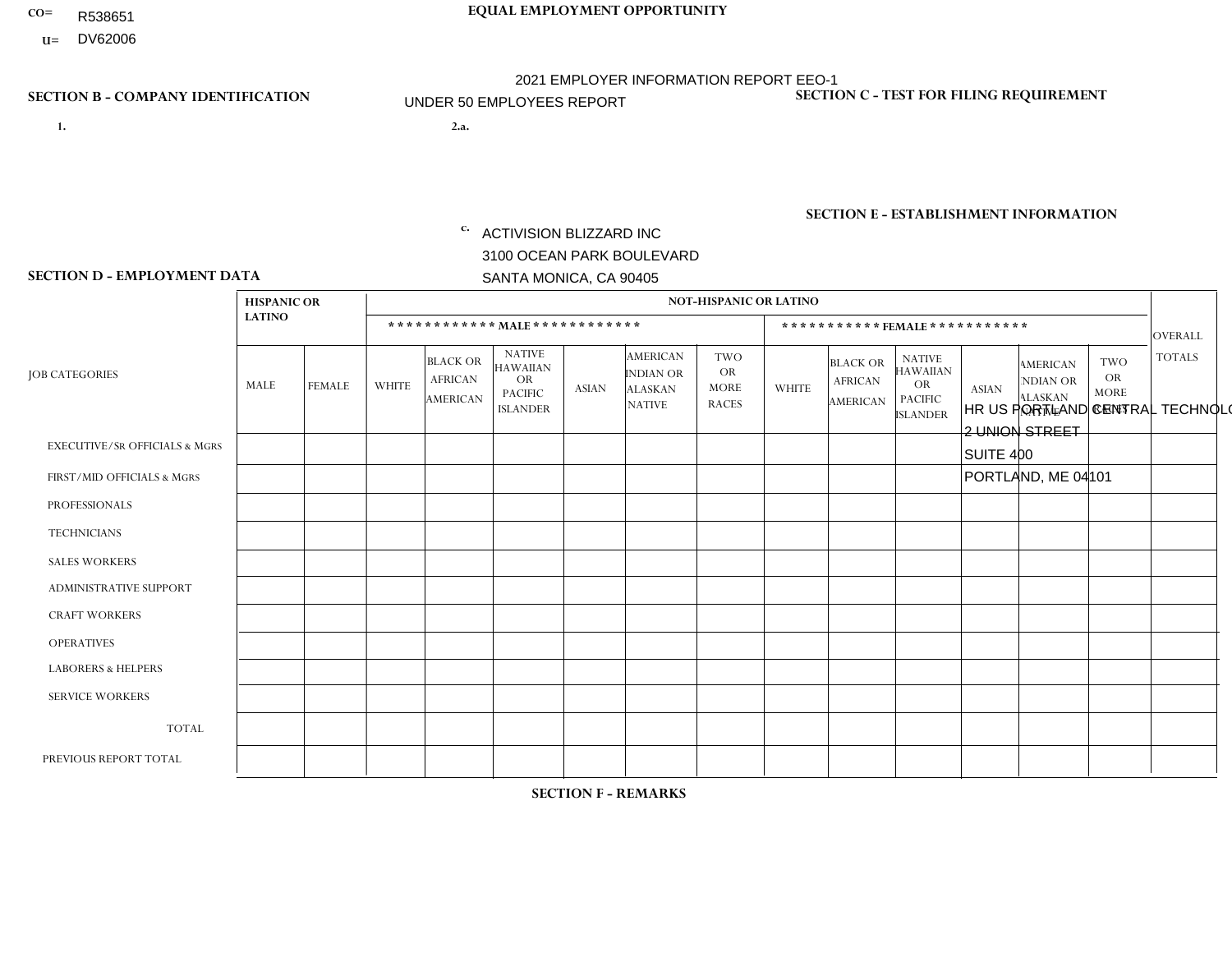- R538651
- **U=** MG42907

- **1. 2.a.** ACTIVISION BLIZZARD INC 3100 OCEAN PARK BOULEVARD SANTA MONICA, CA 90405
- 2.a. HR US SAN FRANCISCO INFINITY WARD 655 MONTGOMERY STREET 7th FLOOR SAN FRANCISCO, CA 94111
	- EIN= 161465268

## **SECTION B - COMPANY IDENTIFICATION SECTION C - TEST FOR FILING REQUIREMENT**

1- Y 2- Y 3- Y DUNS= 098533342

**SECTION E - ESTABLISHMENT INFORMATION c.** NAICS: 511210 - Software Publishers

### **SECTION D - EMPLOYMENT DATA**

|                                          | <b>HISPANIC OR</b> |                | <b>NOT-HISPANIC OR LATINO</b> |                                                      |                                                                                    |              |                                                                        |                                                        |                              |                                               |                                                                                    |              |                                                                       |                                                        |                |
|------------------------------------------|--------------------|----------------|-------------------------------|------------------------------------------------------|------------------------------------------------------------------------------------|--------------|------------------------------------------------------------------------|--------------------------------------------------------|------------------------------|-----------------------------------------------|------------------------------------------------------------------------------------|--------------|-----------------------------------------------------------------------|--------------------------------------------------------|----------------|
|                                          | <b>LATINO</b>      |                |                               |                                                      | ************ MALE ************                                                     |              |                                                                        |                                                        | ***********FEMALE*********** |                                               |                                                                                    |              |                                                                       |                                                        |                |
| <b>JOB CATEGORIES</b>                    | MALE               | <b>FEMALE</b>  | <b>WHITE</b>                  | <b>BLACK OR</b><br><b>AFRICAN</b><br><b>AMERICAN</b> | <b>NATIVE</b><br><b>HAWAIIAN</b><br><b>OR</b><br><b>PACIFIC</b><br><b>ISLANDER</b> | <b>ASIAN</b> | <b>AMERICAN</b><br><b>INDIAN OR</b><br><b>ALASKAN</b><br><b>NATIVE</b> | <b>TWO</b><br><b>OR</b><br><b>MORE</b><br><b>RACES</b> | <b>WHITE</b>                 | <b>BLACK OR</b><br><b>AFRICAN</b><br>AMERICAN | <b>NATIVE</b><br><b>HAWAIIAN</b><br><b>OR</b><br><b>PACIFIC</b><br><b>ISLANDER</b> | <b>ASIAN</b> | <b>AMERICAN</b><br><b>NDIAN OR</b><br><b>ALASKAN</b><br><b>NATIVE</b> | <b>TWO</b><br><b>OR</b><br><b>MORE</b><br><b>RACES</b> | <b>TOTALS</b>  |
| <b>EXECUTIVE/SR OFFICIALS &amp; MGRS</b> | $\mathbf 0$        | 0              | $\mathbf 0$                   | 0                                                    | $\mathbf 0$                                                                        | $\Omega$     | $\Omega$                                                               | $\Omega$                                               | $\Omega$                     | $\Omega$                                      | $\Omega$                                                                           | $\mathbf 0$  | $\Omega$                                                              | $\mathbf 0$                                            | $\mathbf 0$    |
| FIRST/MID OFFICIALS & MGRS               | $\mathbf 0$        | 0              | $\overline{1}$                | 0                                                    | $\Omega$                                                                           | $\Omega$     | $\Omega$                                                               | $\Omega$                                               | $\Omega$                     | $\Omega$                                      | $\Omega$                                                                           | $\Omega$     | $\Omega$                                                              | $\Omega$                                               | $\mathbf{1}$   |
| <b>PROFESSIONALS</b>                     | $\mathbf{0}$       | $\Omega$       | $\overline{1}$                | $\Omega$                                             | $\Omega$                                                                           | 1            | $\Omega$                                                               | $\Omega$                                               | $\mathbf 1$                  | $\Omega$                                      | $\Omega$                                                                           | $\Omega$     | $\Omega$                                                              | $\Omega$                                               | 3              |
| <b>TECHNICIANS</b>                       | $\mathbf 0$        | $\overline{0}$ | $\mathbf 0$                   | $\mathbf 0$                                          | $\Omega$                                                                           | $\Omega$     | $\Omega$                                                               | $\Omega$                                               | $\Omega$                     | $\Omega$                                      | $\Omega$                                                                           | $\Omega$     | $\Omega$                                                              | $\Omega$                                               | $\mathbf 0$    |
| <b>SALES WORKERS</b>                     | $\mathbf{0}$       | $\overline{0}$ | $\Omega$                      | $\Omega$                                             | $\Omega$                                                                           | $\Omega$     | $\Omega$                                                               | $\Omega$                                               | $\Omega$                     | $\Omega$                                      | $\Omega$                                                                           | $\Omega$     | $\Omega$                                                              | $\Omega$                                               | $\mathbf 0$    |
| ADMINISTRATIVE SUPPORT                   | $\mathbf 0$        | $\overline{0}$ | $\mathbf 0$                   | $\mathbf 0$                                          | $\Omega$                                                                           | $\Omega$     | $\Omega$                                                               | $\Omega$                                               | $\mathbf{0}$                 | 0                                             | $\Omega$                                                                           | $\Omega$     | $\Omega$                                                              | $\Omega$                                               | $\mathbf 0$    |
| <b>CRAFT WORKERS</b>                     | $\mathbf 0$        | $\mathbf 0$    | $\mathbf 0$                   | $\mathbf 0$                                          | $\Omega$                                                                           | $\Omega$     | $\Omega$                                                               | $\Omega$                                               | $\Omega$                     | $\Omega$                                      | $\Omega$                                                                           | $\Omega$     | $\Omega$                                                              | $\Omega$                                               | $\mathbf 0$    |
| <b>OPERATIVES</b>                        | $\mathbf 0$        | $\overline{0}$ | $\mathbf 0$                   | 0                                                    | $\Omega$                                                                           | $\Omega$     | $\Omega$                                                               | $\Omega$                                               | $\Omega$                     | $\Omega$                                      | $\Omega$                                                                           | $\Omega$     | $\Omega$                                                              | $\Omega$                                               | $\mathbf 0$    |
| <b>LABORERS &amp; HELPERS</b>            | $\mathbf{0}$       | $\mathbf{0}$   | $\mathbf 0$                   | $\mathbf 0$                                          | $\Omega$                                                                           | $\Omega$     | $\Omega$                                                               | $\Omega$                                               | $\Omega$                     | $\Omega$                                      | $\Omega$                                                                           | $\Omega$     | $\Omega$                                                              | $\Omega$                                               | $\mathbf 0$    |
| <b>SERVICE WORKERS</b>                   | 0                  | $\mathbf{0}$   | $\mathbf 0$                   | 0                                                    | $\Omega$                                                                           | $\Omega$     | $\Omega$                                                               | $\Omega$                                               | $\Omega$                     | $\Omega$                                      | $\Omega$                                                                           | $\Omega$     | $\Omega$                                                              | $\Omega$                                               | $\mathbf 0$    |
| <b>TOTAL</b>                             | $\mathbf 0$        | $\mathbf{0}$   | $\overline{2}$                | $\mathbf 0$                                          | $\Omega$                                                                           | 1            | $\Omega$                                                               | $\Omega$                                               | 1                            | $\Omega$                                      | $\Omega$                                                                           | $\Omega$     | $\Omega$                                                              | $\Omega$                                               | $\overline{4}$ |
| PREVIOUS REPORT TOTAL                    |                    |                |                               |                                                      |                                                                                    |              |                                                                        |                                                        |                              |                                               |                                                                                    |              |                                                                       |                                                        |                |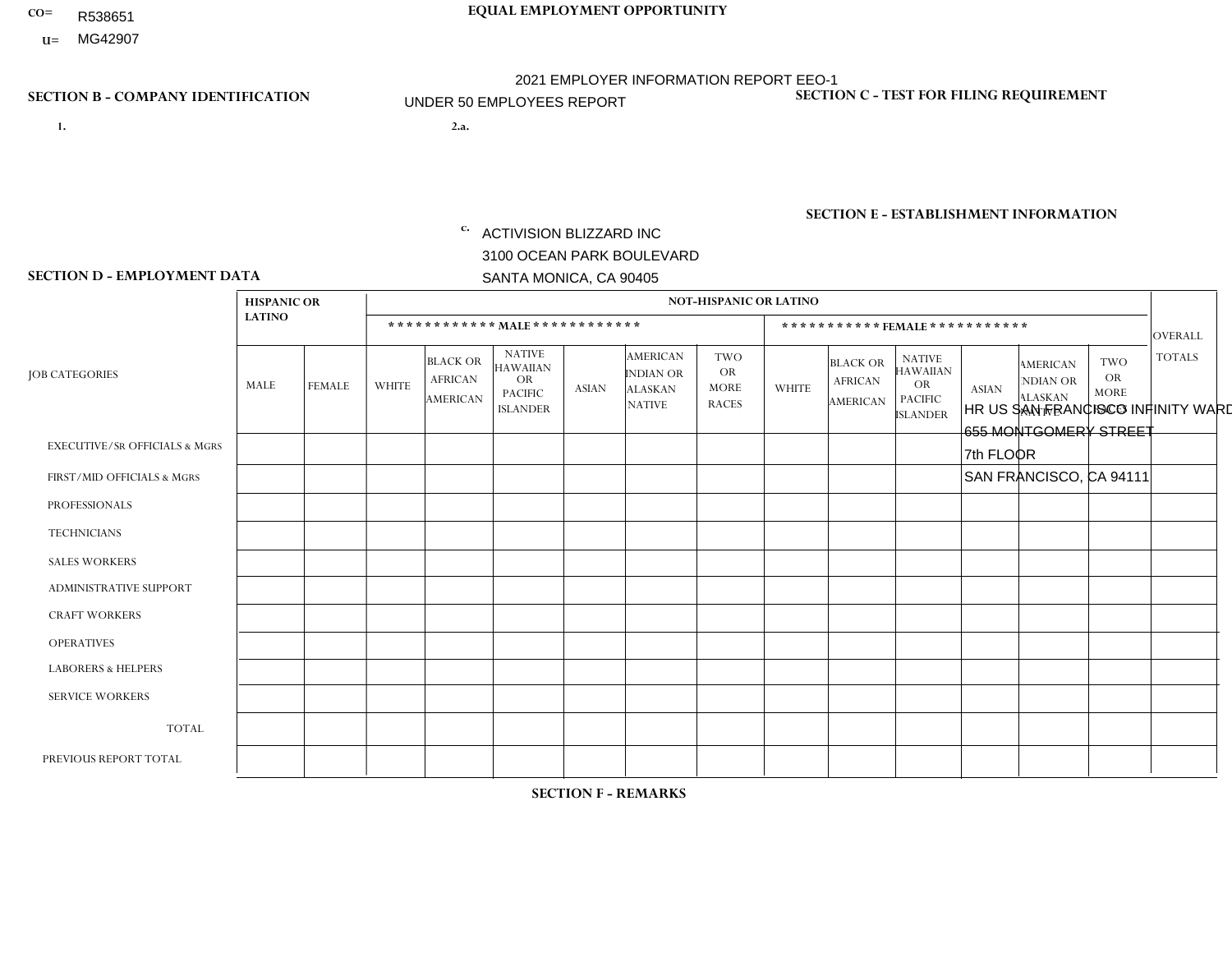- R538651
- **U=**

- **1. 2.a.** ACTIVISION BLIZZARD INC 3100 OCEAN PARK BOULEVARD SANTA MONICA, CA 90405
- 2.a. HR US BOULDER ANALYTIC SERVICES 2560 28TH STREET Unit 100 & 102 BOULDER, CO 80307
	- EIN= 161465268

## **SECTION B - COMPANY IDENTIFICATION SECTION C - TEST FOR FILING REQUIREMENT**

1- Y 2- Y 3- Y DUNS= 098533342

**SECTION E - ESTABLISHMENT INFORMATION c.** NAICS: 511210 - Software Publishers

### **SECTION D - EMPLOYMENT DATA**

|                                          | <b>HISPANIC OR</b> |                | <b>NOT-HISPANIC OR LATINO</b> |                                                      |                                                                                    |                              |                                                                        |                                                        |                |                                                      |                                                                                    |                |                                                                       |                                           |                |
|------------------------------------------|--------------------|----------------|-------------------------------|------------------------------------------------------|------------------------------------------------------------------------------------|------------------------------|------------------------------------------------------------------------|--------------------------------------------------------|----------------|------------------------------------------------------|------------------------------------------------------------------------------------|----------------|-----------------------------------------------------------------------|-------------------------------------------|----------------|
|                                          | <b>LATINO</b>      |                |                               |                                                      | ************ MALE ************                                                     | ***********FEMALE*********** |                                                                        |                                                        |                |                                                      |                                                                                    | OVERALL        |                                                                       |                                           |                |
| <b>JOB CATEGORIES</b>                    | MALE               | <b>FEMALE</b>  | <b>WHITE</b>                  | <b>BLACK OR</b><br><b>AFRICAN</b><br><b>AMERICAN</b> | <b>NATIVE</b><br><b>HAWAIIAN</b><br><b>OR</b><br><b>PACIFIC</b><br><b>ISLANDER</b> | <b>ASIAN</b>                 | <b>AMERICAN</b><br><b>INDIAN OR</b><br><b>ALASKAN</b><br><b>NATIVE</b> | <b>TWO</b><br><b>OR</b><br><b>MORE</b><br><b>RACES</b> | <b>WHITE</b>   | <b>BLACK OR</b><br><b>AFRICAN</b><br><b>AMERICAN</b> | <b>NATIVE</b><br><b>HAWAIIAN</b><br><b>OR</b><br><b>PACIFIC</b><br><b>ISLANDER</b> | <b>ASIAN</b>   | <b>AMERICAN</b><br><b>NDIAN OR</b><br><b>ALASKAN</b><br><b>NATIVE</b> | TWO<br>OR.<br><b>MORE</b><br><b>RACES</b> | <b>TOTALS</b>  |
| <b>EXECUTIVE/SR OFFICIALS &amp; MGRS</b> | $\Omega$           | 0              | $\mathbf 0$                   | $\mathbf 0$                                          | 0                                                                                  | $\mathbf 0$                  | $\mathbf 0$                                                            | $\Omega$                                               | $\Omega$       | $\Omega$                                             | $\Omega$                                                                           | $\Omega$       | $\Omega$                                                              | $\mathbf 0$                               | $\mathbf 0$    |
| FIRST/MID OFFICIALS & MGRS               | $\Omega$           | $\Omega$       | $\mathbf{1}$                  | $\Omega$                                             | 0                                                                                  | $\Omega$                     | $\Omega$                                                               | $\Omega$                                               | $\Omega$       | $\Omega$                                             | $\Omega$                                                                           | 0              | $\Omega$                                                              | $\Omega$                                  | 1              |
| <b>PROFESSIONALS</b>                     | $\Omega$           | 0              | 6                             | $\mathbf 0$                                          | 0                                                                                  | $\mathbf{1}$                 | $\Omega$                                                               | $\Omega$                                               | $\overline{2}$ | $\Omega$                                             | $\Omega$                                                                           | $\overline{2}$ | $\Omega$                                                              | $\Omega$                                  | 11             |
| <b>TECHNICIANS</b>                       | $\Omega$           | $\Omega$       | $\mathbf 0$                   | $\mathbf 0$                                          | 0                                                                                  | $\mathbf 0$                  | $\Omega$                                                               | $\Omega$                                               | $\Omega$       | $\Omega$                                             | $\Omega$                                                                           | $\Omega$       | $\mathbf{0}$                                                          | $\mathbf 0$                               | $\mathbf{0}$   |
| <b>SALES WORKERS</b>                     | $\Omega$           | 0              | $\mathbf 0$                   | $\mathbf 0$                                          | 0                                                                                  | $\mathbf 0$                  | $\mathbf 0$                                                            | $\Omega$                                               | $\Omega$       | $\overline{0}$                                       | $\Omega$                                                                           | $\Omega$       | $\overline{0}$                                                        | $\mathbf 0$                               | $\mathbf 0$    |
| <b>ADMINISTRATIVE SUPPORT</b>            | $\Omega$           | $\overline{0}$ | $\mathbf 0$                   | $\Omega$                                             | 0                                                                                  | $\Omega$                     | $\Omega$                                                               | $\Omega$                                               | $\Omega$       | $\Omega$                                             | $\Omega$                                                                           | 0              | $\Omega$                                                              | $\Omega$                                  | $\mathbf 0$    |
| <b>CRAFT WORKERS</b>                     | $\Omega$           | $\Omega$       | $\mathbf 0$                   | $\mathbf 0$                                          | 0                                                                                  | $\mathbf 0$                  | $\Omega$                                                               | $\Omega$                                               | $\Omega$       | $\Omega$                                             | $\Omega$                                                                           | 0              | $\Omega$                                                              | $\Omega$                                  | $\mathbf 0$    |
| <b>OPERATIVES</b>                        | $\Omega$           | $\Omega$       | $\mathbf 0$                   | $\mathbf 0$                                          | 0                                                                                  | $\mathbf 0$                  | $\mathbf 0$                                                            | $\Omega$                                               | $\Omega$       | $\Omega$                                             | $\Omega$                                                                           | $\Omega$       | $\Omega$                                                              | $\Omega$                                  | $\overline{0}$ |
| <b>LABORERS &amp; HELPERS</b>            | $\Omega$           | $\Omega$       | $\mathbf 0$                   | $\mathbf 0$                                          | 0                                                                                  | $\mathbf 0$                  | $\Omega$                                                               | $\Omega$                                               | $\Omega$       | $\Omega$                                             | $\Omega$                                                                           | $\Omega$       | $\Omega$                                                              | $\Omega$                                  | $\overline{0}$ |
| <b>SERVICE WORKERS</b>                   | $\Omega$           | $\Omega$       | $\mathbf 0$                   | $\mathbf 0$                                          | 0                                                                                  | $\mathbf 0$                  | $\Omega$                                                               | $\Omega$                                               | $\Omega$       | $\Omega$                                             | $\Omega$                                                                           | $\Omega$       | $\Omega$                                                              | $\Omega$                                  | $\mathbf{0}$   |
| <b>TOTAL</b>                             | $\Omega$           | 0              | $\overline{7}$                | $\mathbf 0$                                          | 0                                                                                  | $\mathbf{1}$                 | $\mathbf 0$                                                            | $\Omega$                                               | 2              | $\Omega$                                             | $\Omega$                                                                           | $\overline{2}$ | $\Omega$                                                              | $\Omega$                                  | 12             |
| PREVIOUS REPORT TOTAL                    | $\Omega$           | $\Omega$       | 9                             | $\mathbf 0$                                          | 0                                                                                  | $\mathbf{1}$                 | $\mathbf 0$                                                            | $\Omega$                                               | 3              | $\Omega$                                             | $\Omega$                                                                           | 3              | $\mathbf 0$                                                           | $\mathbf 0$                               | 16             |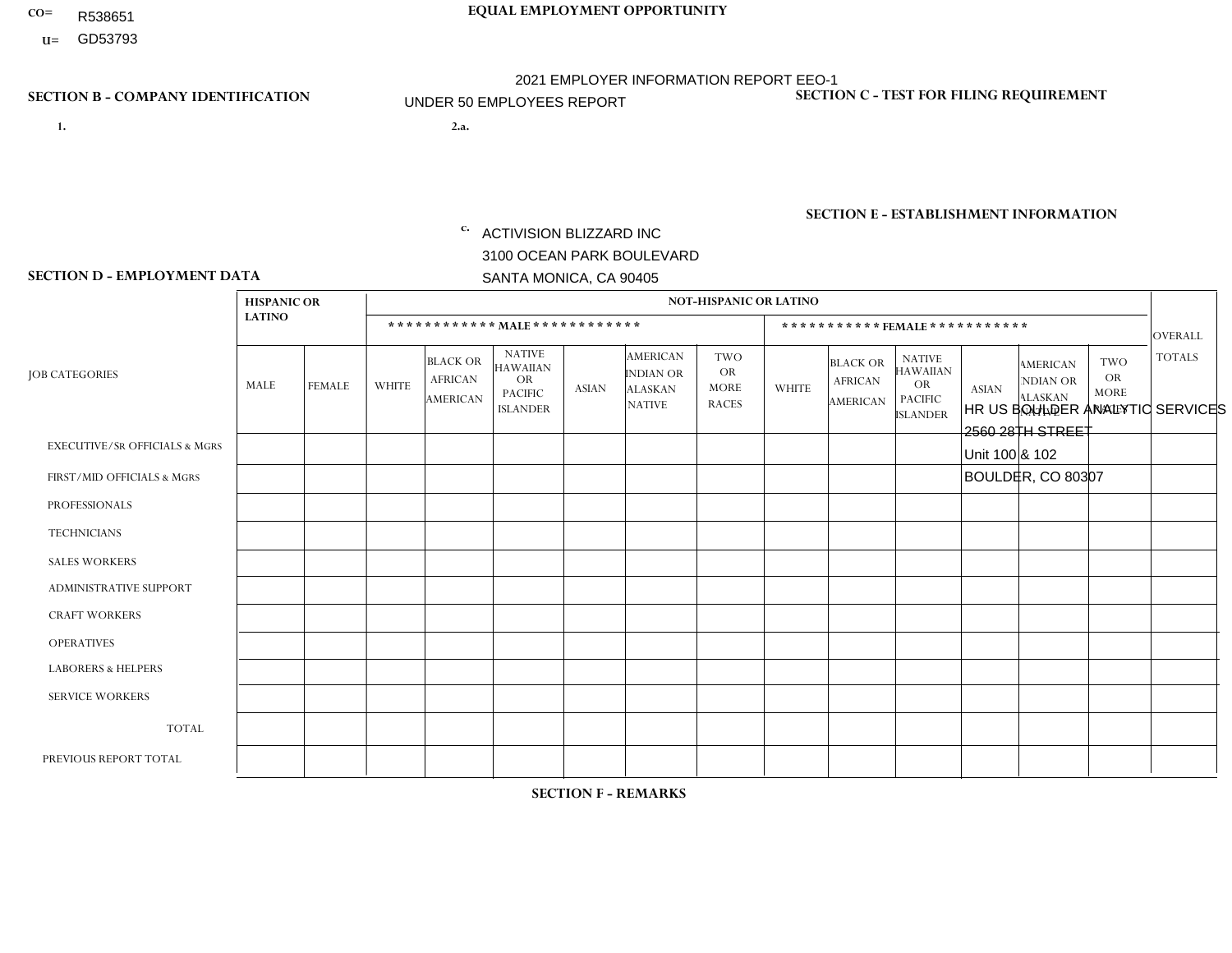- R538651
- **U=** DV58944

**1. 2.a.** ACTIVISION BLIZZARD INC 3100 OCEAN PARK BOULEVARD SANTA MONICA, CA 90405

2.a. HR US DALLAS SALES 13760 NOEL ROAD SUITE 1023 DALLAS, TX 75240

EIN= 161465268

## **SECTION B - COMPANY IDENTIFICATION SECTION C - TEST FOR FILING REQUIREMENT**

1- Y 2- Y 3- Y DUNS= 098533342

**SECTION E - ESTABLISHMENT INFORMATION c.** NAICS: 511210 - Software Publishers

### **SECTION D - EMPLOYMENT DATA**

|                                          | <b>HISPANIC OR</b> |                | <b>NOT-HISPANIC OR LATINO</b> |                                                      |                                                                                    |              |                                                                 |                                                        |                              |                                               |                                                                                    |              |                                                                       |                                                        |                |
|------------------------------------------|--------------------|----------------|-------------------------------|------------------------------------------------------|------------------------------------------------------------------------------------|--------------|-----------------------------------------------------------------|--------------------------------------------------------|------------------------------|-----------------------------------------------|------------------------------------------------------------------------------------|--------------|-----------------------------------------------------------------------|--------------------------------------------------------|----------------|
|                                          | <b>LATINO</b>      |                |                               |                                                      | ************ MAIE************                                                      |              |                                                                 |                                                        | ***********FEMALE*********** |                                               |                                                                                    |              |                                                                       |                                                        |                |
| <b>JOB CATEGORIES</b>                    | <b>MALE</b>        | <b>FEMALE</b>  | <b>WHITE</b>                  | <b>BLACK OR</b><br><b>AFRICAN</b><br><b>AMERICAN</b> | <b>NATIVE</b><br><b>HAWAIIAN</b><br><b>OR</b><br><b>PACIFIC</b><br><b>ISLANDER</b> | <b>ASIAN</b> | <b>AMERICAN</b><br>INDIAN OR<br><b>ALASKAN</b><br><b>NATIVE</b> | <b>TWO</b><br><b>OR</b><br><b>MORE</b><br><b>RACES</b> | <b>WHITE</b>                 | <b>BLACK OR</b><br><b>AFRICAN</b><br>AMERICAN | <b>NATIVE</b><br><b>HAWAIIAN</b><br><b>OR</b><br><b>PACIFIC</b><br><b>ISLANDER</b> | <b>ASIAN</b> | <b>AMERICAN</b><br><b>NDIAN OR</b><br><b>ALASKAN</b><br><b>NATIVE</b> | <b>TWO</b><br><b>OR</b><br><b>MORE</b><br><b>RACES</b> | <b>TOTALS</b>  |
| <b>EXECUTIVE/SR OFFICIALS &amp; MGRS</b> | $\mathbf{0}$       | 0              | $\mathbf 0$                   | $\mathbf 0$                                          | $\mathbf 0$                                                                        | $\Omega$     | $\Omega$                                                        | $\Omega$                                               | $\Omega$                     | $\Omega$                                      | $\Omega$                                                                           | $\mathbf 0$  | $\Omega$                                                              | $\Omega$                                               | $\mathbf 0$    |
| FIRST/MID OFFICIALS & MGRS               | $\mathbf{0}$       | $\mathbf 0$    | $\overline{2}$                | $\mathbf 0$                                          | $\Omega$                                                                           | $\Omega$     | $\Omega$                                                        | $\Omega$                                               | $\overline{2}$               | $\Omega$                                      | $\Omega$                                                                           | $\Omega$     | $\Omega$                                                              | $\Omega$                                               | $\overline{4}$ |
| <b>PROFESSIONALS</b>                     | $\mathbf 0$        | $\mathbf 0$    | $\mathbf 0$                   | 0                                                    | $\Omega$                                                                           | $\Omega$     | $\Omega$                                                        | $\Omega$                                               | $\Omega$                     | $\Omega$                                      | $\Omega$                                                                           | $\Omega$     | $\Omega$                                                              | $\Omega$                                               | $\mathbf 0$    |
| <b>TECHNICIANS</b>                       | $\mathbf{0}$       | $\mathbf 0$    | $\mathbf 0$                   | $\mathbf 0$                                          | $\Omega$                                                                           | $\Omega$     | $\Omega$                                                        | $\Omega$                                               | $\Omega$                     | $\Omega$                                      | $\Omega$                                                                           | $\Omega$     | $\Omega$                                                              | $\Omega$                                               | $\mathbf 0$    |
| <b>SALES WORKERS</b>                     | $\mathbf 0$        | $\mathbf 0$    | $\overline{2}$                | 0                                                    | $\Omega$                                                                           | $\Omega$     | $\Omega$                                                        | $\Omega$                                               | $\mathbf 1$                  | $\Omega$                                      | $\Omega$                                                                           | $\Omega$     | $\Omega$                                                              | $\Omega$                                               | 3              |
| ADMINISTRATIVE SUPPORT                   | $\mathbf{0}$       | $\mathbf{0}$   | $\Omega$                      | $\mathbf 0$                                          | $\Omega$                                                                           | $\Omega$     | $\Omega$                                                        | $\Omega$                                               | $\Omega$                     | $\Omega$                                      | $\Omega$                                                                           | $\Omega$     | $\Omega$                                                              | $\Omega$                                               | $\mathbf 0$    |
| <b>CRAFT WORKERS</b>                     | $\mathbf 0$        | $\overline{0}$ | $\mathbf 0$                   | 0                                                    | $\Omega$                                                                           | $\Omega$     | $\Omega$                                                        | $\Omega$                                               | $\Omega$                     | $\Omega$                                      | $\Omega$                                                                           | $\Omega$     | $\Omega$                                                              | $\Omega$                                               | $\mathbf 0$    |
| <b>OPERATIVES</b>                        | $\mathbf{0}$       | $\Omega$       | $\Omega$                      | $\Omega$                                             | $\Omega$                                                                           | $\Omega$     | $\Omega$                                                        | $\Omega$                                               | $\Omega$                     | $\Omega$                                      | $\Omega$                                                                           | $\Omega$     | $\Omega$                                                              | $\Omega$                                               | $\Omega$       |
| <b>LABORERS &amp; HELPERS</b>            | $\mathbf{0}$       | $\mathbf 0$    | $\mathbf 0$                   | $\mathbf 0$                                          | $\Omega$                                                                           | $\Omega$     | $\Omega$                                                        | $\Omega$                                               | $\Omega$                     | $\Omega$                                      | $\Omega$                                                                           | $\Omega$     | $\Omega$                                                              | $\Omega$                                               | $\mathbf 0$    |
| <b>SERVICE WORKERS</b>                   | $\mathbf 0$        | 0              | 0                             | 0                                                    | $\Omega$                                                                           | $\Omega$     | $\Omega$                                                        | $\Omega$                                               | $\Omega$                     | $\Omega$                                      | $\Omega$                                                                           | $\Omega$     | $\Omega$                                                              | $\Omega$                                               | $\mathbf 0$    |
| <b>TOTAL</b>                             | $\mathbf 0$        | $\mathbf 0$    | $\overline{4}$                | 0                                                    | $\Omega$                                                                           | $\Omega$     | $\Omega$                                                        | $\Omega$                                               | 3                            | $\Omega$                                      | $\Omega$                                                                           | $\Omega$     | $\Omega$                                                              | $\Omega$                                               | $\overline{7}$ |
| PREVIOUS REPORT TOTAL                    | $\mathbf 0$        | $\mathbf 0$    | $\overline{4}$                | 0                                                    | $\Omega$                                                                           | $\Omega$     | 0                                                               | $\Omega$                                               | 1                            | $\mathbf 0$                                   | 0                                                                                  | $\Omega$     | $\Omega$                                                              | $\mathbf 0$                                            | 5              |

**SECTION F - REMARKS**

Employee number decreased only by 2 - small number of employees in this office.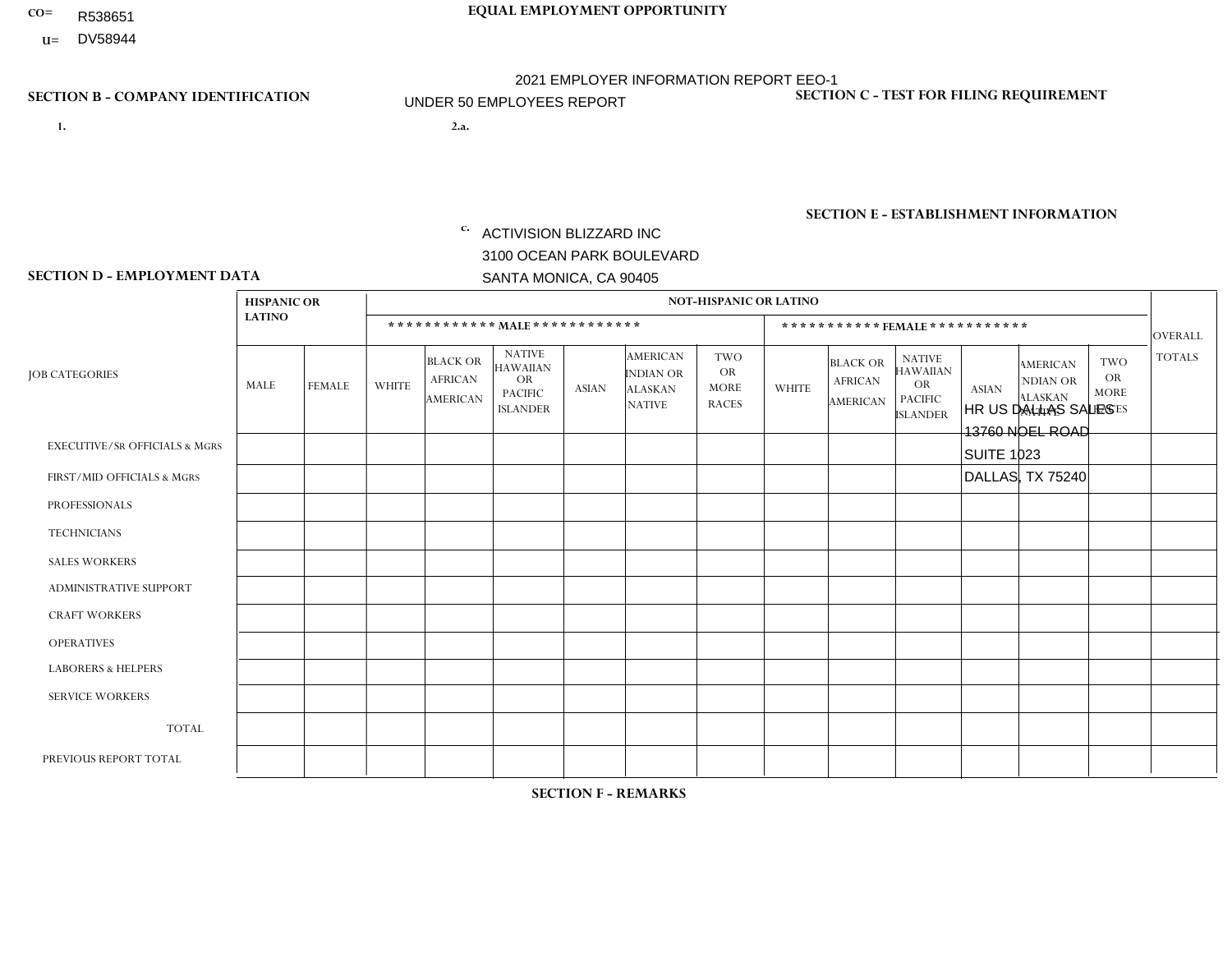- R538651
- **U=**

- **1. 2.a.** ACTIVISION BLIZZARD INC 3100 OCEAN PARK BOULEVARD SANTA MONICA, CA 90405
- 2.a. HR US AUSTIN ACTIVISION 11200 LAKELINE BOULEVARD SUITE 200 AUSTIN , TX 78717
	- EIN= 161465268

## **SECTION B - COMPANY IDENTIFICATION SECTION C - TEST FOR FILING REQUIREMENT**

1- Y 2- Y 3- Y DUNS= 098533342

**SECTION E - ESTABLISHMENT INFORMATION c.** NAICS: 511210 - Software Publishers

## **SECTION D - EMPLOYMENT DATA**

|                                          | <b>HISPANIC OR</b> |                                                                |              | NOT-HISPANIC OR LATINO                               |                                                                                    |              |                                                                        |                                                        |              |                                                      |                                                                                    |              |                                                                       |                                                 |                |
|------------------------------------------|--------------------|----------------------------------------------------------------|--------------|------------------------------------------------------|------------------------------------------------------------------------------------|--------------|------------------------------------------------------------------------|--------------------------------------------------------|--------------|------------------------------------------------------|------------------------------------------------------------------------------------|--------------|-----------------------------------------------------------------------|-------------------------------------------------|----------------|
|                                          | <b>LATINO</b>      | ************ MALE ************<br>***********FEMALE*********** |              |                                                      |                                                                                    |              |                                                                        |                                                        |              |                                                      |                                                                                    | OVERALL      |                                                                       |                                                 |                |
| <b>JOB CATEGORIES</b>                    | MALE               | <b>FEMALE</b>                                                  | <b>WHITE</b> | <b>BLACK OR</b><br><b>AFRICAN</b><br><b>AMERICAN</b> | <b>NATIVE</b><br><b>HAWAIIAN</b><br><b>OR</b><br><b>PACIFIC</b><br><b>ISLANDER</b> | <b>ASIAN</b> | <b>AMERICAN</b><br><b>INDIAN OR</b><br><b>ALASKAN</b><br><b>NATIVE</b> | <b>TWO</b><br><b>OR</b><br><b>MORE</b><br><b>RACES</b> | <b>WHITE</b> | <b>BLACK OR</b><br><b>AFRICAN</b><br><b>AMERICAN</b> | <b>NATIVE</b><br><b>HAWAIIAN</b><br><b>OR</b><br><b>PACIFIC</b><br><b>ISLANDER</b> | <b>ASIAN</b> | <b>AMERICAN</b><br><b>NDIAN OR</b><br><b>ALASKAN</b><br><b>NATIVE</b> | TWO<br><b>OR</b><br><b>MORE</b><br><b>RACES</b> | <b>TOTALS</b>  |
| <b>EXECUTIVE/SR OFFICIALS &amp; MGRS</b> | $\Omega$           | $\Omega$                                                       | $\mathbf 0$  | $\mathbf{0}$                                         | $\mathbf 0$                                                                        | $\Omega$     | $\Omega$                                                               | $\Omega$                                               | $\mathbf{0}$ | $\Omega$                                             | $\Omega$                                                                           | $\Omega$     | $\Omega$                                                              | $\Omega$                                        | $\mathbf 0$    |
| FIRST/MID OFFICIALS & MGRS               | $\Omega$           | $\Omega$                                                       | $\mathbf{1}$ | $\mathbf 0$                                          | 0                                                                                  | $\mathbf 0$  | $\mathbf 0$                                                            | $\Omega$                                               | $\Omega$     | $\Omega$                                             | $\Omega$                                                                           | $\Omega$     | $\Omega$                                                              | $\Omega$                                        | $\mathbf{1}$   |
| <b>PROFESSIONALS</b>                     | $\Omega$           | $\overline{0}$                                                 | $\mathbf{1}$ | $\mathbf 0$                                          | $\mathbf 0$                                                                        | $\mathbf 0$  | $\Omega$                                                               | $\Omega$                                               | $\Omega$     | $\overline{0}$                                       | $\Omega$                                                                           | $\Omega$     | $\Omega$                                                              | $\Omega$                                        | $\mathbf{1}$   |
| <b>TECHNICIANS</b>                       | $\Omega$           | $\Omega$                                                       | $\mathbf 0$  | $\Omega$                                             | 0                                                                                  | $\Omega$     | $\Omega$                                                               | $\Omega$                                               | $\Omega$     | $\Omega$                                             | $\Omega$                                                                           | 0            | $\Omega$                                                              | $\Omega$                                        | $\mathbf 0$    |
| <b>SALES WORKERS</b>                     | $\Omega$           | $\overline{0}$                                                 | $\mathbf 0$  | $\mathbf 0$                                          | 0                                                                                  | $\mathbf 0$  | $\Omega$                                                               | $\Omega$                                               | $\Omega$     | $\Omega$                                             | $\Omega$                                                                           | $\Omega$     | $\Omega$                                                              | $\Omega$                                        | $\mathbf 0$    |
| <b>ADMINISTRATIVE SUPPORT</b>            | $\Omega$           | $\Omega$                                                       | $\mathbf 0$  | $\mathbf 0$                                          | 0                                                                                  | $\mathbf 0$  | 0                                                                      | $\Omega$                                               | $\Omega$     | $\Omega$                                             | $\Omega$                                                                           | $\Omega$     | $\mathbf 0$                                                           | $\mathbf 0$                                     | $\mathbf{0}$   |
| <b>CRAFT WORKERS</b>                     | $\Omega$           | $\Omega$                                                       | $\mathbf 0$  | $\mathbf 0$                                          | 0                                                                                  | $\mathbf 0$  | $\Omega$                                                               | $\Omega$                                               | $\Omega$     | $\Omega$                                             | $\Omega$                                                                           | $\Omega$     | $\Omega$                                                              | $\mathbf 0$                                     | $\mathbf{0}$   |
| <b>OPERATIVES</b>                        | $\Omega$           | $\Omega$                                                       | $\mathbf 0$  | $\mathbf 0$                                          | 0                                                                                  | $\Omega$     | $\Omega$                                                               | $\Omega$                                               | $\Omega$     | $\Omega$                                             | $\Omega$                                                                           | $\Omega$     | $\Omega$                                                              | $\Omega$                                        | $\mathbf 0$    |
| <b>LABORERS &amp; HELPERS</b>            | $\Omega$           | $\mathbf{0}$                                                   | $\mathbf 0$  | $\mathbf 0$                                          | $\mathbf 0$                                                                        | $\mathbf 0$  | $\mathbf 0$                                                            | $\Omega$                                               | $\Omega$     | $\Omega$                                             | $\Omega$                                                                           | $\Omega$     | $\Omega$                                                              | $\Omega$                                        | $\mathbf{0}$   |
| <b>SERVICE WORKERS</b>                   | $\Omega$           | $\Omega$                                                       | $\mathbf 0$  | $\mathbf 0$                                          | 0                                                                                  | $\mathbf 0$  | $\Omega$                                                               | $\Omega$                                               | $\Omega$     | $\Omega$                                             | $\Omega$                                                                           | $\Omega$     | $\Omega$                                                              | $\Omega$                                        | $\mathbf 0$    |
| <b>TOTAL</b>                             | $\Omega$           | 0                                                              | 2            | $\mathbf 0$                                          | 0                                                                                  | $\mathbf 0$  | $\mathbf 0$                                                            | $\Omega$                                               | $\Omega$     | $\Omega$                                             | $\Omega$                                                                           | $\Omega$     | $\Omega$                                                              | $\Omega$                                        | $\overline{2}$ |
| PREVIOUS REPORT TOTAL                    |                    |                                                                |              |                                                      |                                                                                    |              |                                                                        |                                                        |              |                                                      |                                                                                    |              |                                                                       |                                                 |                |